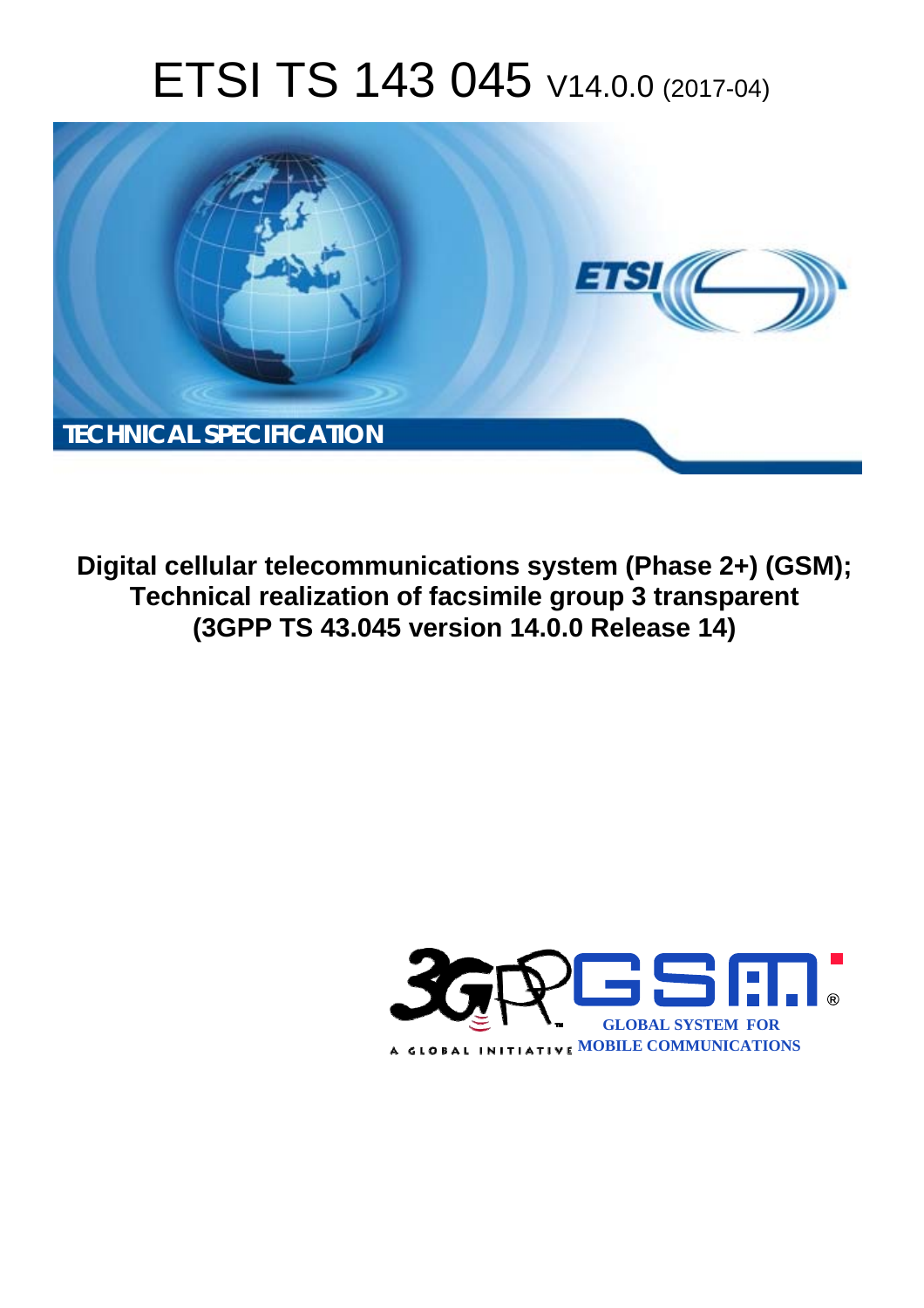Reference RTS/TSGC-0343045ve00

> Keywords GSM

#### *ETSI*

#### 650 Route des Lucioles F-06921 Sophia Antipolis Cedex - FRANCE

Tel.: +33 4 92 94 42 00 Fax: +33 4 93 65 47 16

Siret N° 348 623 562 00017 - NAF 742 C Association à but non lucratif enregistrée à la Sous-Préfecture de Grasse (06) N° 7803/88

#### *Important notice*

The present document can be downloaded from: <http://www.etsi.org/standards-search>

The present document may be made available in electronic versions and/or in print. The content of any electronic and/or print versions of the present document shall not be modified without the prior written authorization of ETSI. In case of any existing or perceived difference in contents between such versions and/or in print, the only prevailing document is the print of the Portable Document Format (PDF) version kept on a specific network drive within ETSI Secretariat.

Users of the present document should be aware that the document may be subject to revision or change of status. Information on the current status of this and other ETSI documents is available at <https://portal.etsi.org/TB/ETSIDeliverableStatus.aspx>

If you find errors in the present document, please send your comment to one of the following services: <https://portal.etsi.org/People/CommiteeSupportStaff.aspx>

#### *Copyright Notification*

No part may be reproduced or utilized in any form or by any means, electronic or mechanical, including photocopying and microfilm except as authorized by written permission of ETSI.

The content of the PDF version shall not be modified without the written authorization of ETSI. The copyright and the foregoing restriction extend to reproduction in all media.

> © European Telecommunications Standards Institute 2017. All rights reserved.

**DECT**TM, **PLUGTESTS**TM, **UMTS**TM and the ETSI logo are Trade Marks of ETSI registered for the benefit of its Members. **3GPP**TM and **LTE**™ are Trade Marks of ETSI registered for the benefit of its Members and of the 3GPP Organizational Partners.

**oneM2M** logo is protected for the benefit of its Members

**GSM**® and the GSM logo are Trade Marks registered and owned by the GSM Association.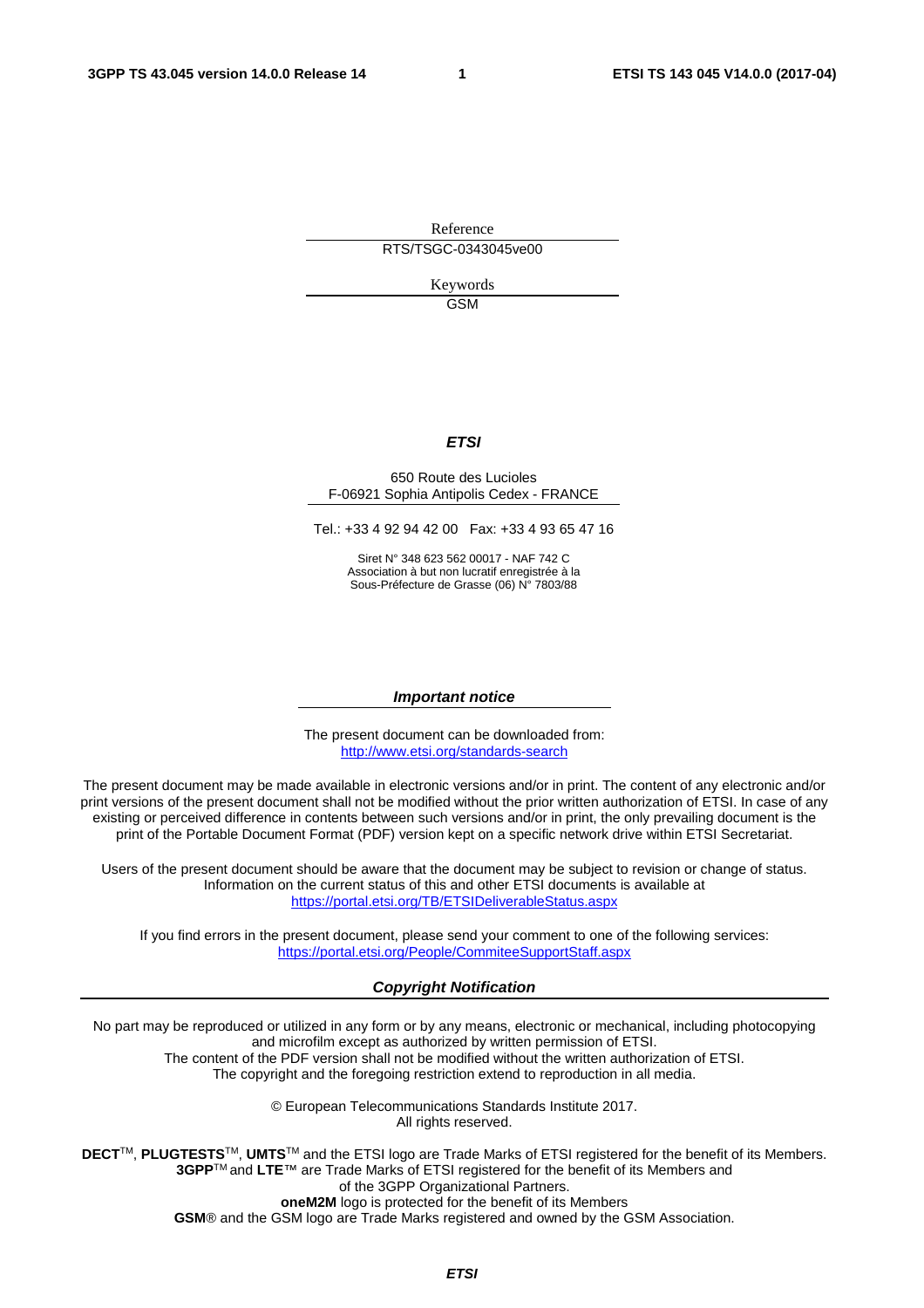## Intellectual Property Rights

IPRs essential or potentially essential to the present document may have been declared to ETSI. The information pertaining to these essential IPRs, if any, is publicly available for **ETSI members and non-members**, and can be found in ETSI SR 000 314: *"Intellectual Property Rights (IPRs); Essential, or potentially Essential, IPRs notified to ETSI in respect of ETSI standards"*, which is available from the ETSI Secretariat. Latest updates are available on the ETSI Web server ([https://ipr.etsi.org/\)](https://ipr.etsi.org/).

Pursuant to the ETSI IPR Policy, no investigation, including IPR searches, has been carried out by ETSI. No guarantee can be given as to the existence of other IPRs not referenced in ETSI SR 000 314 (or the updates on the ETSI Web server) which are, or may be, or may become, essential to the present document.

## Foreword

This Technical Specification (TS) has been produced by ETSI 3rd Generation Partnership Project (3GPP).

The present document may refer to technical specifications or reports using their 3GPP identities, UMTS identities or GSM identities. These should be interpreted as being references to the corresponding ETSI deliverables.

The cross reference between GSM, UMTS, 3GPP and ETSI identities can be found under [http://webapp.etsi.org/key/queryform.asp.](http://webapp.etsi.org/key/queryform.asp)

## Modal verbs terminology

In the present document "**shall**", "**shall not**", "**should**", "**should not**", "**may**", "**need not**", "**will**", "**will not**", "**can**" and "**cannot**" are to be interpreted as described in clause 3.2 of the [ETSI Drafting Rules](https://portal.etsi.org/Services/editHelp!/Howtostart/ETSIDraftingRules.aspx) (Verbal forms for the expression of provisions).

"**must**" and "**must not**" are **NOT** allowed in ETSI deliverables except when used in direct citation.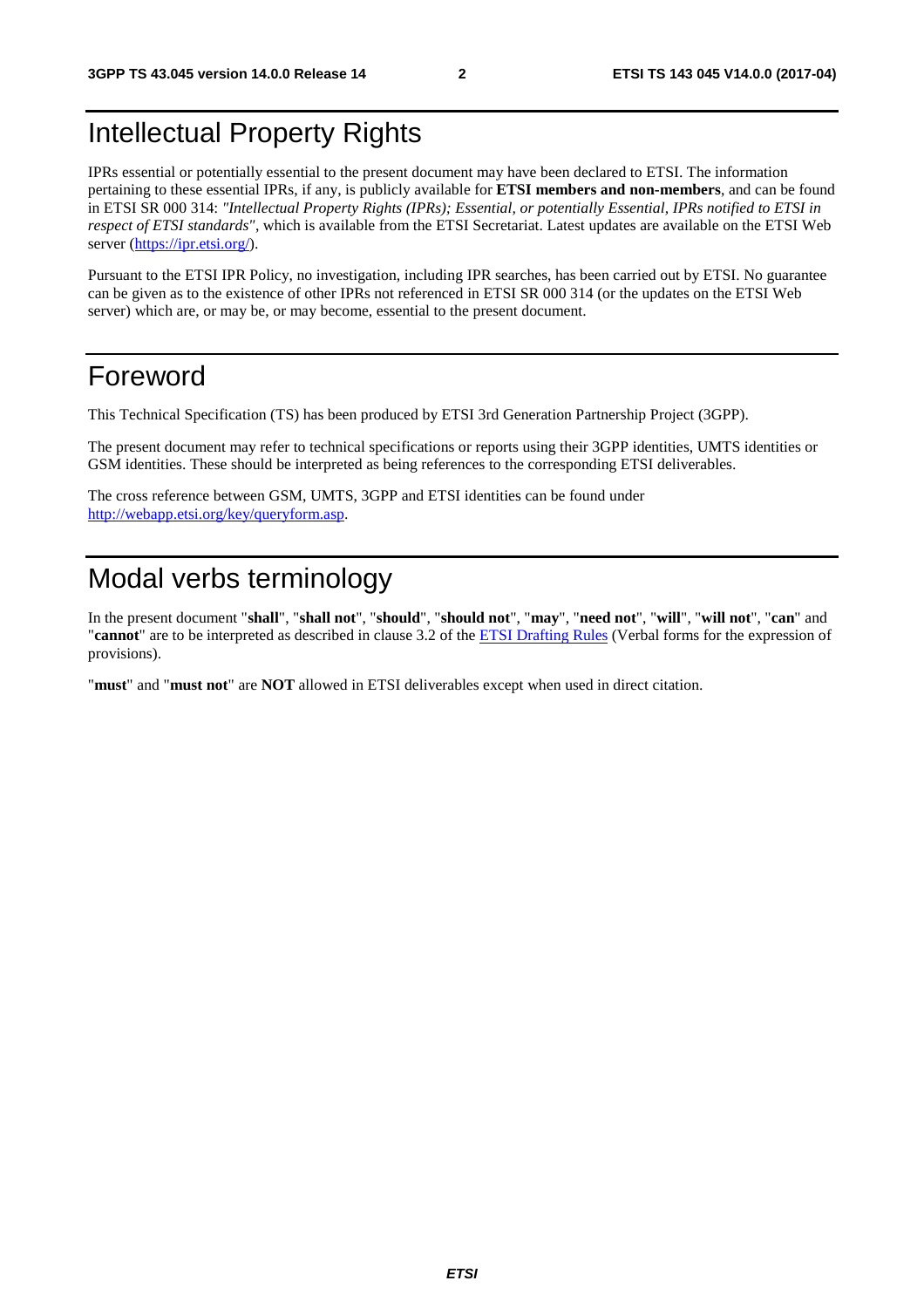$\mathbf{3}$ 

## Contents

| $\boldsymbol{0}$   |  |  |  |  |  |
|--------------------|--|--|--|--|--|
| 0.1                |  |  |  |  |  |
| 0.2                |  |  |  |  |  |
| 1                  |  |  |  |  |  |
| $\overline{2}$     |  |  |  |  |  |
| 3                  |  |  |  |  |  |
| 3.1                |  |  |  |  |  |
| 3.2                |  |  |  |  |  |
| 4                  |  |  |  |  |  |
| 4.1                |  |  |  |  |  |
| 4.2                |  |  |  |  |  |
| 4.2.1              |  |  |  |  |  |
| 4.2.1.1            |  |  |  |  |  |
| 4.2.2              |  |  |  |  |  |
| 4.2.3              |  |  |  |  |  |
| 4.2.3.1            |  |  |  |  |  |
| 4.2.3.2            |  |  |  |  |  |
| 4.2.3.3            |  |  |  |  |  |
| 4.2.3.4            |  |  |  |  |  |
| 4.2.3.5            |  |  |  |  |  |
| 4.2.4              |  |  |  |  |  |
| 4.3                |  |  |  |  |  |
| 4.3.1              |  |  |  |  |  |
| 4.3.2              |  |  |  |  |  |
| 5                  |  |  |  |  |  |
| 5.1                |  |  |  |  |  |
| 5.2                |  |  |  |  |  |
| 5.2.1              |  |  |  |  |  |
| 5.2.2              |  |  |  |  |  |
| 5.2.2.1            |  |  |  |  |  |
| 5.2.3              |  |  |  |  |  |
| 5.2.3.1<br>5.2.3.2 |  |  |  |  |  |
| 5.2.3.3            |  |  |  |  |  |
| 5.2.3.4            |  |  |  |  |  |
| 5.2.3.5            |  |  |  |  |  |
| 5.2.4              |  |  |  |  |  |
| 5.2.5              |  |  |  |  |  |
| 5.2.6              |  |  |  |  |  |
| 5.2.7              |  |  |  |  |  |
| 5.3                |  |  |  |  |  |
| 5.3.1              |  |  |  |  |  |
| 5.3.2              |  |  |  |  |  |
| 5.3.3              |  |  |  |  |  |
| 6                  |  |  |  |  |  |
| 6.1                |  |  |  |  |  |
| 6.2                |  |  |  |  |  |
| 6.2.1              |  |  |  |  |  |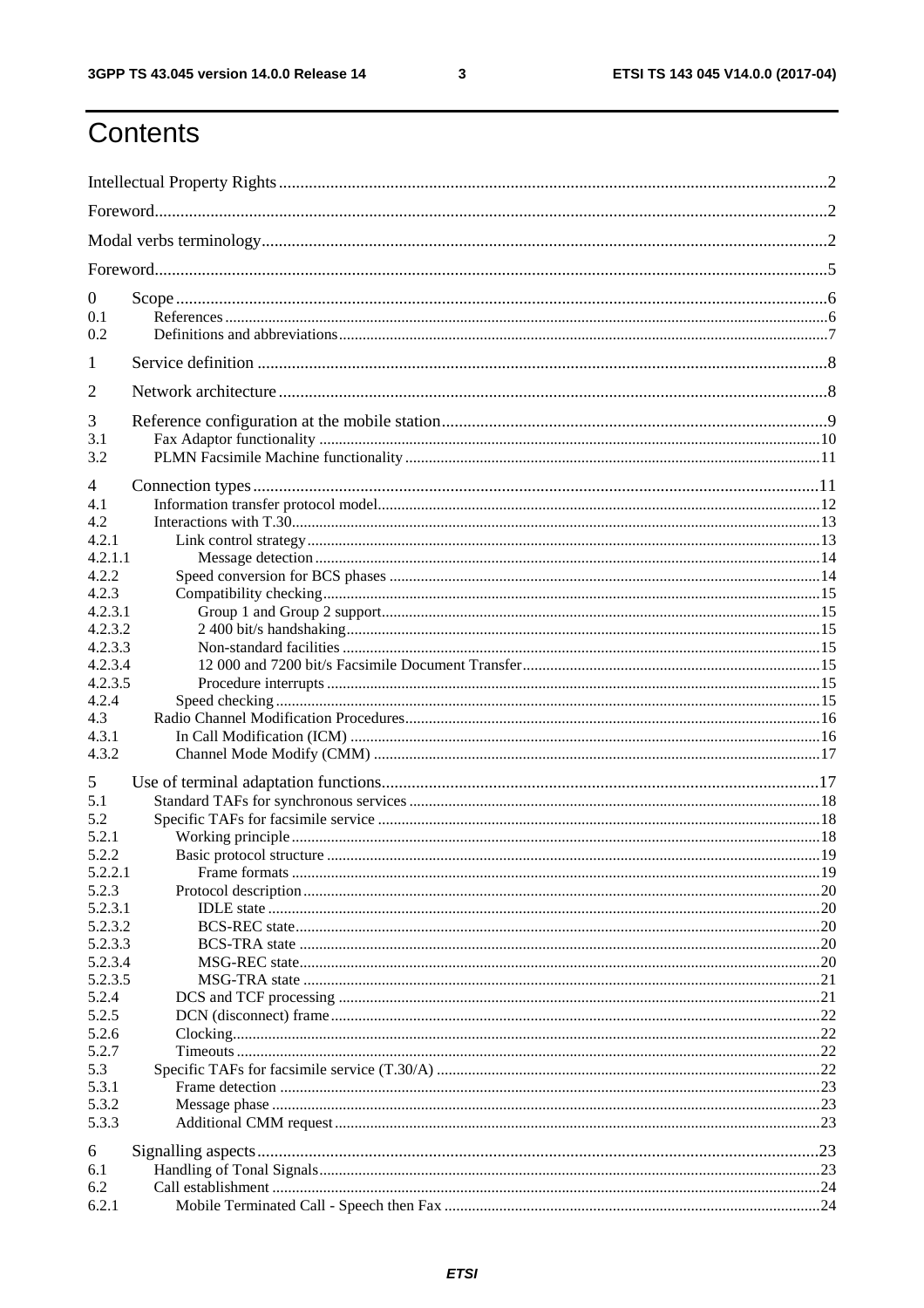$\overline{\mathbf{4}}$ 

| 6.2.2          |                                 |  |  |  |
|----------------|---------------------------------|--|--|--|
| 6.2.3          |                                 |  |  |  |
| 6.2.4          |                                 |  |  |  |
| 6.2.5          |                                 |  |  |  |
| 6.3            |                                 |  |  |  |
| 7 <sup>7</sup> |                                 |  |  |  |
| 7.1            |                                 |  |  |  |
| 7.2            |                                 |  |  |  |
|                | <b>Annex I</b> (informative):   |  |  |  |
|                | <b>Annex II (informative):</b>  |  |  |  |
|                | <b>Annex III (informative):</b> |  |  |  |
|                |                                 |  |  |  |
|                |                                 |  |  |  |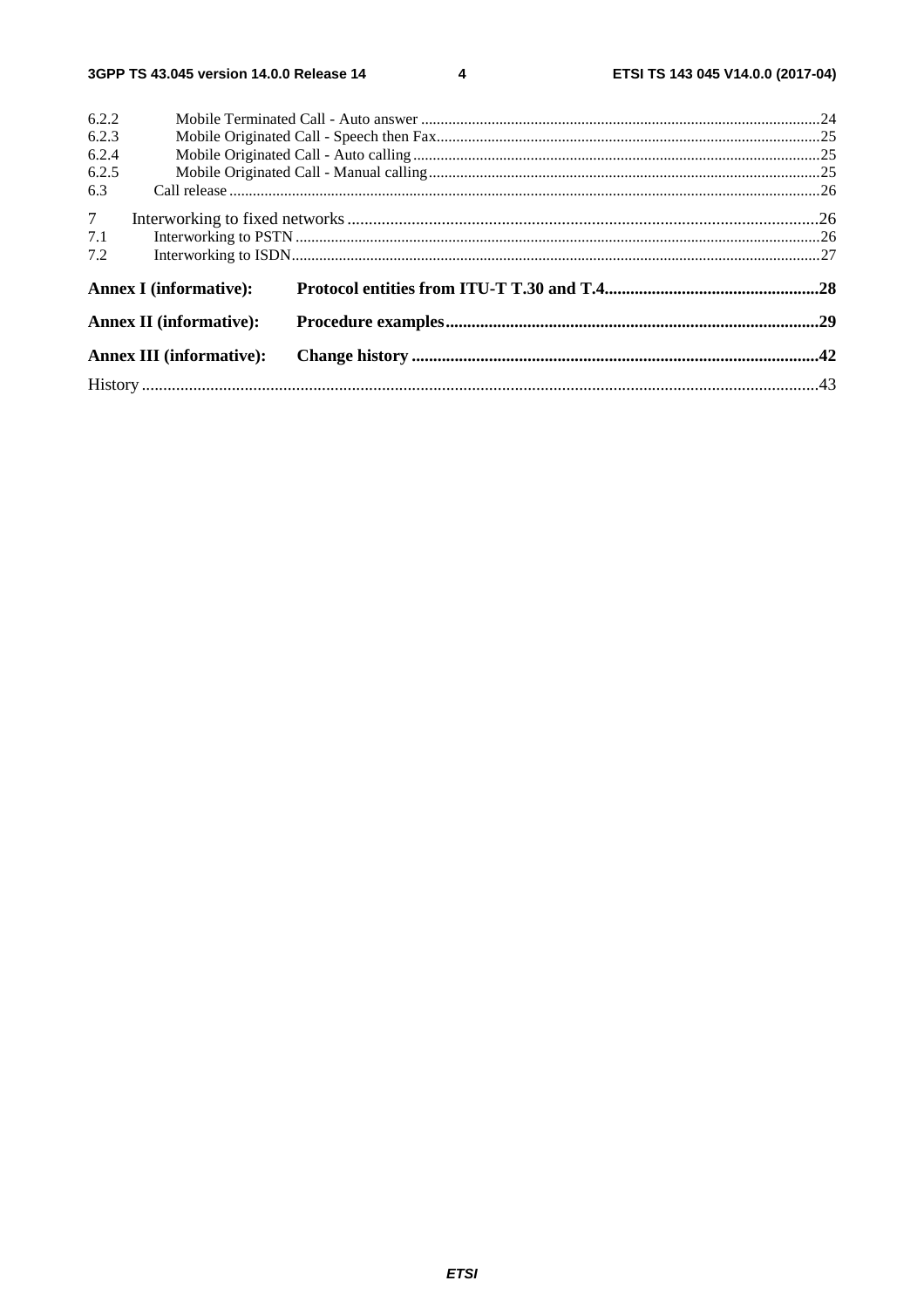## Foreword

This Technical Specification has been produced by the 3rd Generation Partnership Project (3GPP).

The contents of the present document are subject to continuing work within the TSG and may change following formal TSG approval. Should the TSG modify the contents of the present document, it will be re-released by the TSG with an identifying change of release date and an increase in version number as follows:

Version x.y.z

where:

- x the first digit:
	- 1 presented to TSG for information;
	- 2 presented to TSG for approval;
	- 3 or greater indicates TSG approved document under change control.
- y the second digit is incremented for all changes of substance, i.e. technical enhancements, corrections, updates, etc.
- z the third digit is incremented when editorial only changes have been incorporated in the document.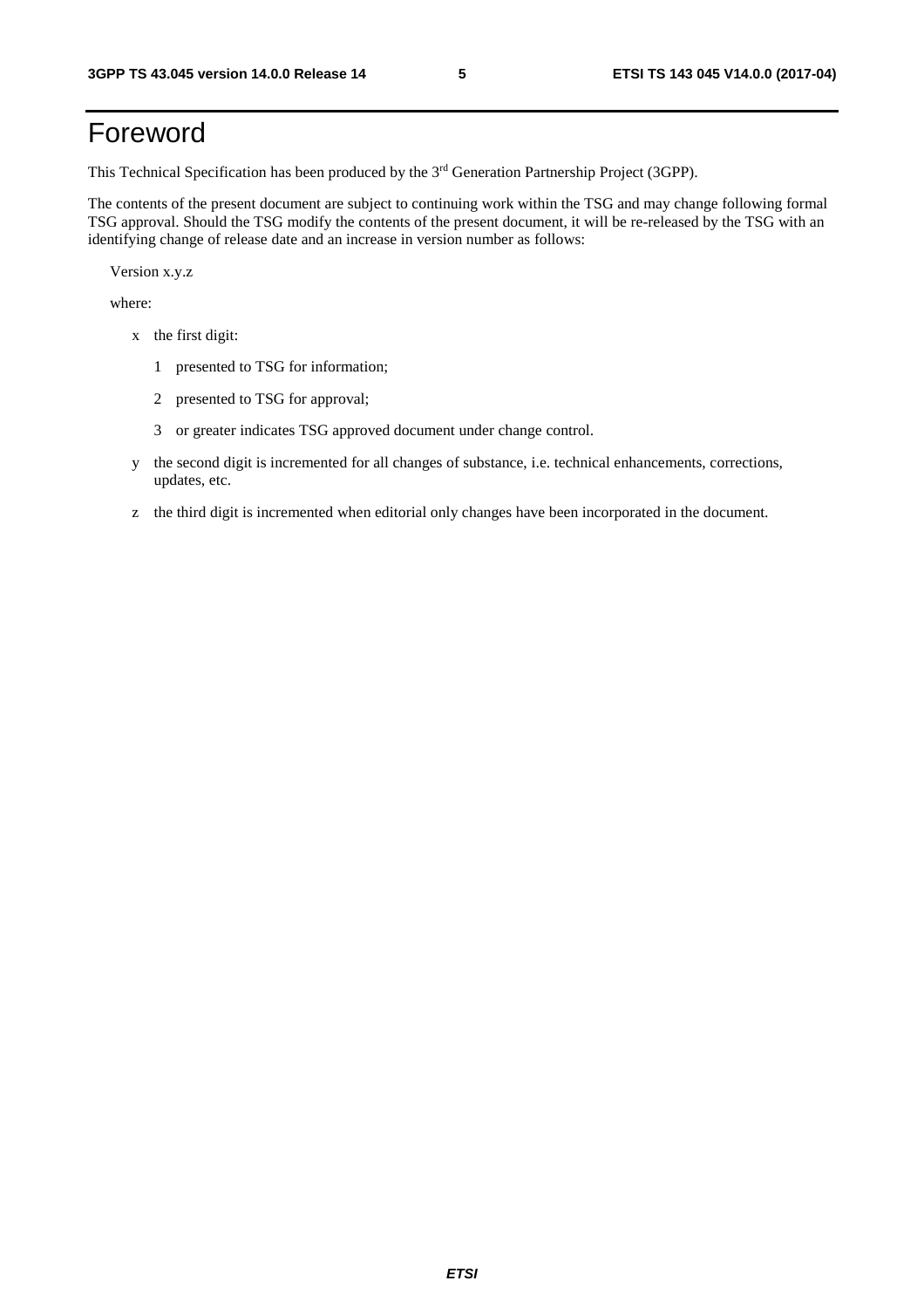## 0 Scope

The present document deals with the procedures allowing the technical realization of the Group 3 facsimile Service within the A/Gb mode PLMN using transparent Network support, according to the definition of Teleservice 61 and 62 specified in the 3GPP TS 22.003 [2].

## 0.1 References

The following documents contain provisions which, through reference in this text, constitute provisions of the present document.

- References are either specific (identified by date of publication, edition number, version number, etc.) or non-specific.
- For a specific reference, subsequent revisions do not apply.
- For a non-specific reference, the latest version applies. In the case of a reference to a 3GPP document (including a GSM document), a non-specific reference implicitly refers to the latest version of that document in the same Release as the present document.
- [1] Void.
- [2] 3GPP TS 22.003: " Teleservices supported by a GSM Public Land Mobile Network (PLMN)".
- [3] 3GPP TS 22.034: "High Speed Circuit Switched Data (HSCSD) Stage1".
- [4] 3GPP TS 43.010: " GSM Public Land Mobile Network (PLMN) connection types".
- [5] 3GPP TS 23.034: " High Speed Circuit Switched Data (HSCSD) Stage2.
- [6] 3GPP TS 04.02: " GSM Public Land Mobile Network (PLMN) access reference configuration".
- [7] 3GPP TS 04.08: " Mobile radio interface layer 3 specification".
- [8] 3GPP TS 44.021: " Rate adaption on the Mobile Station Base Station System (MS BSS) interface".
- [9] 3GPP TS 27.001: " General on Terminal Adaptation Functions (TAF) for Mobile Stations (MS)".
- [10] 3GPP TS 27.003: " Terminal Adaptation Functions (TAF) for services using synchronous bearer capabilities".
- [11] 3GPP TS 29.007: " General requirements on interworking between the Public Land Mobile Network (PLMN) and the Integrated Services Digital Network (ISDN) or Public Switched Telephone Network (PSTN)".
- [12] ITU-T Recommendation T.35: "Procedure for the allocation of ITU-T members' codes".
- [13] ITU-T Recommendation F.160 Fascicle II.5: "General operational provision for the international public facsimile".
- [14] ITU-T Recommendation T.4 Fascicle VII.3: "Standardization of group 3 facsimile apparatus for document transmission".
- [15] ITU-T Recommendation T.30 Fascicle VII.3: "Procedures for document facsimile transmission in the general switched telephone network".
- [16] ITU-T Recommendation V.21 Fascicle VIII.l: "300 bits per second duplex modem standardized for use in the general switched telephone network".
- [17] ITU-T Recommendation V.24 Fascicle VIII.l: "List of definitions for interchange circuits between data terminal equipment (DTE) and data circuit-terminating equipment (DCE)".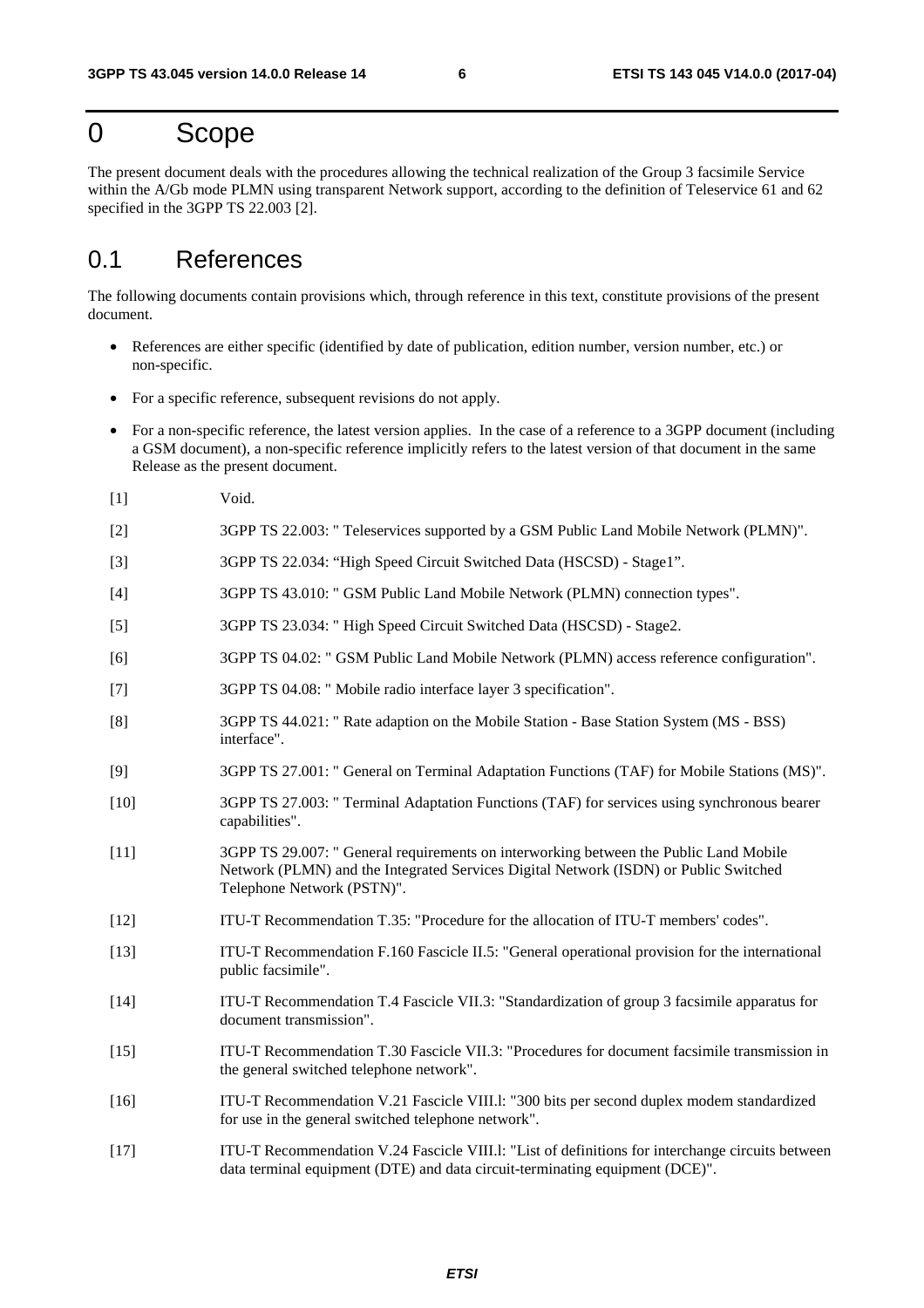| [18]               | ITU-T Recommendation V.25bis Fascicle VIII.1: "Automatic calling and/or answering equipment<br>on the general switched telephone network (GSTN) using the 100-series interchange circuits".                      |
|--------------------|------------------------------------------------------------------------------------------------------------------------------------------------------------------------------------------------------------------|
| $[19]$             | ITU-T Recommendation V.27ter Fascicle VIII.1: "4 800/2 400 bits per second modem<br>standardized for use in the general switched telephone network".                                                             |
| $\lceil 20 \rceil$ | ITU-T Recommendation V.29 Fascicle VIII.1: "9 600 bits per second modem standardized for use<br>on point-to-point 4-wire leased telephone-type circuits".                                                        |
| [21]               | ITU-T Recommendation V.33 Fascicle VIII.1: "14 400 bits per second modem standardized for use<br>on point-to-point 4-wire leased telephone-type circuits".                                                       |
| $[22]$             | ITU-T Recommendation X.300 Fascicle VIII.6: "General principles for interworking between<br>public networks, and between public networks and other networks for the provision of data<br>transmission services". |
| [23]               | ITU-T Recommendation V.17: "A 2-wire modem for facsimile applications with rates up to 14<br>$400 \text{ bit/s}$ ".                                                                                              |

[24] 3GPP TS 21.905: " Vocabulary for 3GPP Specifications "

## 0.2 Definitions and abbreviations

In addition to those below, abbreviations used in the present document are listed in 3GPP TR 21.905 [1].

| Binary Coded Signalling phase of Facsimile transmission as per ITU-T T.30 |
|---------------------------------------------------------------------------|
| Interchange Circuit 105 as per ITU-T V.24                                 |
| Interchange Circuit 106 as per ITU-T V.24                                 |
| Interchange Circuit 107 as per ITU-T V.24                                 |
| Interchange Circuit 108/2 as per ITU-T V.24                               |
| Interchange Circuit 109 as per ITU-T V.24                                 |
| Interchange Circuit 114 as per ITU-T V.24                                 |
| Interchange Circuit 115 as per ITU-T V.24                                 |
| The Fax Adaptor specifically located at MT side                           |
| The Fax Adaptor specifically located at IWF side                          |
| Message phase of Facsimile transmission as per ITU-T T.30                 |
|                                                                           |

All protocol entities from ITU-T Facsimile Recommendations (T.4 and T.30) apply; in the present document they are referenced to in the same way as in the above ITU-T Recommendations (see also annex I to the present document).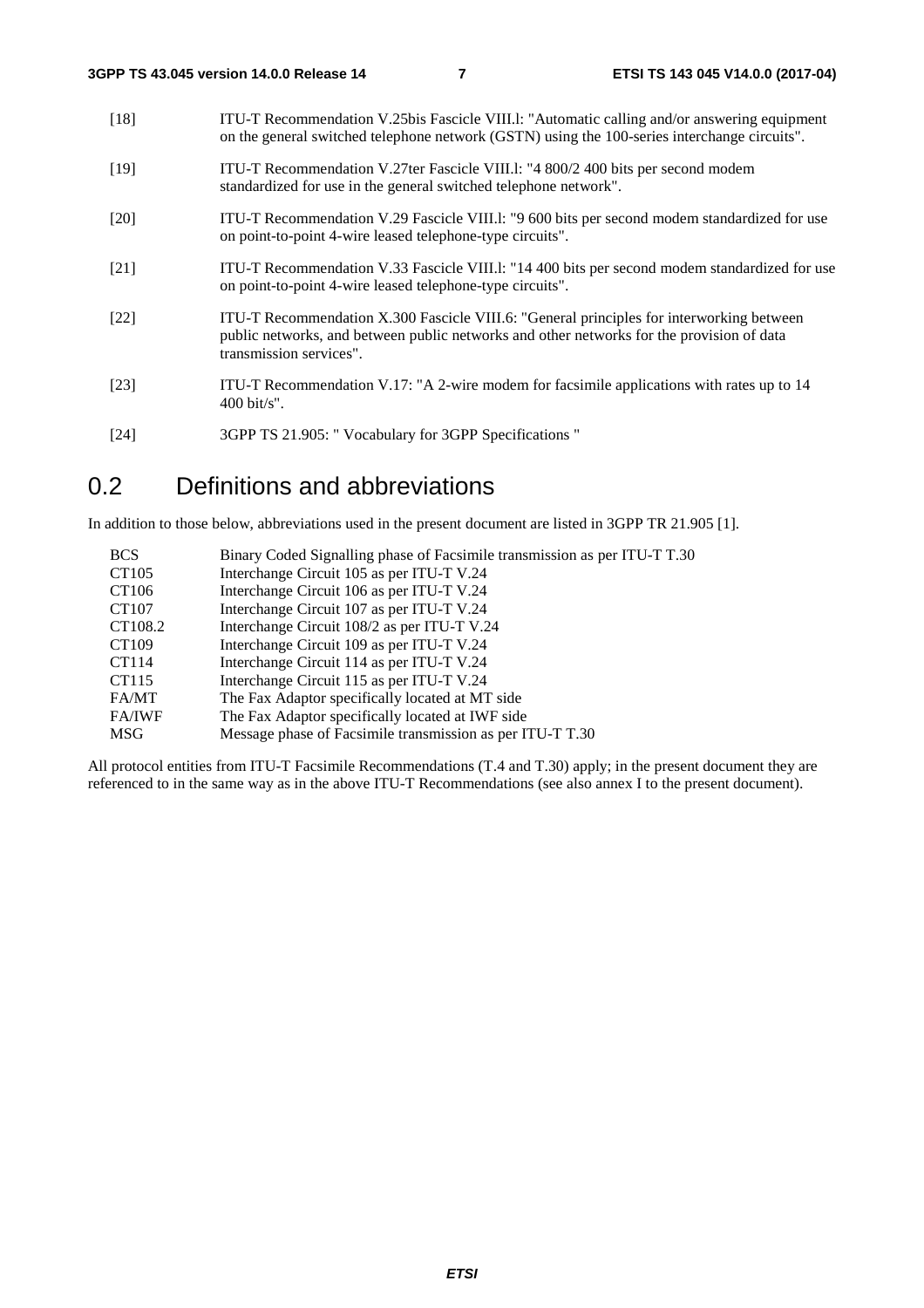## 1 Service definition

The fixed network Group 3 Facsimile service, as basically defined in ITU-T Recommendation F.160, is an international telematic service for ISO A4 document transmission between two facsimile stations.

The service specification is comprised of two parts: the control protocol described in ITU-T Recommendation T.30, and the document transmission coding described in ITU-T Recommendation T.4.

The facsimile Teleservice is intended to allow facsimile connections between group 3 apparatus using:

- a PLMN as a stand alone facility, for mobile to mobile communication;
- a PLMN to gain access to fixed networks PSTN and ISDN, for mobile to/from land communication.

For this Teleservice, the document coding is as ITU-T Recommendation T.4 with no modifications. The protocol used is ITU-T Recommendation T.30 modified within the PLMN as detailed in the present document.

The interworking between different networks is based on ITU-T Recommendation X.300.

The particular features of this Teleservice are:

- it uses point-point communication;
- the information transfer capability is dual "Speech"/"Group 3 Facsimile" for Teleservice 61 and "Group 3 Facsimile" only for Teleservice 62;
- both mobile originated and terminated calls are supported;
- the information transfer mode is circuit, duplex, synchronous and symmetric;
- different end-to-end transfer rates are used within the same call to take advantage of the better radio path error rate;
- use of a standard synchronous terminal adaptation function (as per 3GPP TS 27.003) within the MS.

## 2 Network architecture

The network architecture applicable to this Teleservice is shown in figure 1/43.045, below.



**Figure 1/43.045: Network architecture** 

This shows the case of mobile to fixed network interworking. For mobile to mobile calls, there would effectively be a loop back within the PLMN, using two IWFs.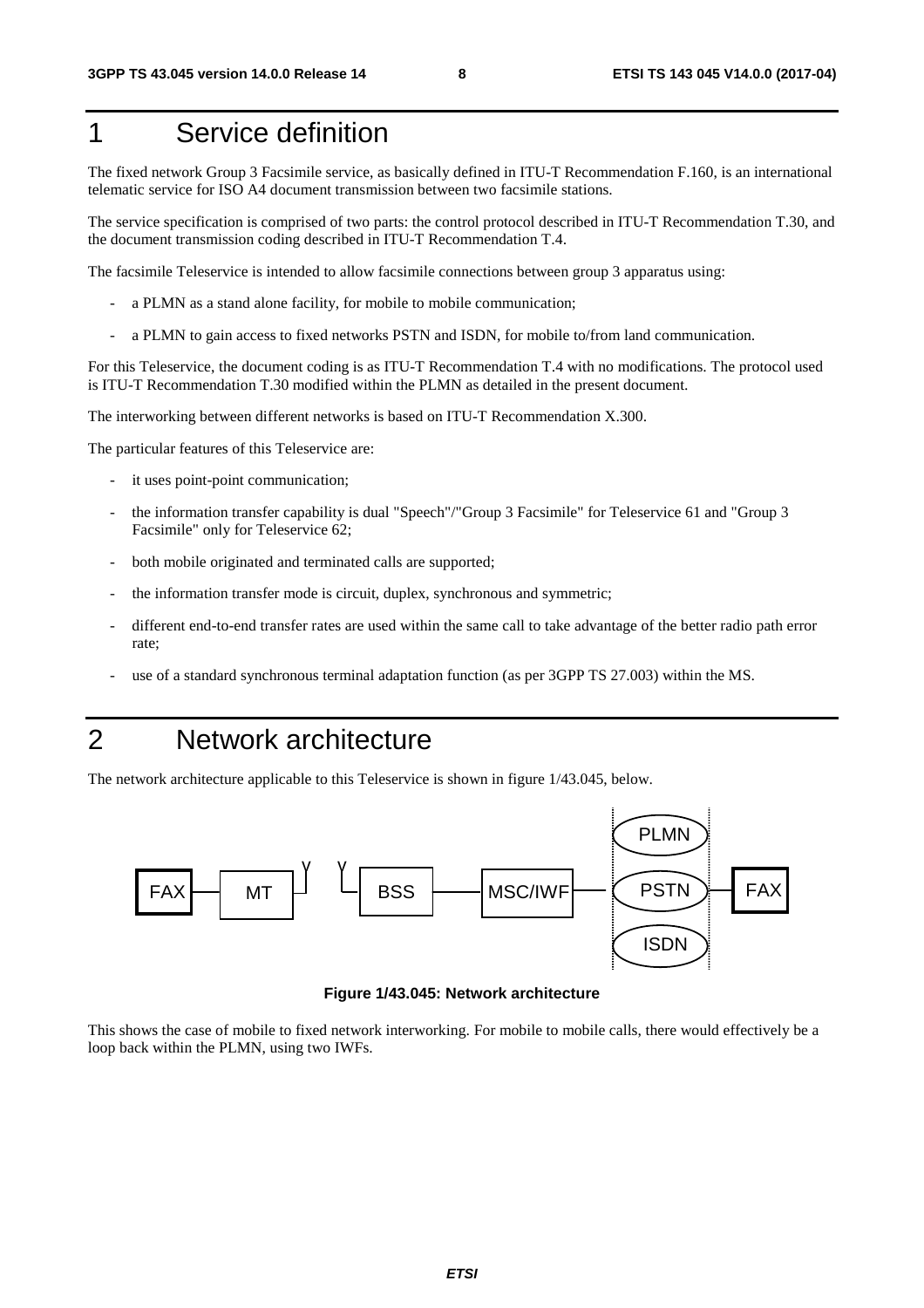## 3 Reference configuration at the mobile station

The mobile reference configurations described in this clause are defined as per 3GPP TS 24.002.



**Figure 2/43.045: Reference configurations** 

The Teleservice definition in 3GPP TS 22.003 regards the group 3 facsimile terminal as a 2-wire analogue terminated equipment. In order to connect this to the MT2 a separate "Fax Adaptor" device is necessary.

This configuration, shown in figure 2a/43.045, has to be considered as the standard configuration, so that all the existing Group 3 facsimile apparatus can be connected to the PLMN.

An alternative realization would be to combine a standard group 3 facsimile machine and the Fax Adaptor into a specially developed "PLMN facsimile machine", directly providing a digital output. Although such a device must appear to the MT2 as identical to the Fax Adaptor (i.e. with an identical interface and protocol), it would allow for a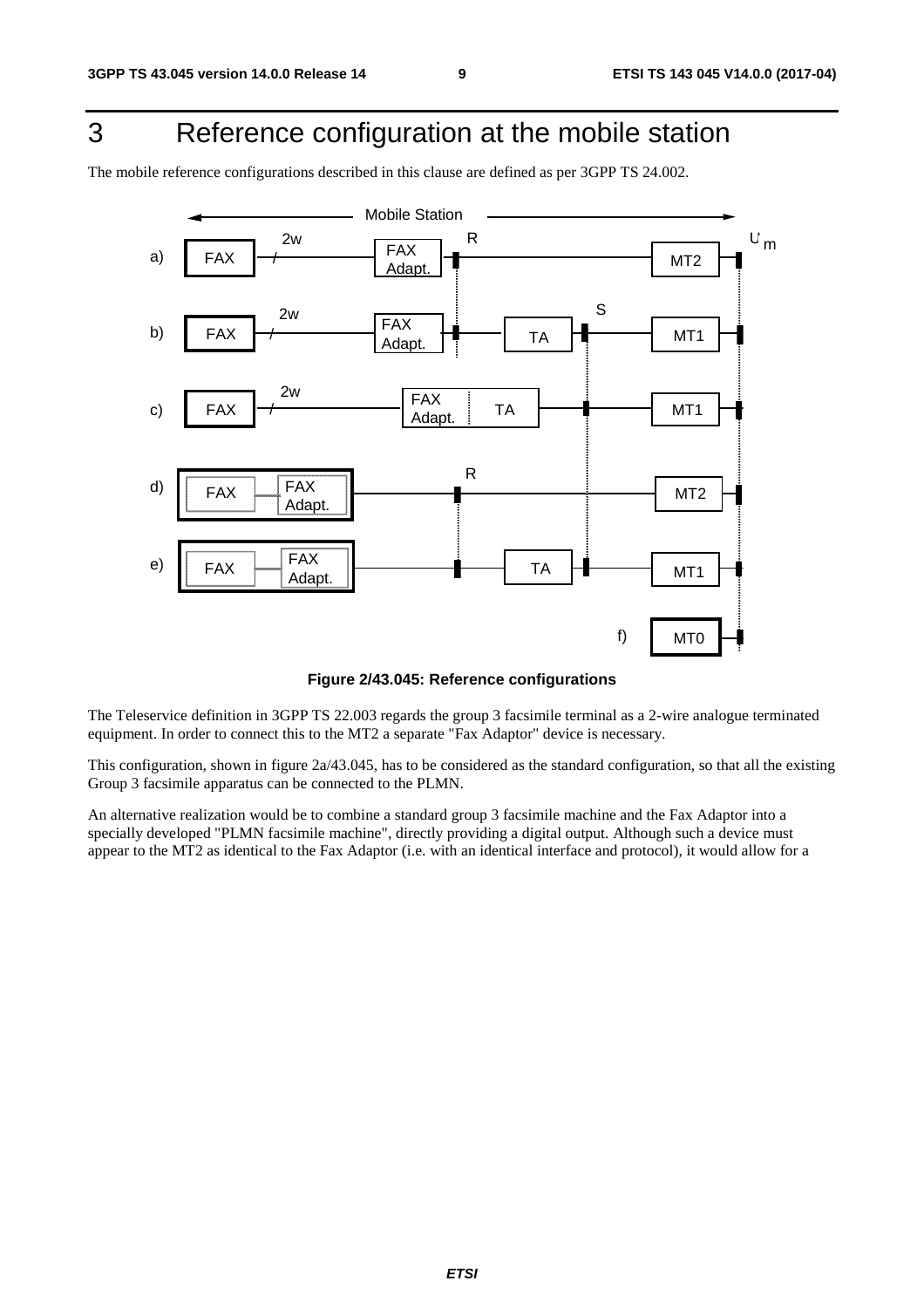significantly smaller and simpler facsimile machine. This configuration is shown in figure 2d/43.045 and is regarded as a desirable alternative.

In addition of course, it is always possible to realize an MT0, as per figure 2f/43.045, where both the facsimile and mobile termination functions are considered to be part of one integrated unit.

The remaining configurations concern the use of an S interface and are considered as optional configurations. Their use is for further study.

The particular terminal adaptation functions used are those detailed in 3GPP TS 27.003 and the interface to the MT2 used is synchronous V.24 with an option for support of V.25bis procedures for autocalling and autoanswering.

## 3.1 Fax Adaptor functionality

The Fax Adaptor block, figure 3/43.045, is intended to specifically complement the Group 3 facsimile apparatus in order to be able to communicate over a PLMN.



**Figure 3/43.045: Fax Adaptor scheme** 

Whether it has to be a function internal to the PLMN, or an external accessory associated with the Group 3 apparatus, is beyond the scope of the present document, and in any case, does not affect at all the working of the procedure as here described.

It can be functionally partitioned in two sections:

- an analogue section, dealing with:
	- the modulation and demodulation processes according to ITU-T Recommendation V.21, V.27ter, V.29 and V.17 as explained in T.4 and T.30;
	- handling of the signalling on the 2-wire path to the facsimile machine, including autocalling and autoanswer functions where necessary (see clause 6).
- a digital section, dealing with:
	- monitoring and where necessary, manipulation of the T.30 protocol as detailed in the rest of the present document;
	- overall control of the adaptor;
	- connection over the synchronous V.24 interface to the MT as described in 3GPP TS 27.003;
	- where necessary, autocalling and autoanswering functions according to V.25bis.

In the following this specification will reference the Fax Adaptor functionality, considering the most general case where it operates as a full-featured (see figure 3/43.045) separate block (see figure 2a/43.045), as this reference configuration is implicitly or explicitly exhaustive of all service related technical aspects.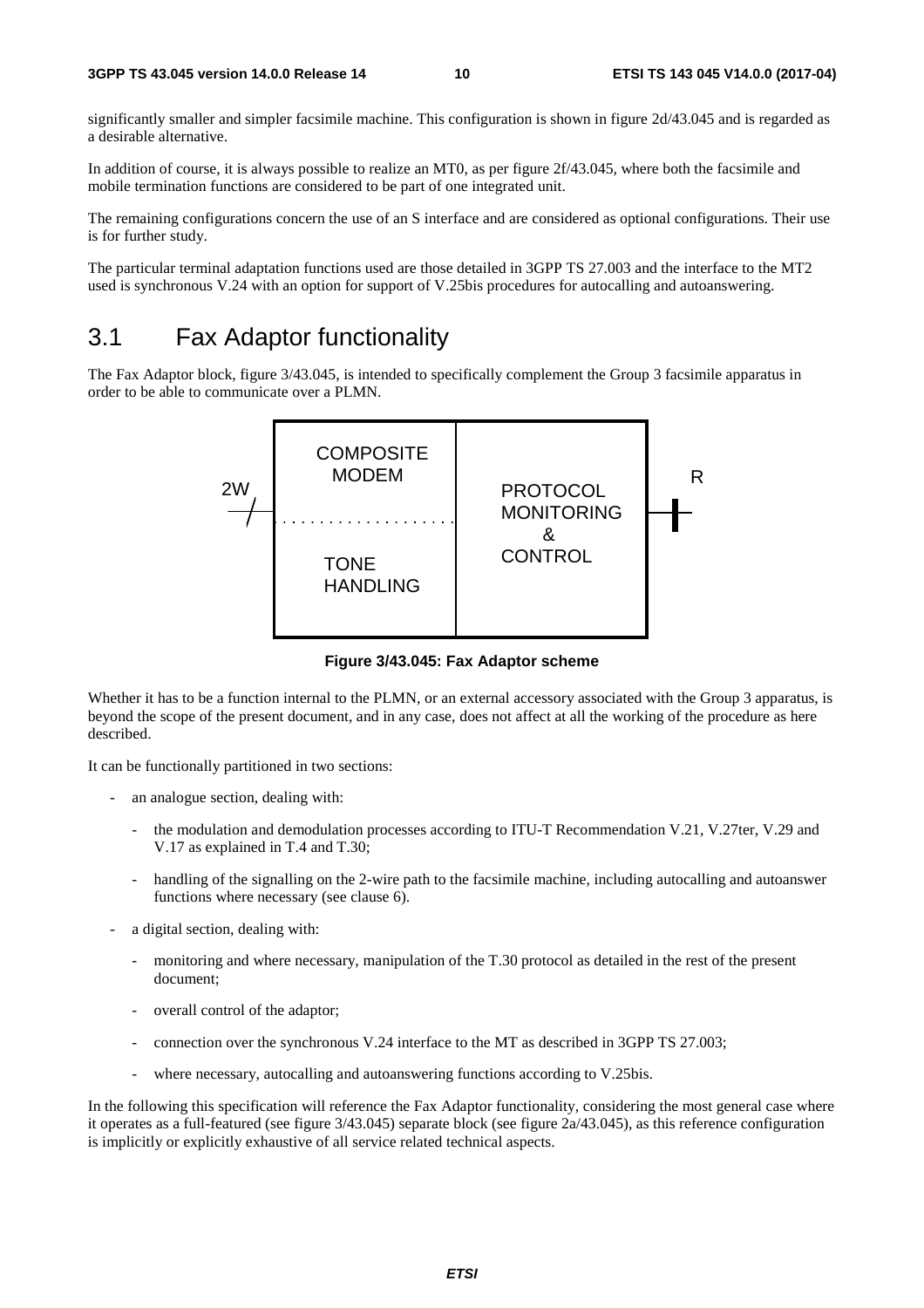## 3.2 PLMN Facsimile Machine functionality

The special PLMN facsimile machine shown in the MS configuration of figure 2d/43.045 has a similar functionality to the digital part of the Fax Adaptor, but without any of the analogue portions.

It appears over the V.24 interface as identical to the Fax Adaptor, i.e. the MT2 needs to have no knowledge of the particular configuration used.

When necessary this reference configuration, will be explicitly referenced to in the following; otherwise all technical aspects relevant to the configuration implicitly apply.

## 4 Connection types

Table 1/43.045 shows the connection elements attributes applicable to this Teleservice (note), adapted from 3GPP TS 43.010.

NOTE: Teleservice 61 includes both speech and data connection types, but Teleservice 62 only the data connection type.

| <b>Protocol type</b><br>of Figure 6 of TS<br>3GPP TS 43,010 | <b>Access to TAF</b><br>of the Mobile<br><b>Station</b>                                 | Radio interface<br>connection element                                          | Intermediate<br>rate<br>RA1 to RA2                                        | <b>BS-MSC/IWF</b><br>connection<br>element                                |
|-------------------------------------------------------------|-----------------------------------------------------------------------------------------|--------------------------------------------------------------------------------|---------------------------------------------------------------------------|---------------------------------------------------------------------------|
| Model 6: Speech                                             |                                                                                         | Speech/GSM                                                                     |                                                                           | IITU-T<br>A-law                                                           |
| Model 5:<br>Facsimile<br>Group 3                            | C/D/S UDI<br>$-14.4$ kbit/s<br>$-9.6$ kbit/s<br>$-4.8$ kbit/s<br>$-2.4$ kbit/s          | C/D/S UDI<br>$-14.5$ kbit/s<br>- 12.0 kbit/s<br>$-6.0$ kbit/s<br>$-3.6$ kbit/s | C/D/S UDI<br>$-16$ kbit/s<br>$-16$ kbit/s<br>$-8$ kbit/s<br>$-8$ kbit/s   | C/D/S UDI<br>$-64$ kbit/s<br>$-64$ kbit/s<br>$-64$ kbit/s<br>$-64$ kbit/s |
| Model 5b<br>Facsimile<br>Group 3                            | (note)<br>C/D/S UDI<br>- 14.4 kbit/s<br>$-9.6$ kbit/s<br>$-4.8$ kbit/s<br>$-2.4$ kbit/s | C/D/S UDI<br>14.5 or 2X12 kbit/s<br>12 or 2X6 kbit/s<br>6 kbit/s<br>6 kbits    | C/D/S UDI<br>16 or 2X16 kbit/s<br>16 or 2X8 kbits<br>8 kbit/s<br>8 kbit/s | C/D/S UDI<br>$-64$ kbit/s<br>$-64$ kbit/s<br>$-64$ kbit/s<br>$-64$ kbit/s |

**Table 1/43.045: Elements of connection types** 

NOTE: The highest Access Rate actually supported in this teleservice will be consistent with the highest Access Rate of the Transparent Bearer Service provided by the Network Operator.

 $C =$  Circuit switched  $S =$  Synchronous

 $D = Full-duplex$   $UDI = Unrestricted Digital Information$ 

#### **Table 1a/43.045**

| Fax modem rates | No. of substreams | Radio i/f rate | <b>Intermediate Rate</b> | <b>Padding Scheme</b> |
|-----------------|-------------------|----------------|--------------------------|-----------------------|
| $14.4$ kbit/s   |                   | 14,5 kbit/s    | 16 kbit/s                |                       |
|                 |                   | 12 kbit/s      | 16 kbit/s                |                       |
| 12.0 kbit/s     |                   | $14.5$ kbit/s  | 16 kbit/s                | $FA(5D + S)$          |
|                 | 2                 | 12 kbit/s      | 16 kbit/s                | $FA(5D + S)$          |
| 9.6 kbit/s      |                   | 12 kbit/s      | 16 kbit/s                |                       |
|                 | 2                 | 6 kbit/s       | 8 kbit/s                 |                       |
| 7.2 kbit/s      |                   | 12 kbit/s      | 16 kbit/s                | $FA(3D + S)$          |
|                 | 2                 | 6 kbit/s       | 8 kbit/s                 | $FA(3D + S)$          |
| 4.8 kbit/s      |                   | 6 kbit/s       | 8 kbit/s                 |                       |
| 2.4 kbit/s      |                   | 6 kbit/s       | 8 kbit/s                 |                       |

FA = Padding is performed in the FA

 $(nD + mS)$  means that m SYNC frames will be added every n'th DATA frame

The MS must support the combinations in table 1a/43.045, restricted to what has been negotiated between the MS and the network.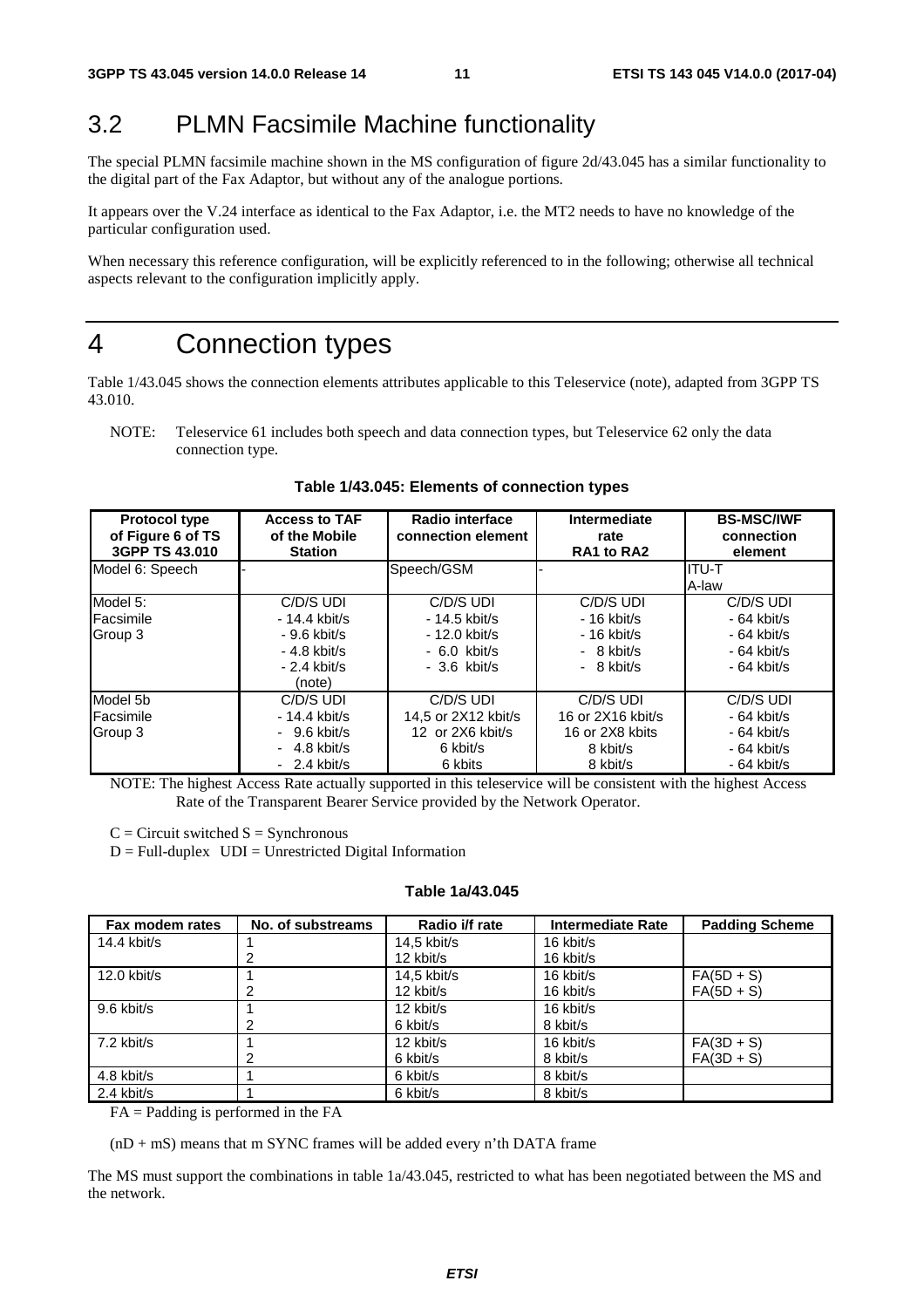All transitions from one combination in table 1a/43.045 to another combination in the same table, must be supported by the MS, as long as the fax modem rate is kept constant or the transition of fax modem rate is performed in steps of 2,4 kbit/s.

The figure 4/43.045 shows the scheme of a typical PLMN connection for this Teleservice, considering respectively R and S access at Network Termination.

To grant full support to the ITU-T Recommendation T.30, requiring different transmission speeds, the following strategy shall be implemented:

- PLMN provides for four Access Rates only, that is 14 400 bits/s, 9600 bit/s, 4800 bit/s, 2400 bit/s;
- radio channel modification procedures are used for switching between Speech phase and facsimile phase, as well as to select the suitable Access Rate (14 400,9600/4800/2400 bit/s) within the facsimile phase, as resulting from the preliminary end-to-end negotiation between the terminals;
- to transport Binary Coded Signalling (BCS) requiring a synchronous 300 bit/s bit-rate, speed conversion will be used at both the PLMN ends.





**Figure 4b/43.045: Optional Teleservice connection (F.F.S)** 

### 4.1 Information transfer protocol model

The Figure 5/43.045 depicts the conceptual protocol model for this Teleservice, deduced from model 5 and 5b of Figure 6/43.010.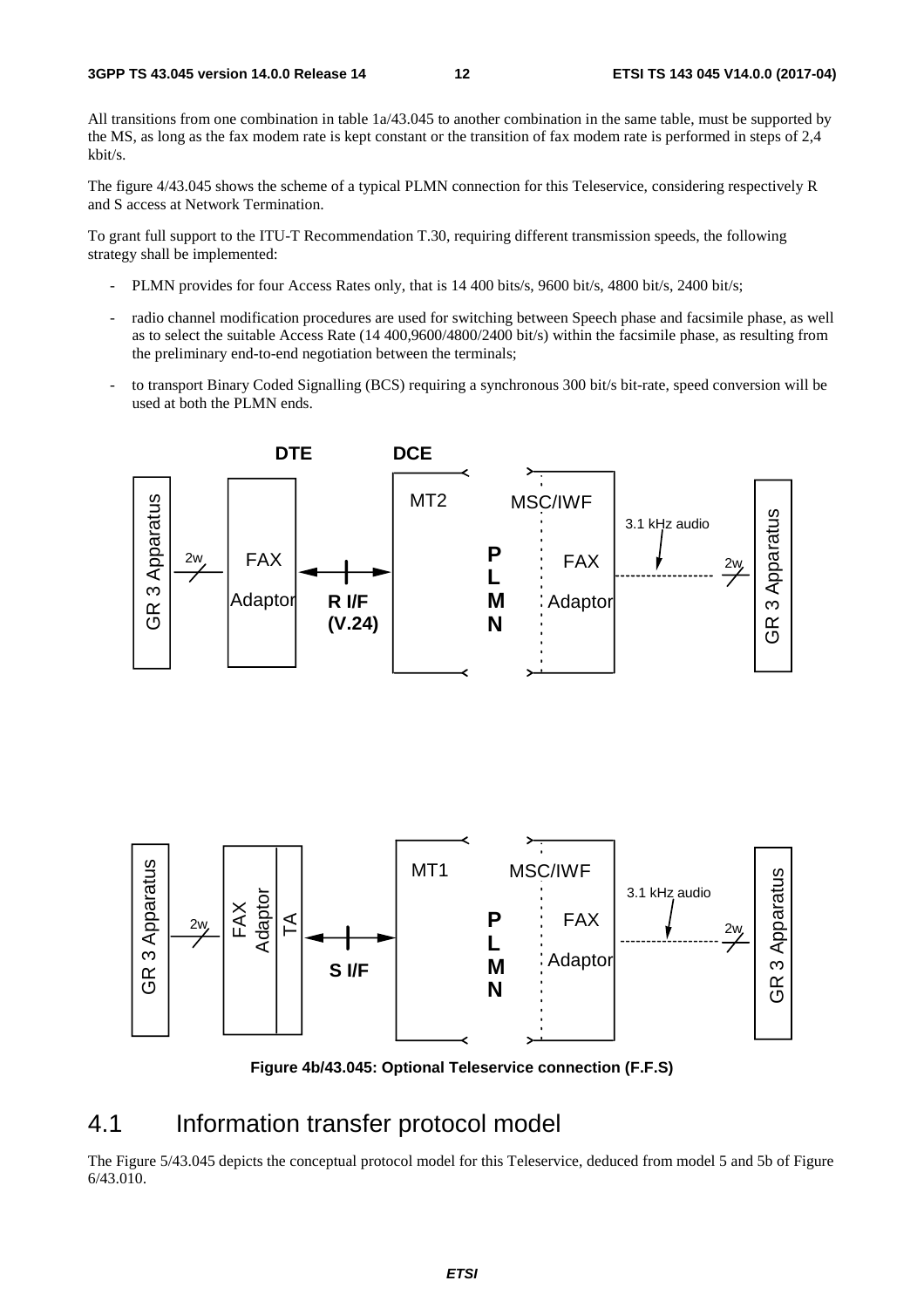The main point to be underlined is that all the protocol modules specific for this Teleservice are confined in the Fax Adaptation functions at both the MT and IWF ends. Note that model 5b of figure 6/43.010 details the placing of the splitting and combiner function for multislot configurations.



**Figure 5/43.045: Information transfer protocol model** 

### 4.2 Interactions with T.30

The philosophy of this specification is to allow the T.30 protocol to pass transparently wherever possible, through the Fax Adaptors at both ends of the PLMN channel. Manipulations are only made to the protocol where necessary to overcome problems resulting from the differences between the PSTN and the PLMN system. Basically, these problems fall into four categories:

- supporting facsimile on a digital connection type;
- bit errors during transfer of BCS frames;
- the need to change speed to reduce the impact of bit errors during transfer of Fax encoded Messages;
- inability to support some features of T.30.

### 4.2.1 Link control strategy

Though the T.30 procedure is plain half-duplex, between the FAs at both the PLMN ends a full-duplex mode connection will be established. Information transfer is structured in fixed length blocks, carrying either data received from the local modem, or idle synchronization patterns.

Establishment, maintenance and release of the data circuit is performed autonomously by each FA, by properly handling the physical interface to its local modem.

Due to the rigid timeout constrains in T.30 protocol procedure, which will be actually concatenated to the procedure defined here for the PLMN connection part, a strictly forwardonly approach is adopted for data link control; that is no retransmission means are explicitly introduced to recover corrupted information blocks.

Although in the majority of cases the T.30 protocol can take care of lost frames and easily recover, there are some particularly critical points where two consecutive segments in the procedure, without any interposed acknowledgement, require different transmission speeds (BCS speed/Message speed).

In these cases, to grant that a correct change-over from one modem type to another takes place at both the PLMN ends, some additional protection is necessary in the PLMN environment. This protection, actually at the beginning and at the end of the Fax page transmission, is given by means of a confirmation mechanism, whereby the originating FA waits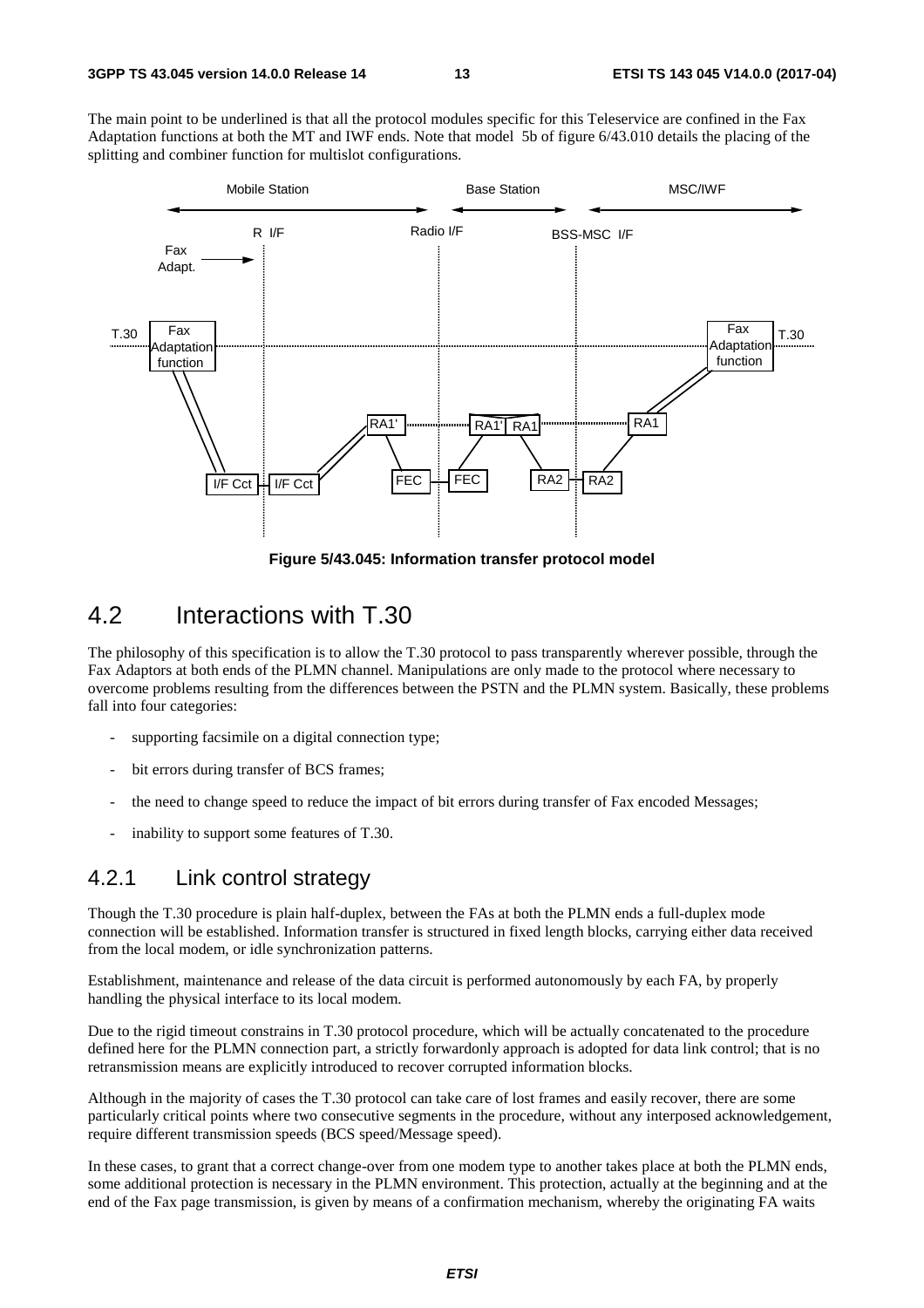while transmitting a fixed pattern until an explicit acknowledgement is received from the terminating FA. In these cases an interruption of the normal T.30 information flow may eventually result.

Aiming at minimizing any possible delay in the end-to-end transmission between the two facsimile apparatuses, the FAs will pass on information without error control of the message integrity (note). To this regard, however, it is worth underlining that an essential requirement in this procedure is the detection of some key messages exchanged between the terminals, carrying basic control information. Hence, in parallel to the primary information passing process, a continuous monitoring of the information flowing across the FA is necessary, to detect these messages, fully checked in their logical integrity.

NOTE: All V.21 modems in the FAs shall use the faster response time provided by ITU-T Rec. V.21 (see table 2/V.21) for OFF to ON transition of CT109 and CT106.

In addition, as detailed below, some fields in some frames may need to be changed.

#### 4.2.1.1 Message detection

While in BCS, the following frames have to be detected:

- DIS/DTC, to monitor all operational parameters proposed to the sender terminal by the receiver terminal;
- DCS, to realize (see table  $2/T.30$ ) the actual message transmission speed accepted by the sender terminal and the relevant message transfer direction;
- NSF, to inhibit Non-Standard Facilities, if explicitly required by the user Fax Adaptor configuration;
- DCN, to initiate the Call release procedure.

During the Message phase (C phase of T.30) a single bit pattern has to be detected, the EOL character, a unique codeword that can never be found within a valid line of Fax coded Data (see ITU-T Recommendation T.4, subclause 4.1.2), and therefore used to control the buffer level in each FA, as detailed in the following subclause 5.2.6.

### 4.2.2 Speed conversion for BCS phases

Given the signalling load caused by the Channel Mode Modify procedure, rather than changing the radio channel speed to 300 bit/s to carry the BCS frames, a speed conversion mechanism is exploited at both the PLMN ends, allowing to maintain the Channel rate of the Message phase (14 400/9600/4800/2400 bit/s) during BCS phases.

A speed conversion factor can be defined as:

Fax Message speed (14 400 or 9600 or 4800 or 2400 bit/s)

Standard BCS speed (300 bit/s)

which will assume the value 8 or 16 or 32 or 48, depending on the actual Message speed negotiated between the terminals.

On the basis of the above speed conversion factor, in the originating FA up-conversion to Message speed will be performed according to the repetition algorithm specified in subclause 5.2.3.2.

In the terminating FA, down-conversion to the BCS speed will require a decimation algorithm (see subclause 5.2.3.3); this algorithm is assumed implementation dependent, and hence its actual definition is beyond the scope of the present document.

As the actual Access Rate over the GSM-TCH may change throughout the Call, speed conversion factor needs to be updated in both FAs.

The FA/IWF will update this value upon successful completion of a CMM procedure (see subclause 4.3.2).

The FA/MT which does not have direct access to the PLMN signalling channel (except for MT0 configuration), shall estimate the actual Access Rate established over the GSM-TCH from the effective Access Rate of the MT data interface (or any other means in case of MT0); this check shall be performed whenever a BCS frame is sent towards the Radio path after which a change for GSM-TCH Access Rate may be expected (e.g., DIS and DCS frames for Normal Fax mode, PPR and CTC frames for Error Correction Mode).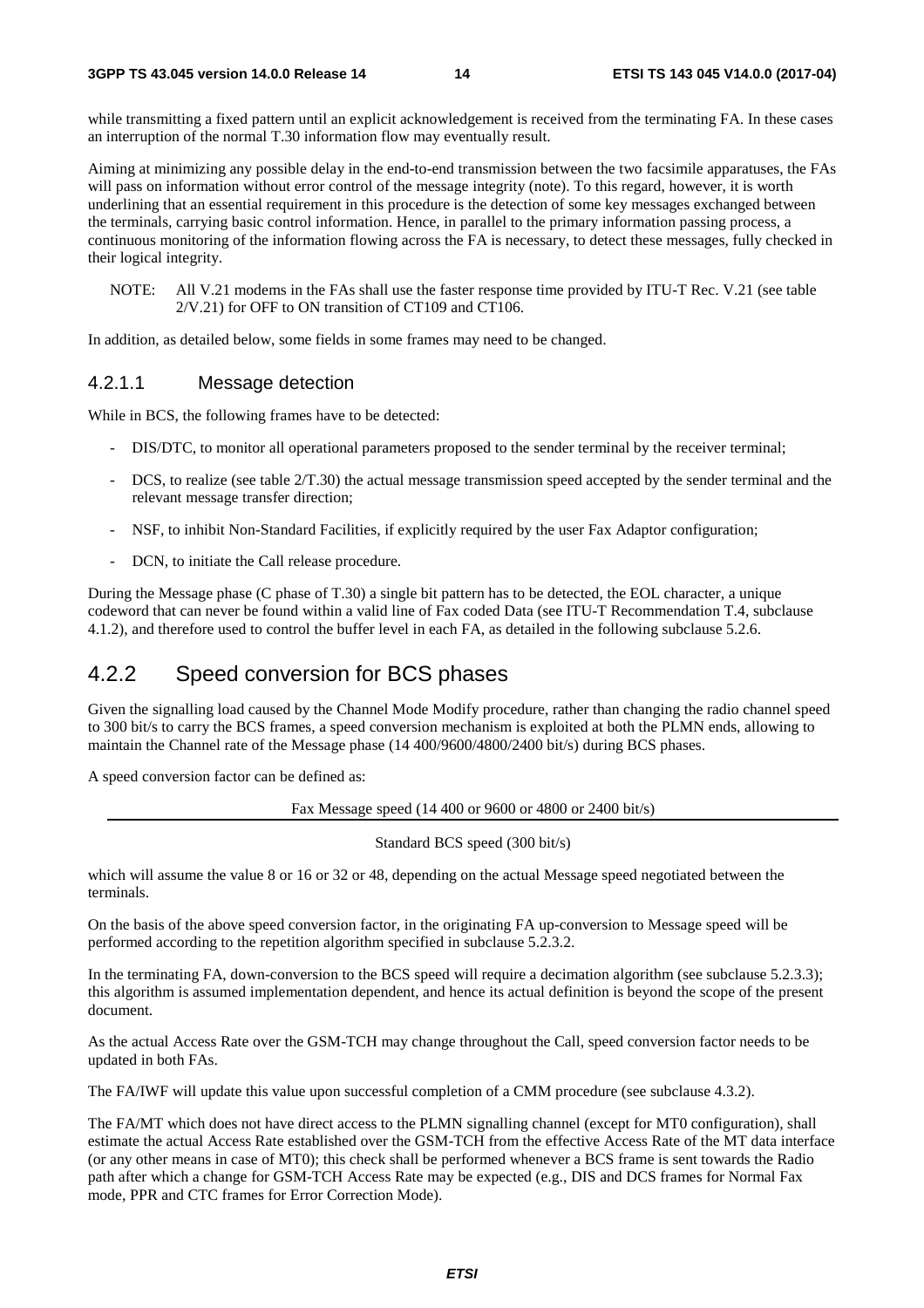### 4.2.3 Compatibility checking

Some features of T.30 cannot be supported in the PLMN environment. Fax Adaptation function is in charge of dealing with such compatibility checking.

#### 4.2.3.1 Group 1 and Group 2 support

Group 1 and Group 2 equipments are not supported by the Teleservice as described in the present document.

To this purpose, any tonal signalling specific to the above kind of Fax apparatus will be ignored by the Fax adaptation function at MS and IWF.

#### 4.2.3.2 2 400 bit/s handshaking

Only standard 300 bit/s Binary Coded Signalling is supported. To this purpose the FA will ignore this capability within the B segment of T.30 procedure, looking for DIS frame, by default, from V.21 modem only.

#### 4.2.3.3 Non-standard facilities

Non-standard facilities are supported in so far they are not in conflict with the standard procedure described in the present document. All the relevant BCS frames are passed end-to-end, unless an explicit deletion is required by the user (e.g. by a specific input at the Fax Adaptor associated with the MS). In this case, upon detection (see subclause 4.2.1.1) of the NSF frame identifier (the Facsimile Control Field octet according to T.30 terminology), the whole HDLC frame shall be stripped and replaced by a PLMN specific NSF frame, containing a Country Code and a unique identification of the FA manufacturer, encoded as per ITU-T T.35 and according to national regulations; the Information field of this NSF frame shall have a maximum length of 6 octets, and shall not require any specific functionality in the PLMN.

#### 4.2.3.4 12 000 and 7200 bit/s Facsimile Document Transfer

End-to-end transfer of T.4 information at 12 000 and 7 200 bit/s can be supported, even if this Bearer Service is not provided by a PLMN.

To this purpose a 14 400 bit/s or 9 600 bit/s Access Rate shall be used in the PLMN, by exploiting only part of the available bandwidth. The originating FA will add padding information to data received from the MSG modem, before transmission over the GSM-TCH; the terminating FA will remove the same information to restore the net 12 000 or 7 200 bit/s continuous data stream to be transmitted over its local MSG modem.

The relevant procedures are fully described in sections 5.2.3.4 and 5.2.3.5.

#### 4.2.3.5 Procedure interrupts

Procedure interrupts are only possible in Teleservice 61; in case of Teleservice 62 any attempt to invoke procedure interrupts by MMI on the MT (see subclause 4.3.1 below) will be ineffective.

### 4.2.4 Speed checking

Upon receiving DIS/DTC frame, the FA/IWF shall perform a basic speed checking procedure, aiming at verifying compatibility between the bit-rate possibilities offered by the called Fax apparatus (bit fields 11, 12, 13, 14 in the IF) and the actual Access Rates allowed on the PLMN (2 400/4 800/9 600/14400 bit/s); in addition, some of these bit rates may result inhibited during the call, if a speed lower than 9 600 bit/s has been chosen by the user in the call set up message (for example if a better error rate is required).

The following cases may occur:

some of the bit-rates indicated in DIS/DTC are not allowed on GSM-TCH (e.g. the max speed indicated in setup is 9 600 bit/s, while DIS/DTC requests V.33); a possible strategy to cater for this case is altering the indication in DIS/DTC to a compatible value (e.g. V.29) by forcing appropriately the relevant bits (note); other strategies are possible and allowed, as long as the same goal of supporting the progress of the call is pursued, by constraining the Fax apparatuses to use as message speeds the access rates actually available in the PLMN.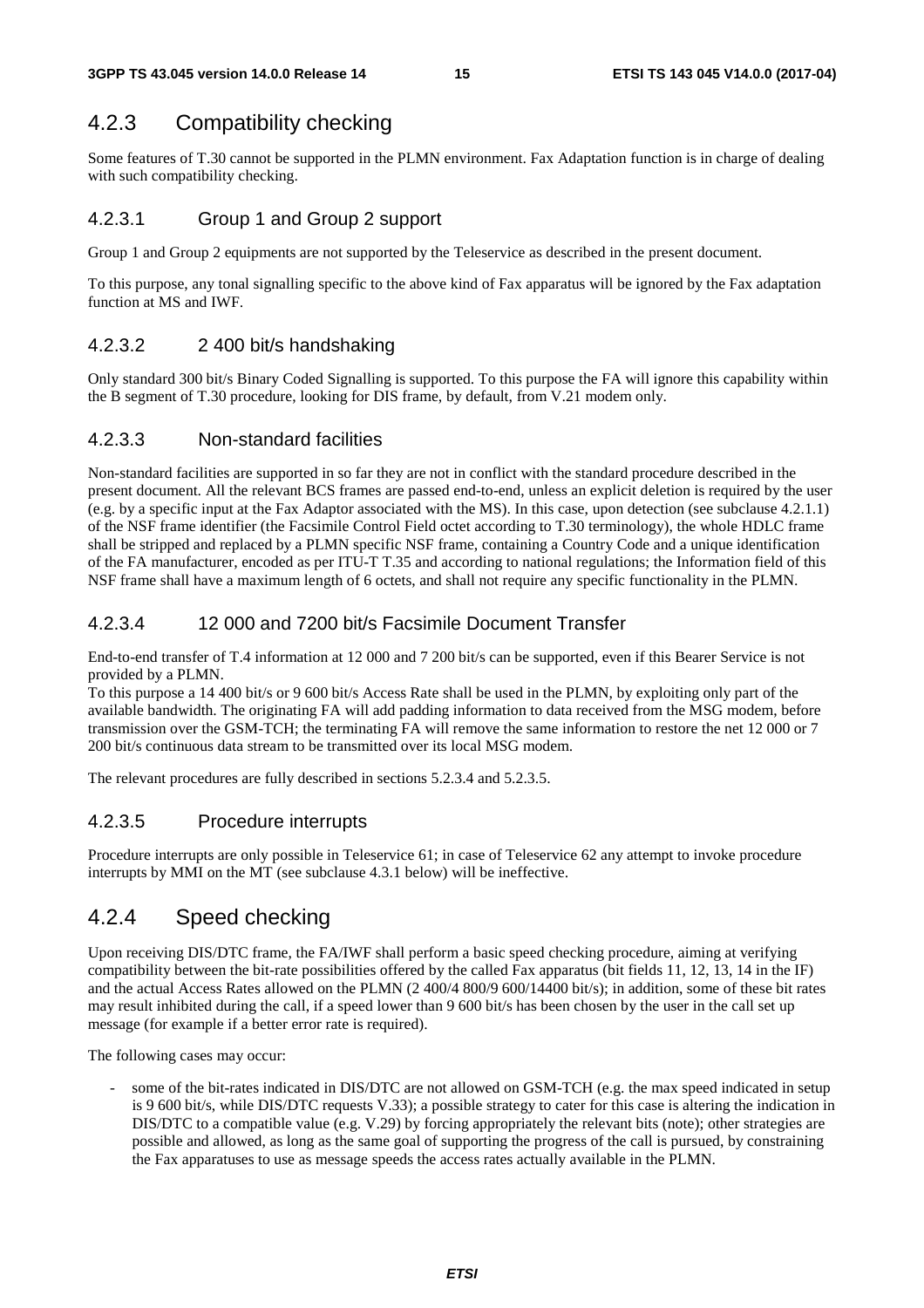- NOTE: Is beyond the scope of this specification to specify the implementation strategy adopted to recalculate the frame CRC after the manipulation; additional delays, if any, shall not have a significant impact on T.30 operability.
- the full set of bit-rates indicated in DIS/DTC are not compatible with the allowed Access Rates on GSM-TCH (e.g. the max speed indicated in setup is 2 400 bit/s while DIS/DTC requests V.29 only); in this case the call shall be failed;
- the full set of bit-rates indicated in DIS/DTC are compatible with the allowed Access Rates on GSM-TCH; in this case no action shall be taken, independently of the access rate actually established.

It should be noted that the "14400 bit/s" as max speed indication in the SETUP message, does not preclude the establishment of a Call towards a Fax GR 3 equipment supporting only 9600, 4 800 and 2 400 bit/s as Message speed. As a matter of fact, due to the multiplexing mechanism for BCS phases the initial Access Rate (14 400 bit/s) will affect only the connection part between the called MS and the associated IWF, whilst the appropriate Message speed will be actually negotiated during the initial BCS phase, and settled upon reading the appropriate field in DCS frame (see subclause 4.2.1.1). Therefore, if a request for MSG transmission is received, without a valid DCS frame being detected in advance (hence the message speed is undefined), the FA/IWF shall release the call immediately.

## 4.3 Radio Channel Modification Procedures

There are two reasons why the characteristics of the radio channel may need to be changed during a call.

Firstly, for the swap from speech to data and vice versa. In this case the In Call Modification procedure as detailed in 3GPP TS 24.008 is carried out.

Secondly, if a T.30 speed drop back is requested, a channel mode modify procedure as detailed in 3GPP TS 24.008 is initiated to match the radio channel rate to the facsimile transmission speed to optimize the error rate.

### 4.3.1 In Call Modification (ICM)

Applies only for Teleservice 61.

The speech to facsimile change is initiated by MMI at the MS as in other data services starting the ICM procedure via MODIFY signalling. CT108.2 ON condition towards MT is a basic requirement to allow speech/data transition take place.

Additionally, the data call direction (DCD) must be known to both the FA's because of a correct tone handling. The DCD identifies the call direction from the calling to the called station according to ITU-T T.30 phase "A" tonal signals.

The DCD is derived from the evaluation of the behaviour of the mobile Fax machine. No later than 3 sec after connecting the Fax apparatus to the line the FA/MT is able to determine the DCD. If a CNG tone or nothing is detected by the FA/MT the mobile Fax station is the calling station, if a CED tone or a BCS signal is detected by the FA/MT the mobile Fax station is the called station. The FA/MT indicates this towards the MT by means of CT105: CT105 OFF condition indicates "mobile terminated", CT105 ON condition indicates "mobile originated". The detection of CT105 condition and subsequent triggering of the MODIFY message has to be done 3 sec after reception of the ON condition of CT108.2.

A reverse DCD compared with the initial call setup direction is indicated to the FA/IWF by means of the "Reverse Call Setup Direction" (RCSD) information element within the MODIFY message. If the MODIFY message had contained this information element, the same information element shall be included in the MODIFY COMPLETE message (ACK). On the basis of RCSD and additional information about the initial call setup direction (e.g. Transaction Identifier flag as per 3GPP TS 24.007), the FA/IWF shall resolve the actual DCD.

At DCD condition "mobile originated" the FA/IWF has to transmit CNG if neither CED nor a BCS signal has been already received, otherwise nothing. At the DCD condition "mobile terminated" the FA/IWF has to transmit CED. At the moment when the CT107 goes to ON condition the FA/MT has to generate CED if CT105 was in ON condition, otherwise nothing (see subclauses 6.2.1 and 6.2.3).

Selection of the speech phase from the data phase (T.30 Procedure Interrupt request) may be initiated by the mobile Fax machine as well as by the fixed network fax machine (refer to the diagrams in figure II.-10/43.045 and II.-11/43.045). Upon receipt of the "alert operator" tone request will be accepted by manual intervention via MT (phone off-hook), and is reflected to the Fax Adaptor (PLMN Facsimile machine) by CT106 and CT109 going in OFF condition.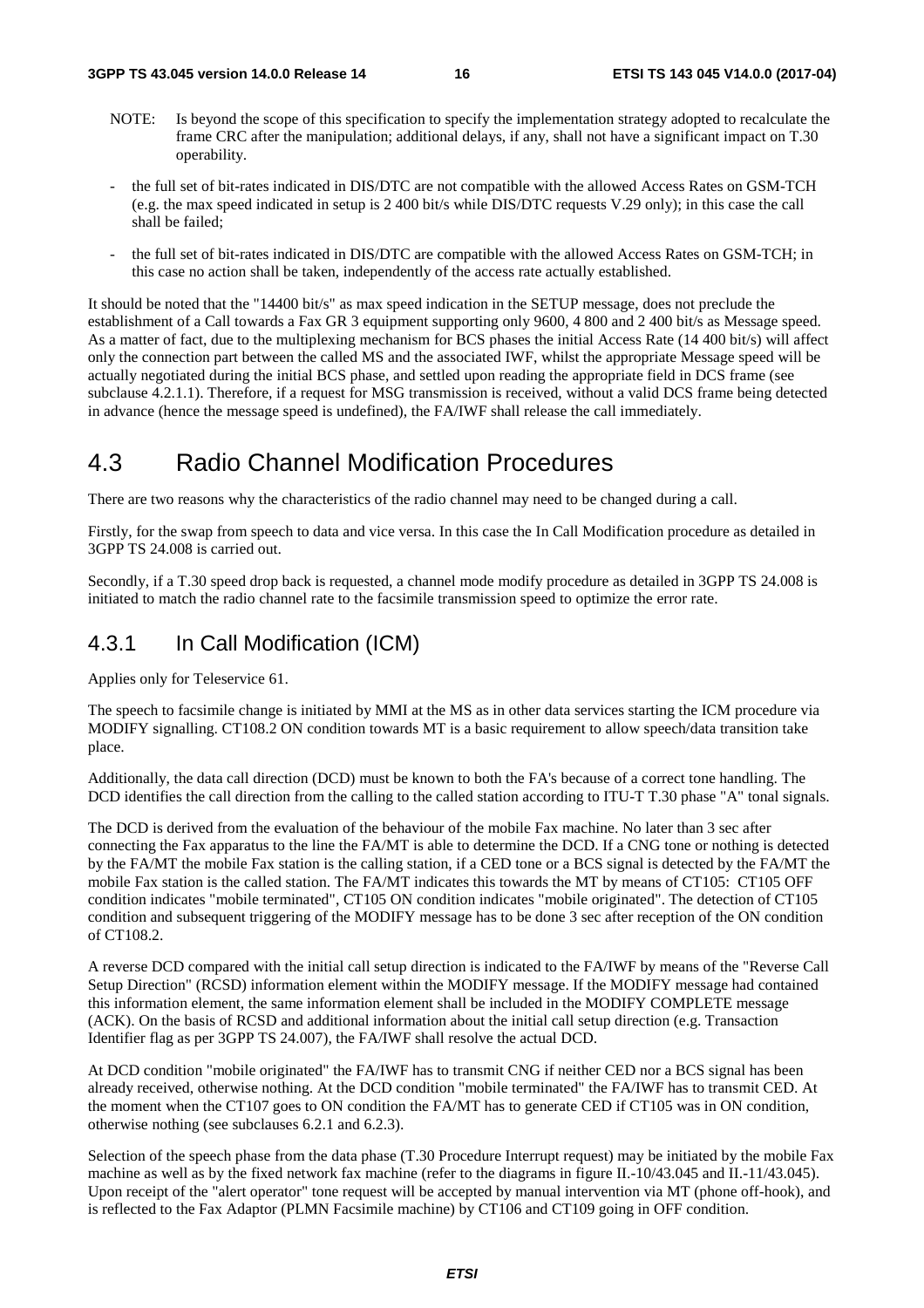Upon monitoring the transit of the necessary sequence of BCS signals specific for PRI the CT108.2 goes to OFF condition causing ICM from the Fax data phase to the speech phase. In case of Procedure Interrupt request from the fixed network side (figure II-10/43.045), a guard timer in the MS is necessary to protect against the possible loss of the response to the PRI-Q(PIN/PIP) sent from the MS. After the execution of ICM CT107 is set to OFF condition finishing the Fax data phase.

Subsequent re-selection of the data phase will be by manual intervention via the MS causing CT108.2 going to ON condition initiating ICM.

During the speech phase of a procedure interrupt, the "phone off-hook" condition of the MT is reported via the Fax Adaptor "R" interface (CT106/109 in OFF condition) to the fax apparatus which must remain functionally connected to the Fax Adaptor to maintain the connection.

The precise operation of the Fax Adaptor for the support of procedure interrupt is implementation dependent.

### 4.3.2 Channel Mode Modify (CMM)

The channel mode modification procedure is only initiated by the FA/IWF. Its purpose is to adjust the radio channel bit rate to match the message speed negotiated end-to-end between the facsimile machines.

The FA/IWF enters the CMM routine upon detecting the DCS frame sent either from the MS or from the PSTN.

In the first case, FA/IWF being actually the receiving side in the facsimile document transmission, the CMM procedure is executed as soon as the end of frame is detected.

That is, FA/IWF monitors the DCS frame and, if the requested rate differs from the existing radio channel rate, then in sequence:

- issues a CMM request to the new rate towards the PLMN signalling;
- waits for the acknowledgement of CMM completed (note);
- NOTE: Information sent/received to/from the GSM-TCH while waiting for CMM completed is considered irrelevant, and left implementation dependent in the context of this Recommendation.
- returns back to the usual information passing process.

In the second case, FA/IWF being actually the transmitting side in the facsimile document transmission, the CMM procedure is executed after a suitable delay assumed as the time for transferring the DCS frame across the Radio channel.

That is, FA/IWF monitors the DCS frame and, if the requested rate differs from the existing radio channel rate, then in sequence:

- waits for a fixed time of 150 m/sec.;
- issues a CMM request to the new rate towards the PLMN signalling;
- waits for the acknowledgement of CMM completed;
- returns back to the usual information passing process.

If the CMM procedure fails, the IWF will initiate the release of the call. However, in calls restricted to one channel and radio interface rate not higher than 12 kbit/s, this does not necessarily apply.

As it will be seen below (see subclause 5.2.4), in both cases the execution of the CMM procedure has to be seen like an exception within the usual information passing process, even overlapping it to maintain the overall end-to-end fixed delay.

## 5 Use of terminal adaptation functions

According to the Connection types (figure 4/43.045) there are two classes of TAFs to be considered.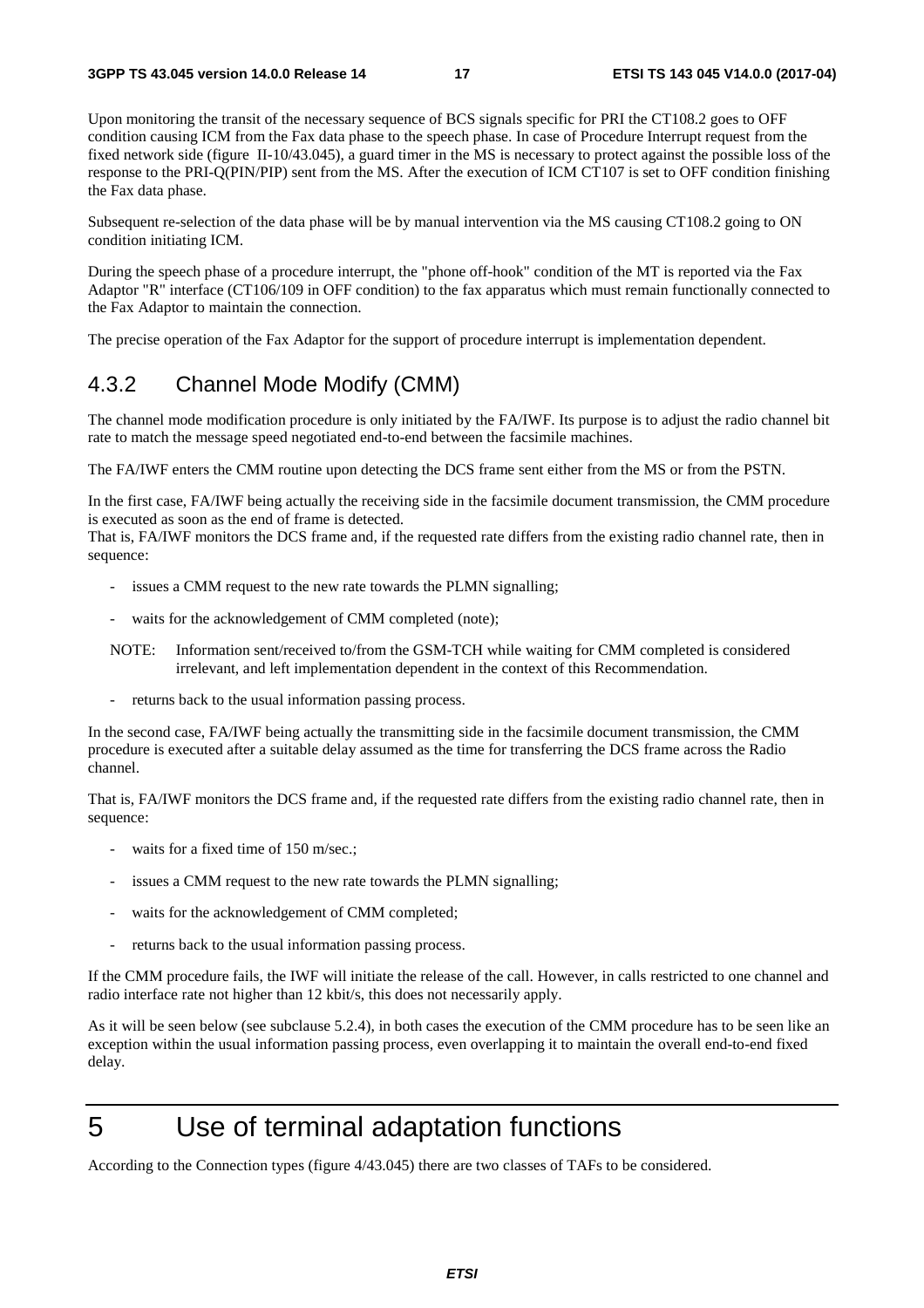## 5.1 Standard TAFs for synchronous services

Are those described in 3GPP TS 27.003 for synchronous bearer capabilities in the transparent mode. The Rate Adaption functions shall comply with the 3GPP TS 44.021.

The interchange circuit signalling mapping is in accordance with the 3GPP TS 27.003.

## 5.2 Specific TAFs for facsimile service

Integral part of an end-to-end connection for this Teleservice is the Fax Adaptation function, located at both the PLMN ends and in charge of adapting the T.30 protocol procedure to the PLMN environment, as described in clause 4 of the present document.

The main features relevant to the adaptation function are detailed in the following. For a better clarification, the Finite State Machine approach will be adopted in the following description of FA functionality, considering it as a set of states defined by specific interactions with both the PLMN digital channel and the analogue channel.

### 5.2.1 Working principle

The working principle of the proposed solution is depicted in figure 6/43.045.



**Figure 6/43.045: Fax Adaptor working principle** 

The Fax Adaptor is split in its main functional blocks:

- a BCS (300 bit/s) modem capability (half duplex);
- a MSG (14400/12000/9600/7200/4800/2400 bit/s) modem capability (half duplex);
- Mux/Demux capability, to connect the PLMN traffic channel (full duplex) to either of these modems.

Looking at the overall Facsimile service architecture in PLMN (figure 5/43.045), half-duplex transmission is initiated in either side of the connection by the actual request on the physical interface (CT109 ON on the local modem), is then continued on the PLMN traffic channel (TCH), and finally terminated on the appropriate modem at the remote side.

On the basis of the above assumptions, considering the Fax Adaptor a finite state machine, the whole Adaptation process can be described by a set of 5 states:

- IDLE state, when the FA is just connected to the GSM-TCH, sending synchronizing patterns over the radio path;
- BCS-REC state, when the FA is receiving data from the V.21 modem (BCS phases);
- BCS-TRA state, when the FA is transmitting data over the V.21 modem (BCS phases);
- MSG-REC state, when the FA is receiving data from the MSG modem (2400/4800/7200/9600/

12000/14400 bit/s);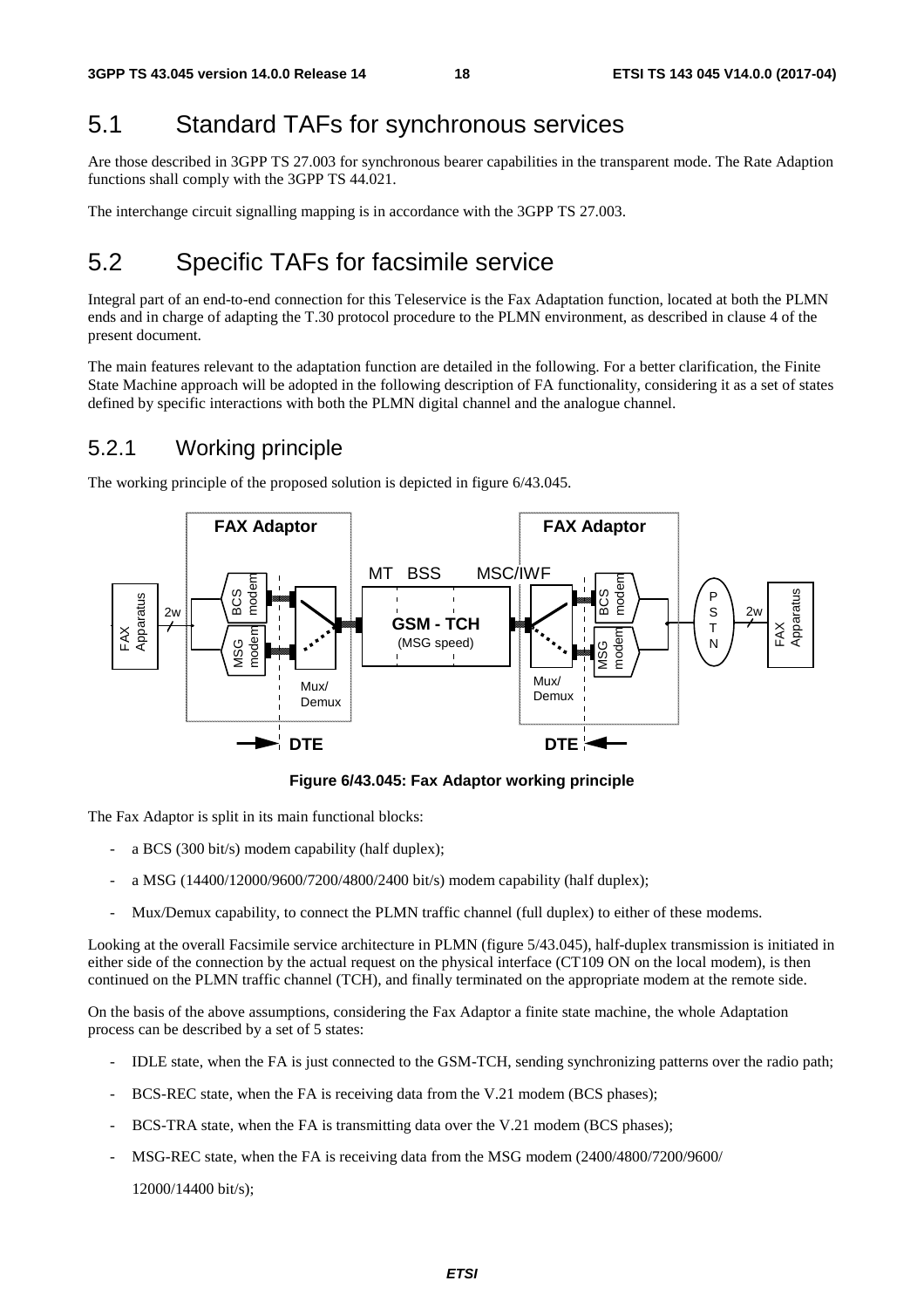MSG-TRA state, when the FA is transmitting data over the MSG modem.

### 5.2.2 Basic protocol structure

The protocol structure is based on a strictly synchronous approach, using 64 bit fixed length frames; that is each FA actually sends/receives information as 64 bit frames, in sequence and without interruption, during the whole duration of a call; the content of each frame depends on the specific state currently implemented.

The following set of frame types encompasses the full range of capabilities required:

- SYNC frame, explicitly designed to allow synchronization at the remote end, even in the adverse transmission environment like the cellular radio channel; it is a unique frame, used even as idle frame whenever there is no information to be sent over the radio path;
- STATUS frame, intended to carry both state identification codes, along with state specific information; this frame has a unique structured format to allow synchronization checking at remote side; the actual information content is related to the specific state;
- DATA frame which is fully unstructured, and carries Fax coded information during MSG phases.

#### 5.2.2.1 Frame formats

To reduce complexity of finding synchronization over a 64 bit pattern, SYNC frames are obtained by concatenating two 32 bit sync codewords, the second one being the 1's complement notation of the first one.

The following codes shall be used for sync codewords:

MSB

hex code 3E375096: first sync codeword

hex code ClC8AF69: second sync codeword

To improve the probability of detecting synchronization, up to 3 errors are tolerate in each single sync codeword; even in this conditions, the false sync probability is quite negligible.



#### **Figure 7/43.045: STATUS frame format**

STATUS frames have an internal 8 bit modularity (see figure 7/43.045), where odd octets contain state identification codes (IDENT), and even octets contain status specific information (INFO). IDENT octets are split in two (four bit) fields, each one repeating the same code for status identification:

hex code 1: BCS-REC state

hex code 3: MSG-REC state

hex code 4: MSG-TRA state

To improve the probability of detecting the correct state, up to 3 corrupted codes are tolerate in the total 8 instances repeated within a single STATUS frame. INFO octets contain the same code repeated 4 times within one frame; in particular:

- for BCS-REC state this octet contains 8 bits received from the BCS modem;
-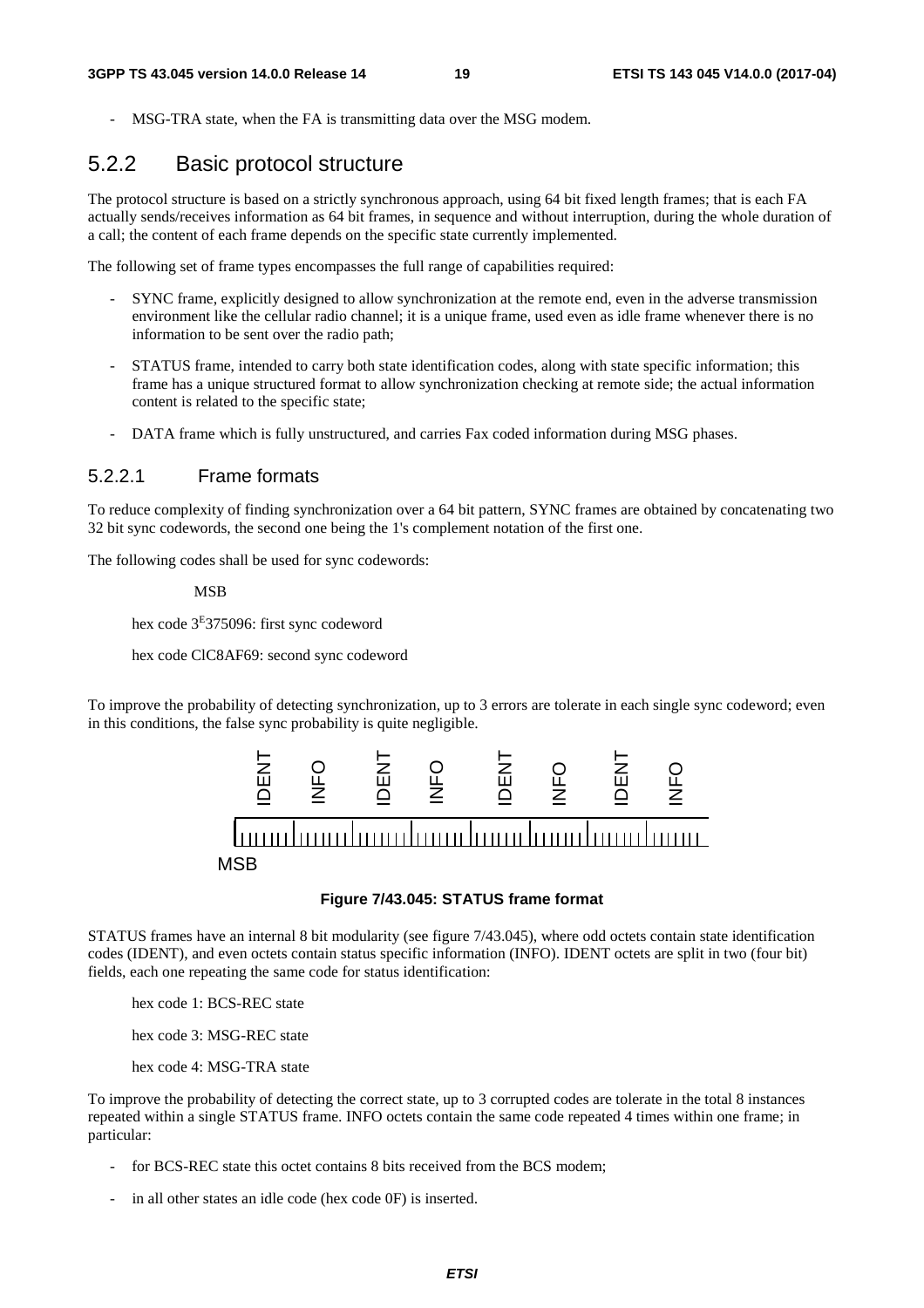DATA frames are 64 bit fully unstructured information blocks; the last DATA frame in a Message phase will be truncated to the actual length of the bit stream to be transmitted.

A general rule concerning all the above frames is that most significant bits are transmitted first; in addition, a basic First-In First-Out functionality will be implemented in the information passing process.

### 5.2.3 Protocol description

The above defined Finite State Machine model will be used to fully describe the protocol procedure.

#### 5.2.3.1 IDLE state

In each FA this state implies a continuous transmission of SYNC frames towards the radio path, to allow frame synchronization at the remote end. This state is entered into immediately after the end of the synchronization process over GSM-TCH, and will be returned to whenever loss of synchronization is assumed.

#### 5.2.3.2 BCS-REC state

The basic function of FA in this state is transferring BCS information from local modem to GSM-TCH.

Transition to this state is triggered by CT109 ON condition of V.21 modem. Towards the radio path continuous transmission of STATUS frames is performed, according to the format described in the above subclause 5.2.2.1, as soon as 8 bits at least are available from the modem; information received from GSM-TCH is ignored while CT109 (local modem) is in the ON condition.

Every 8 bits received from the V.21 modem, the appropriate number of STATUS frames (1 or 2 or 4 or 6 depending on the current TCH access rate) will be originated.

Following CT109 (local modem) OFF condition, padding bits (e.g. ls) will be inserted to assemble the last octet.

Monitoring the content of certain BCS frames is required; the DCS frame requires a specific procedure, detailed in the following subclause 5.2.4 in the present document.

#### 5.2.3.3 BCS-TRA state

The basic function of FA in this state is transferring BCS information from GSM-TCH to its local V.21 modem.

Transition to this state is triggered by reception of BCS-REC code from TCH. Towards the radio path continuous transmission of SYNC frames is performed, according to the format described in the above subclause 5.2.2.1.

The information received from GSM-TCH, after proper decimation (likely a voting algorithm, implementation dependent), is passed to the V.21 modem. Upon detecting again a SYNC frame, the modem is turned OFF and a transition to the IDLE state is performed.

Monitoring the content of certain BCS frames is required; the DCS frame requires a specific procedure, detailed in the following subclause 5.2.4 in the present document.

In addition a supervisoring function is required to check maintenance of synchronization, by examining the inherently structured STATUS frame format. Loss of synchronization will be assumed in case of reception of unstructured STATUS frames, that is, when the repetition mechanism for both the IDENT and the INFO octets does not allow unambiguous result to the voting algorithm. In this case an estimate of the INFO octet value in the received STATUS frames is anyway passed on to the V.21 modem, up to a maximum BCS-TRA duration of 2.5 sec.; at this point, if the correct synchronization has not been recovered yet, the modem is turned OFF and a transition to the IDLE state is performed.

In case of loss of V.110 synchronization on the PLMN side, the FA shall transmit 0s towards the analogue interface, as long as no data is available.

#### 5.2.3.4 MSG-REC state

The basic function of FA in this state is transferring MSG information from its local modem to GSM-TCH.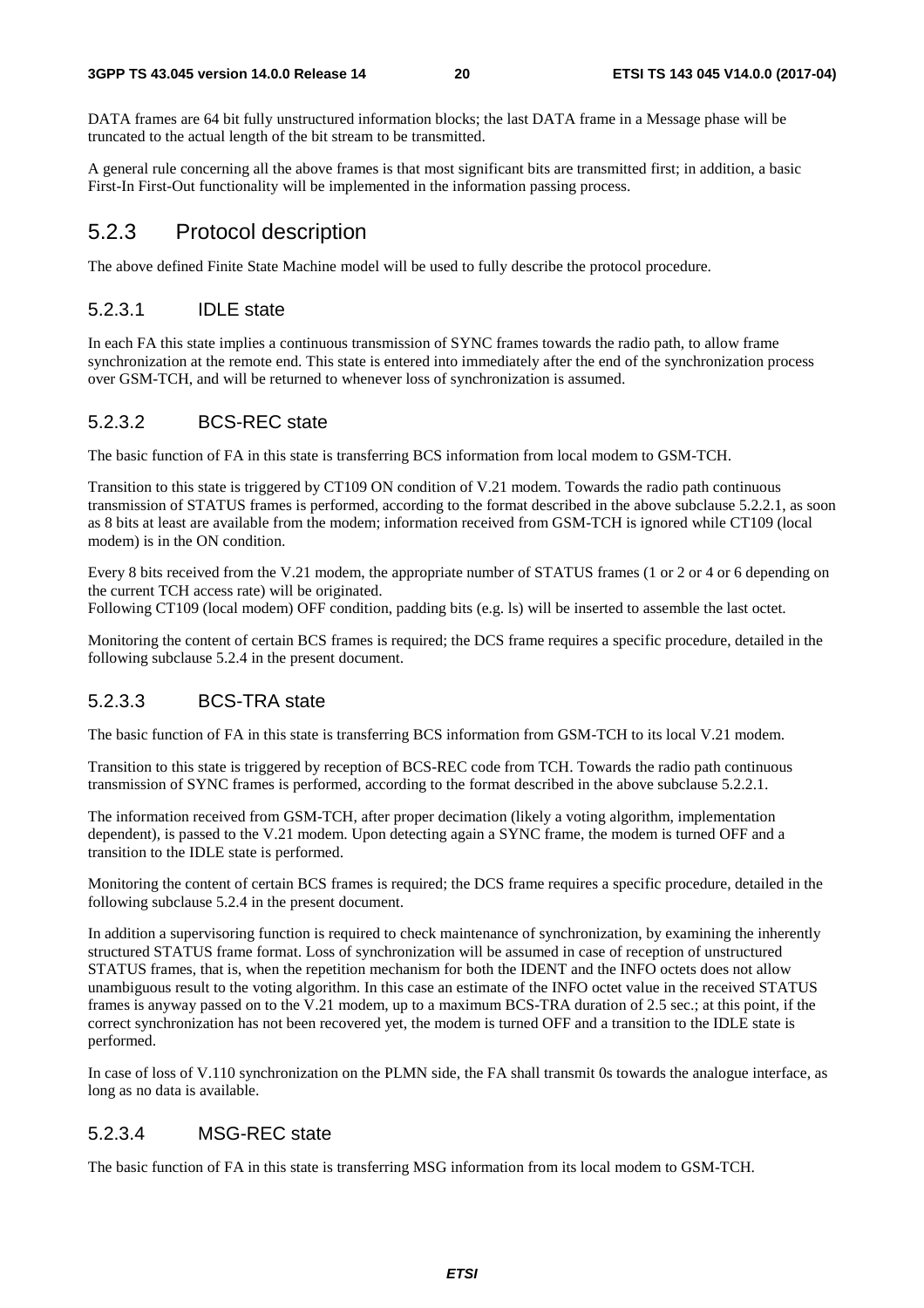Transition to this state is triggered by the MSG modem being trained. Towards the radio path continuous transmission of STATUS frames interleaved with SYNC frames is performed. Actual transfer of Fax coded data over the radio path can be initiated only after the specific acknowledgement is received from the remote side, that is reception of MSG-TRA indication in a STATUS frame, signifying the correct state transition. All data received from the MSG modem will be stored in the FA buffer, to be passed on to GSM-TCH (First-In First-Out mechanism) as soon as this confirmation message is received. Transmission is performed by means of unstructured DATA frames, aligned to the last SYNC or STATUS frame; in this phase, information received from GSM-TCH is ignored.

Following CT109 OFF condition of MSG local modem, after all buffered data are transmitted (the last DATA frame is truncated if necessary), a transition to the IDLE state is performed. In this state the FA waits (meanwhile BCS data received from the local modem are ignored) for a minimum of 5 transmitted SYNC frames, in order to indicate to the remote FA the end of the message.

While waiting for the acknowledgement re-synchronization shall be performed if necessary, following reception of unrecognisable SYNC frames or unstructured STATUS frames.

In case of 7.2 kbit/s MSG speed, a SYNC frame will be stuffed every 3 DATA frames, to produce the data stream at 9.6 kbit/s. The overall protocol structure will result in multi-frame entities (3 DATA frames followed by a single SYNC frame), continuously sent over the radio path. Similar mechanisms for multislot configurations are specified in table 1a/43.045 for MSG speed of 12 kbit/s.

#### 5.2.3.5 MSG-TRA state

The basic function of FA in this state is transferring MSG information from GSM-TCH to its local MSG modem.

Transition to this state is triggered by reception of MSG-REC code from TCH; towards the radio path continuous transmission of STATUS frames interleaved with SYNC frames is performed.

The MSG modem is trained and a timer (300 m/sec) corresponding to the round trip time over the GSM-TCH is started. After timeout, loss of synchronization in the information received from TCH, will be assumed as the first Fax coded DATA frame. From the receipt of Message on, continuous transmission of SYNC frames is performed.

All data received from the GSM-TCH will be stored in the FA buffer, to be passed on to the MSG modem (First-In First-Out mechanism) as soon as the modem training terminates (CT106 ON).

From this time on, re-synchronization will be attempted continuously; when an IDLE state is recognized again in the data stream received from the radio path, end of MSG phase will be assumed; then a transition to the IDLE state will be executed, where the FA will wait (ignoring data received from GSM-TCH) until the buffered information has been fully transmitted to the local MSG modem; the procedure will then proceed in the normal way.

In case of 12.0 or 7.2 kbit/s MSG speed, the above general rule applies as well.

NOTE: In this case, no longer an isolate SYNC frame can be interpreted as the end of MSG phase (transition to the IDLE state of the originating FA at the remote side).

However multi-frame synchronization shall be checked in addition, to remove the SYNC frame stuffed by the originating FA to match the 14.4 kbit/s or 9.6 kbit/s Access Rate over the PLMN. If necessary multi-frame resynchronization shall be performed.

In case of loss of V.110 synchronization on the PLMN side, the FA shall transmit 0s towards the analogue interface, as long as no data is available.

### 5.2.4 DCS and TCF processing

Transmission of TCF is performed end-to-end between the two Fax apparatuses, and requires in both FAs a specific routine triggered by DCS command.

As far as the originating FA is concerned, the general procedure as described above for MSG phase (MSG-REC state) applies, but no acknowledgement is required, both at the beginning and at the end, and so no buffering is necessary. That is, just following CT 109 ON condition of the MSG modem, unstructured DATA frames are sent over the radio path, aligned to previous frames; upon CT 109 OFF condition the last frame is sent (truncated if necessary), and a transition to the IDLE state is performed.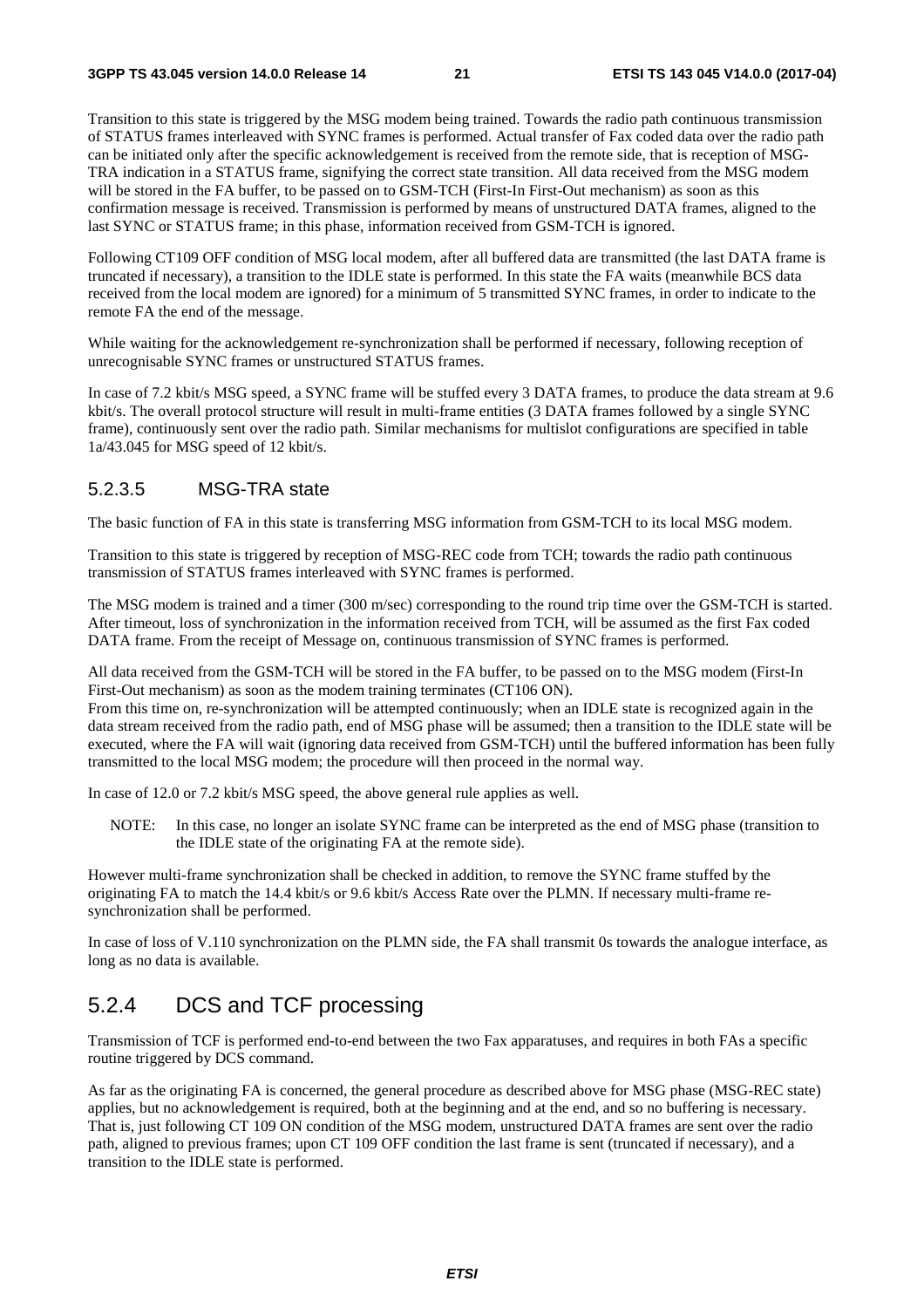As far as the terminating FA is concerned, after passing DCS command and waiting for the appropriate delay (75 m/sec), transition to the MSG-TRA is executed; here modem training shall be pre-empted and, as soon as the modem is ready for sending (CT 106 ON), loss of synchronization on TCH will be assumed as the first DATA frame containing TCF information and will be passed to the MSG modem. After 1.5 sec. timeout (standard TCF duration), the MSG modem will be turned OFF and the IDLE state entered as usual. Fill information (i.e. logical 0s) will be sent on the local modem if real TCF bit stream is not available.

When DCS frame requires a different Message speed with respect to the actual Access Rate established on the PLMN channel, CMM procedure will be issued (at IWF side only) as detailed in subclause 4.3.2 of the present document, just upon detecting the end of DCS frame, before any other task.

To ensure that the time gap between the DCS and TCF is within  $75 +/20$  ms period as specified in ITU-T/T.30, the training shall be pre-empted in the terminating FA, as defined above.

### 5.2.5 DCN (disconnect) frame

The FA/MT, upon detection of the DCN frame (see T.30) sent by the local terminal to indicate the end of facsimile transmission, passes this information to GSM-TCH in the normal way and then, initiates the disconnection procedure towards MT, as defined in subclause 6.3/43.045. When the DCN frame is received from GSM-TCH, disconnection procedure is initiated immediately by the FA/MT, as defined in subclause 6.3/43.045.

### 5.2.6 Clocking

At MS the Fax Adaptor or PLMN facsimile machine will acquire received data bit timing on CT115 (from MT). The transmitter element timing CT114 (from MT) shall be synchronized to CT115.

Since a synchronous terminal adapter function is used, the clock rate over the V.24 interface will always reflect the rate over the radio interface.

In this Teleservice the Network Independent Clocking (NIC) mechanism is not used; to compensate against mismatching between PLMN clock speed and local modem clock speed, a FIFO buffering technique shall be adopted in the FAs on both the PLMN sides. The strategy to manage the buffer queue has a direct impact on the overall delay of the MSG phase, and therefore on T.30 operability in the ensuing post-message phase; basically this procedure is regarded as implementation dependent, and hence is beyond the scope of the present document. A possible implementation is described below, aiming at minimizing the addition delay.

In the originating FA, when the modem speed is lower, according to T.4 (subclause 4.1.3/T.4) a pause may be placed in the message flow by transmitting a FILL sequence (variable string of 0s) between a line of Data and an EOL character. When the modem speed is higher, as no flow control is provided by T.4 coding, the buffer will store excess data resulting from a Fax page transmission.

In the terminating FA the same control means will be exploited.

#### 5.2.7 Timeouts

The overall Fax Adaptation function has no intrinsic timeout, and so relies fully on the timing constraints associated to the end-to-end T.30 procedure.

This means that, no matter of the reference configuration used at the MS, either the "standard" one (figure 2a/43.045) or the "PLMN Facsimile Machine" (figure 2d/43.045), the progress of the Call for this Teleservice will be merely subject to the T.30 typical timing protections, settled externally (physically and/or functionally) with respect to the procedure as described above.

## 5.3 Specific TAFs for facsimile service (T.30/A)

The optional error correction procedure, as defined in ITU-T T.4 and T.30 (annex A) Recommendations may be fully supported, provided some specific features are added to the Fax Adaptation procedure as resulting from the previous subclause 5.2/43.045.

These features are relevant to: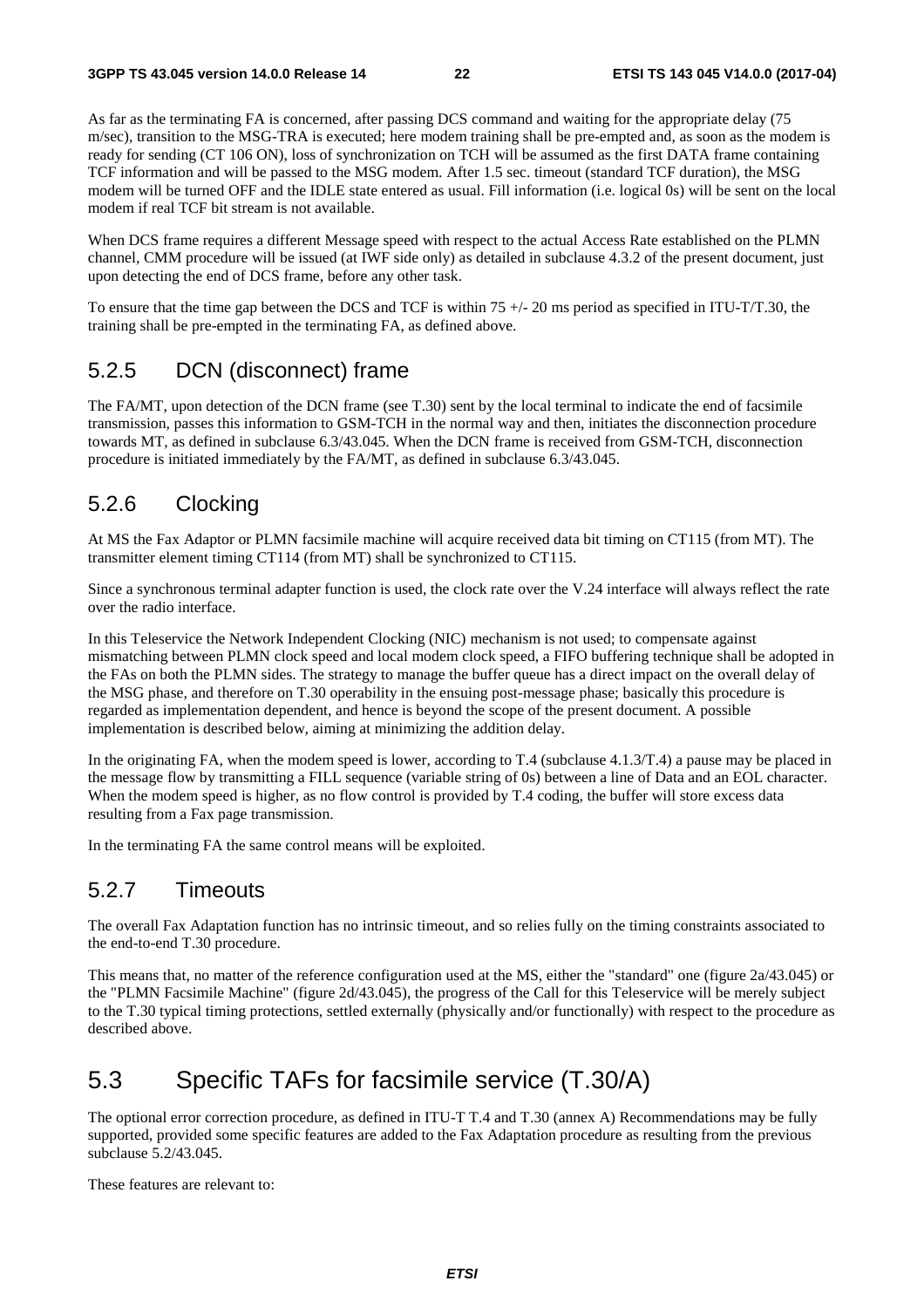- additional HDLC frame to be detected:
- handling of the Message phase;
- modification of the Channel rate (CMM request);

The Error Correction mode is entered upon detection of the relevant bits in the DIS/DTC frame.

If the FA does not support the ECM, the relevant bit in the DIS has to be set to zero by the FA.

#### 5.3.1 Frame detection

During the BCS phases, beside the frames enlisted in subclause 4.2.1.1/43.045, an additional frame (CTC) has to be detected, as it fixes the retransmission strategy chosen by the Fax transmitting terminal.

#### 5.3.2 Message phase

The same buffering approach as for standard T.30 procedure (see subclause 5.2.3.1/43.045) will be exploited to overcome the mismatching in clock speed between PLMN and the local modem; in this case however the HDLC flag code (hex 7E) will be used to control the buffer level, as the Fax coded data are structured in HDLC frames.

### 5.3.3 Additional CMM request

While in BCS the CTC frame has to be detected, due to the possible (not mandatory) request of changing the transmission speed to a fallback bit-rate.

The CMM request towards the PLMN (when appropriate) is issued at the IWF side, by exploiting the bit-rate indication in the CTC frame, similar to the indication in DCS frame.

Upon detecting the CTC frame, either sent by the PSTN or by the MS, provided the transmission speed indication is different from the existing Channel rate, as soon as the end of frame is detected, CMM request is issued, using exactly the same procedure as described for DCS in subclause 4.3.2 of the present document

If a 7,2 kbit/s MSG speed is requested in the CTC frame, no CMM request is necessary, and the specific procedure described in subclause 4.2.3.4 applies, using the same 9,6 kbit/s Access Rate over the PLMN channel.

## 6 Signalling aspects

3GPP TS 27.003 identifies the BC/LLC/HLC requirements to be supported by the MT.

In case of Teleservice 61 (Alternate Speech/Facsimile), both "Speech" and "Group 3 facsimile" Bearer Capability Information Elements (BC-IE) are necessary to set up the call; the sequence order in which these BC-IEs are transmitted identifies the service to be provided first by the PLMN. For Mobile Originated calls, the MT indicates in the SETUP message the first requirement e.g. speech, by sending this as the first BC-IE; for an "autocalling" facsimile request, the "Group 3 Facsimile" BC-IE is sent as the first one.

For Mobile Terminated calls, the MT may change the order of BCIEs and send them back in the CALL CONF message.

In case of Teleservice 62, a single BC-IE ("Group 3 Facsimile") is used.

Interworking between Teleservice 61 and 62 is specified in 3GPP TS 22.003 and 3GPP TS 27.001.

## 6.1 Handling of Tonal Signals

Because the ITU-T defined service uses modems, there are some signals received from the analogue link at the IWF and (where used) the Fax Adaptor which do not have a direct binary representation. These signals cannot therefore be passed across the radio interface in the same way as the T.30 and T.4 information. These signals are the modem Called (CED) and Calling (CNG) tones sent at the start of each Fax data phase of the call; they are generated locally by the FA/MT and FA/IWF, exploiting an end-to-end time alignment mechanism, triggered by appropriate messages on the PLMN signalling channel. The procedure is detailed in the following.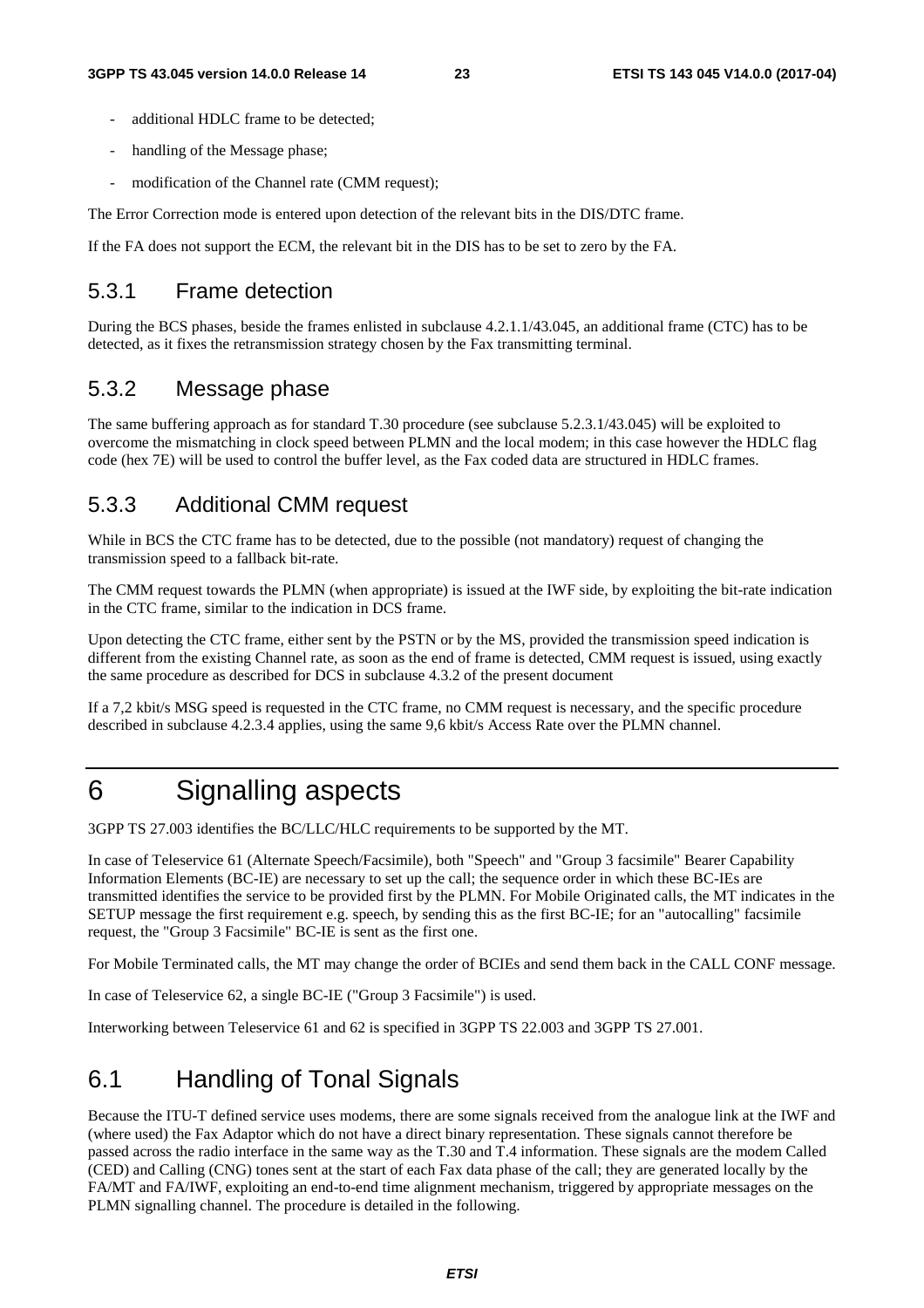## 6.2 Call establishment

The PSTN Facsimile apparatus may be manually or automatically calling.

### 6.2.1 Mobile Terminated Call - Speech then Fax

Refer to diagrams in figure II-5a/43.045 and II-5b/43.045. In both of the figures the initial call setup is mobile terminated. In figure II-5a/43.045 the data call direction is also mobile terminated, in figure II-5b/43.045 it is mobile originated.

In order to make the transition from the speech phase to the facsimile phase, the MODIFY command must be initiated by MMI at the MS

In the case where a PLMN facsimile machine is used, it will turn on CT108.2 when it is connected to the line by manual intervention.

In the case where a Fax Adaptor at MT is used, it will turn on CT108.2 when the mobile Fax Apparatus is connected to the line by manual intervention.

After determination of the data call direction and ICM (see subclause 4.3.1) and on completion of the synchronization process over the radio interface, CT107 shall be turned on by the MT; in the case where a Fax Adaptor is used, on receipt of CT107 from MT, the Fax Adaptor will complete the tonal handshaking according to the rules in subclause 4.3.1. The analogue link at FA/IWF side will be established in accordance with the T.30 Recommendation; provided the synchronization process is completed (CT108.2 ON condition), the appropriate tone according to the rules in subclause 4.3.1 shall be transmitted. In case of data call direction "mobile terminated" the CED tone shall be transmitted after a silence time of 1,8 to 2,5 sec. (see T.30/4.3.3.2) from the call being answered; during transmission of CED tone (2,6 sec. minimum duration, followed by a delay period of  $75 +/- 20$  m/sec) the IWF/FA will process data received from GSM-TCH as usual, but the relevant information (e.g. preamble of a BCS frame) shall be discarded without any buffering.

Note that CT109 and CT106 at the R interface of the MT must be in the ON condition before any further procedure can be carried out end-to-end between the Fax Adaptors; therefore, as soon as the synchronization process over the radio interface is completed, both CT109 and CT106 (MT side) are clamped to the ON condition by the FA/IWF (by setting the appropriate status bits in the V.110 frame), so fixing a full-duplex mode throughout the whole data phase of the call.

### 6.2.2 Mobile Terminated Call - Auto answer

Refer to the diagram in figure II-6/43.045.

A call received from the PSTN will cause the MT to turn on CT125 at the R interface.

In the case where a PLMN facsimile machine is used, V.25bis auto answer process is handled directly by turning on CT108.2. In the case where a Fax Adaptor is used, CT125 will cause ring current to be sent to the mobile Fax apparatus. The Fax Adaptor will turn on CT108.2 when the mobile Fax Apparatus answers the call.

On receipt of CT108.2, the MT will answer the call and initiate the synchronization process over the radio interface.

On completion of the synchronization process over the radio interface, CT107 shall be turned on by the MT; in the case where a Fax Adaptor is used, on receipt of CT107 from MT, the Fax Adaptor will initiate the tonal handshaking by sending CNG (mandatory).

The analogue link at IWF side shall be established in accordance with the T.30 Recommendation; the same considerations apply as detailed in the previous subclause 6.2.1 for CED transmission.

Note that CT109 and CT106 at the R interface of the MT must be in the ON condition before any further procedure can be carried out end-to-end between the Fax Adaptors; therefore, as soon as the synchronization process over the radio interface is completed, both CT109 and CT106 (MT side) are clamped to the ON condition by the FA/IWF.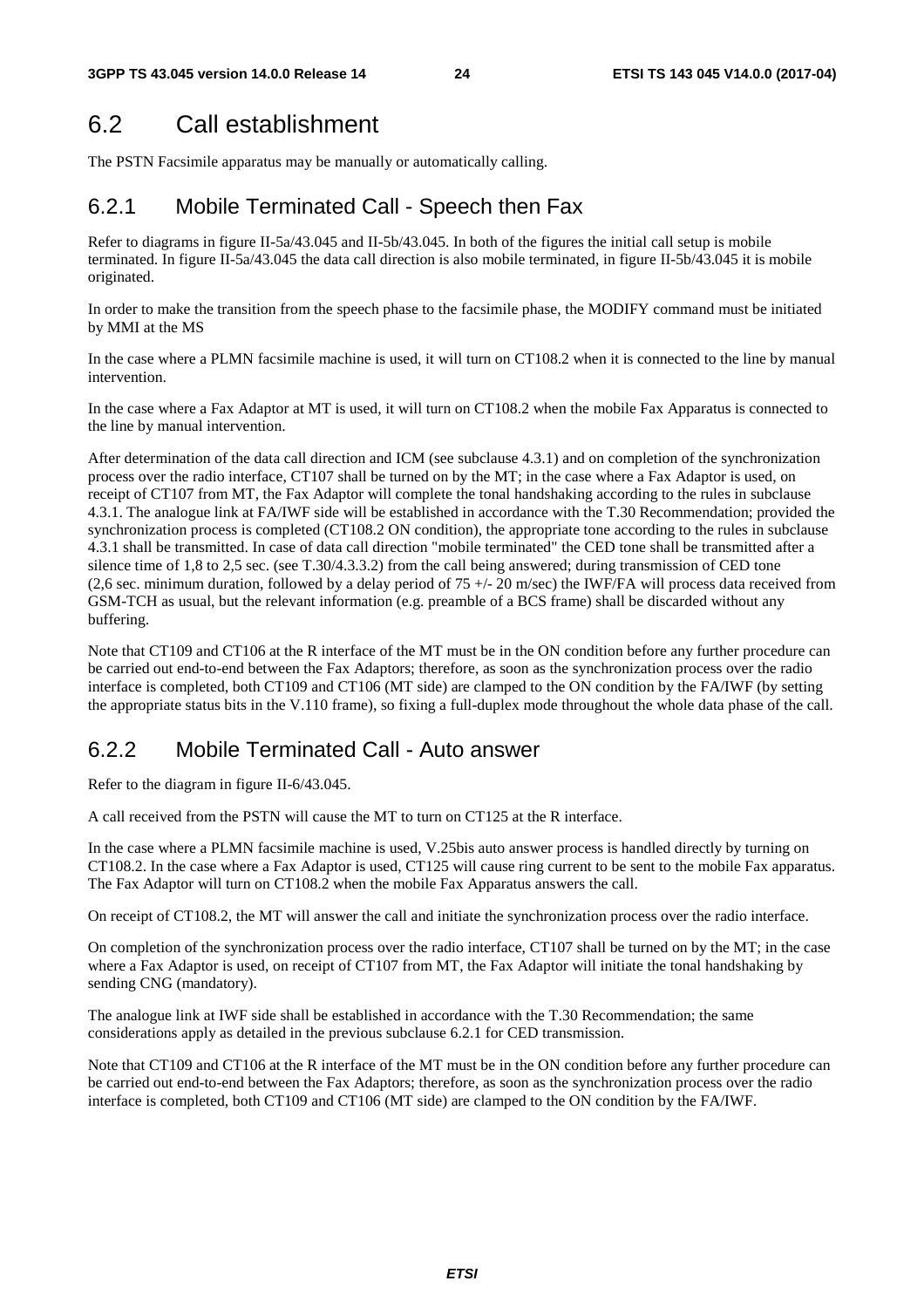## 6.2.3 Mobile Originated Call - Speech then Fax

Refer to diagrams in figure II-7a/43.045 and II-7b/43.045. In both of the figures the initial call setup is mobile originated. In figure II-7a/43.045 the data call direction is also mobile originated, in figure II-7b/43.045 it is mobile terminated.

In order to make the transition from the speech phase to the facsimile phase, the MODIFY command must be initiated by MMI at the MS, which will result in a synchronization phase over the radio interface and connection to line of FA/IWF.

In the case where a Fax Adaptor is used, the mobile Fax apparatus must be connected to line by manual intervention at this stage, and will cause the Fax Adaptor to turn on CT108.2 towards the MT. In the case where a PLMN facsimile machine is used, CT108.2 shall be turned on when the PLMN facsimile apparatus is connected to line by manual intervention.

After determination of the data call direction and ICM (see subclause 4.3.1) and on completion of the synchronization process over the radio interface, the modem at IWF will be automatically selected and send the appropriate modem tone according to the rules in subclause 4.3.1 to the PSTN Fax apparatus. Also CT107 shall be turned on by MT, whereupon the FA/MT will complete the tonal handshaking according to the rules in subclause 4.3.1.

Note that CT109 and CT106 at the R interface of the MT must be in the ON condition before any further procedure can be carried out end-to-end between the Fax Adaptors; therefore, as soon as the synchronization process over the radio interface is completed, both CT109 and CT106 (MT side) are clamped to the ON condition by the FA/IWF.

### 6.2.4 Mobile Originated Call - Auto calling

Refer to the diagram in figure II-8/43.045.

Over the V.24 interface the autocalling procedure of V.25bis is initiated, using the relevant HDLC format commands. This is done either directly from the PLMN facsimile machine or, in the case where a Fax Adaptor is used, by loop disconnect or DTMF dialling information between the mobile Fax apparatus and the Fax Adaptor.

When the call is answered, a synchronization phase will take place over the radio interface.

On completion of the synchronization process over the radio interface, the modem at IWF will be automatically selected and send CNG (mandatory) to PSTN Fax apparatus. Also CT107 shall be turned on by MT. In the case where a Fax Adaptor is used, the receipt of CT107 shall cause the Fax Adaptor to connect to line.

Note that CT109 and CT106 at the R interface of the MT must be in the ON condition before any further procedure can be carried out end-to-end between the Fax Adaptors; therefore, as soon as the synchronization process over the radio interface is completed, both CT109 and CT106 (MT side) are clamped to the ON condition by the FA/IWF.

### 6.2.5 Mobile Originated Call - Manual calling

Refer to the diagram in figure II-9/43.045.

When the call is answered a synchronization phase will take place over the radio interface, provided CT108.2 is in ON condition.

In the case where a Fax Adaptor is used, the mobile Fax apparatus must be connected to line by manual intervention at this stage, and will cause the Fax Adaptor to turn on CT108.2 towards the MT.

In the case where a PLMN facsimile machine is used, CT108.2 shall be turned on when the PLMN facsimile apparatus is connected to line by manual intervention.

On completion of the synchronization process over the radio interface, the modem at IWF will be automatically selected and send CNG (mandatory) to PSTN Fax apparatus. Also CT107 shall be turned on by MT. In the case where a Fax Adaptor is used, the receipt of CT107 shall cause the Fax Adaptor to connect to line.

Note that CT109 and CT106 at the R interface of the MT must be in the ON condition before any further procedure can be carried out end-to-end between the Fax Adaptors; therefore, as soon as the synchronization process over the radio interface is completed, both CT109 and CT106 (MT side) are clamped to the ON condition by the FA/IWF.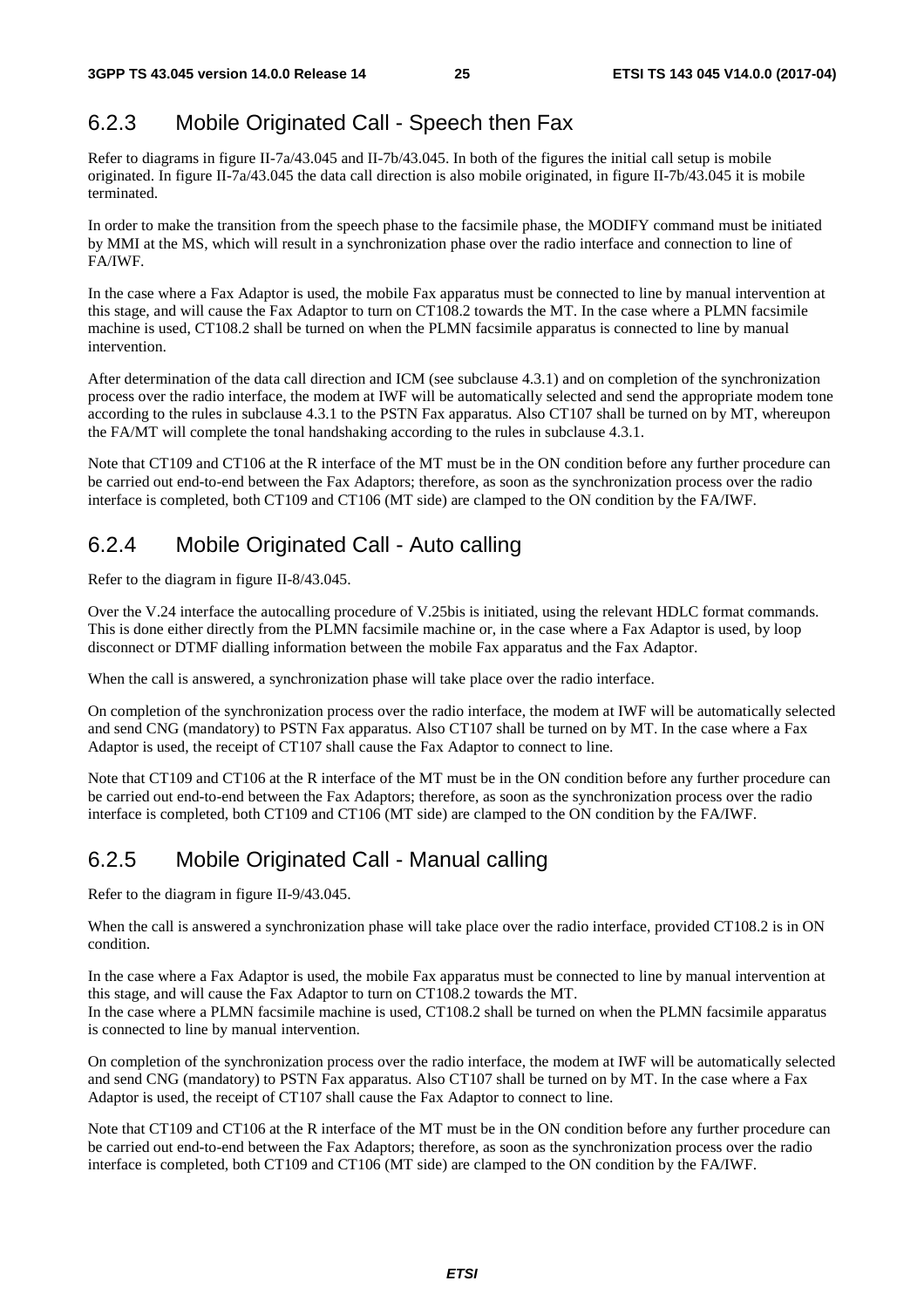## 6.3 Call release

The normal call release procedure will be initiated at the MS, either by the PLMN Facsimile Machine or by the FA/MT, forcing CT108.2 in OFF condition; this will follow DCN frame (disconnect, see subclause 5.2.5 of the present document) occurrence, either sent over the GSM-TCH towards the remote Fax terminal or received via GSM-TCH from the remote Fax terminal.

In the former case CT109 will be actually turned OFF after a time delay of 200 m/sec from DCN being sent. In the latter case no delay is necessary before turning CT108.2 in OFF condition; when the received DCN is corrupted and hence undetected in the MS by the FA, the Call Control entity in the MSC/IWF will release the call over the PLMN connection element, following the disconnection over the PSTN.

## 7 Interworking to fixed networks

PSTN and ISDN only are considered, both used as transit network to complement the PLMN in the end-to-end connection between GR 3 facsimile apparatus, figure 8/43.045.

As far as the signalling aspect are concerned, both general and Facsimile Teleservice specific requirements, as specified in 3GPP TS 29.007, apply. Clarifications given in the following deal with Traffic channel aspects only.

## 7.1 Interworking to PSTN

As the standard access of Group 3 facsimile terminals for this Teleservice is a 2-wire analogue interface, all the technical requirements for network interworking to PSTN are identical in principle to those encountered for the terminal connection to the MT.

The key functional block is the Fax Adaptor described in clauses 4 to 6 of the present document. As far as network interworking is concerned, the main function to be performed by such block is the correct managing of a composite modem, in accordance with the requirements of ITU-T Rec. T.30.

- V.21 synchronous mode, as standard facility for all BCS phases;
- V.27ter for message speeds of 4 800 and 2 400 bit/s;
- V.29 for 9 600 and 7 200 bit/s message speed.
- V.17 for 7200, 9600, 12000 and 14400 bit/s message speed.

The mechanism for selecting the right modem is the following:

- the actual message speed is obtained by detecting the DCS frame (see table  $2/T.30$ ) while in BCS phase;
- on entering the Message phase, there is an interchange between the V.21 modem and the actual modem agreed upon between the terminals for message transmission;
- on exiting the Message phase the V.21 modem is selected again.

Times for settling the modems will be in accordance with the requirements of Recommendation T.30.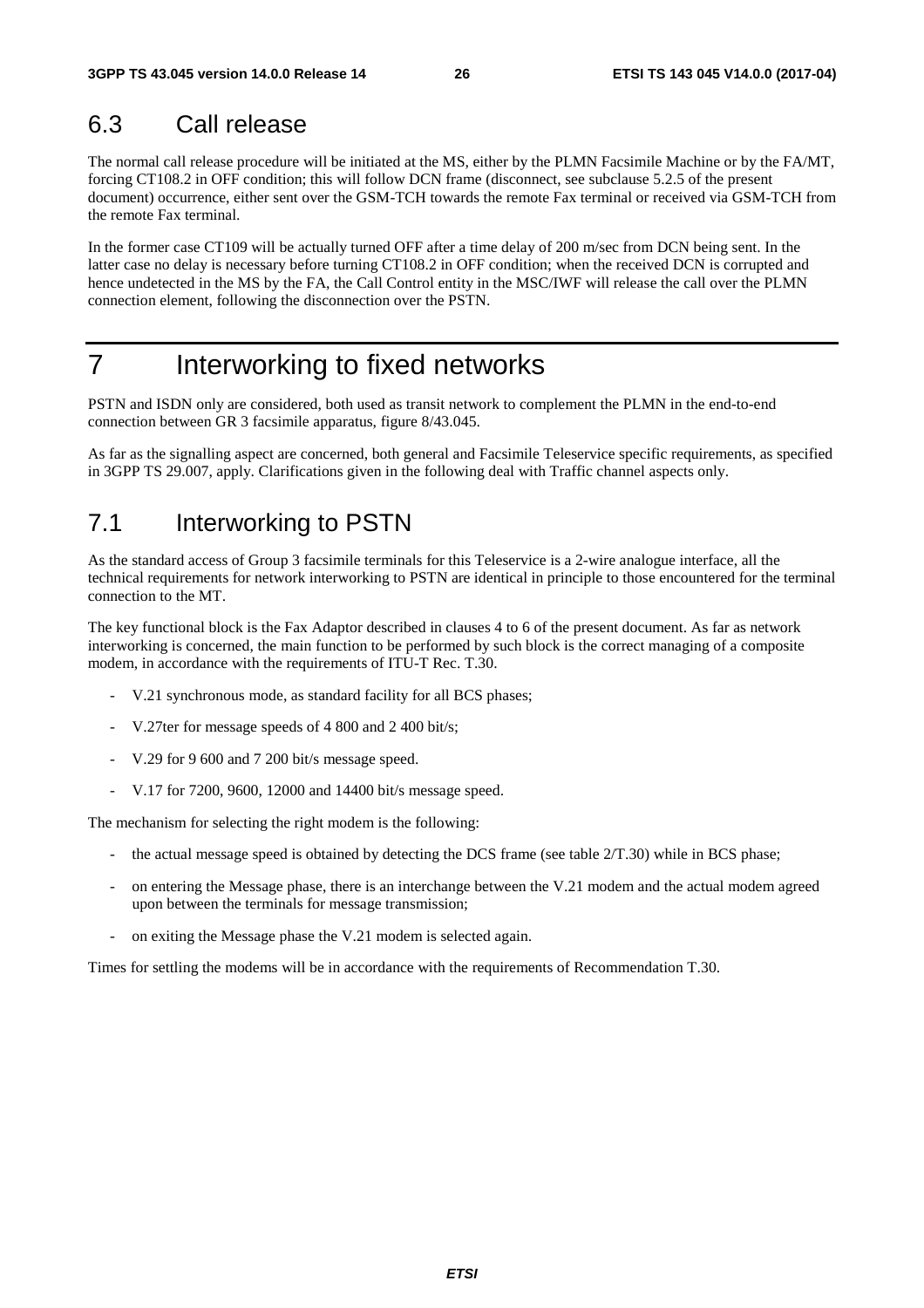

**Figure 8/43.045: Network interworking** 

## 7.2 Interworking to ISDN

The use of 3,1 kHz bearer capability of ISDN allows for an interworking of PLMN very similar in practice to the scheme for PSTN, figure 6/43.045.

The Fax Adaptor function is in conformance with the description given in clauses 4 to 6 of the present document, and operates as detailed in subclause 7.1/43.045.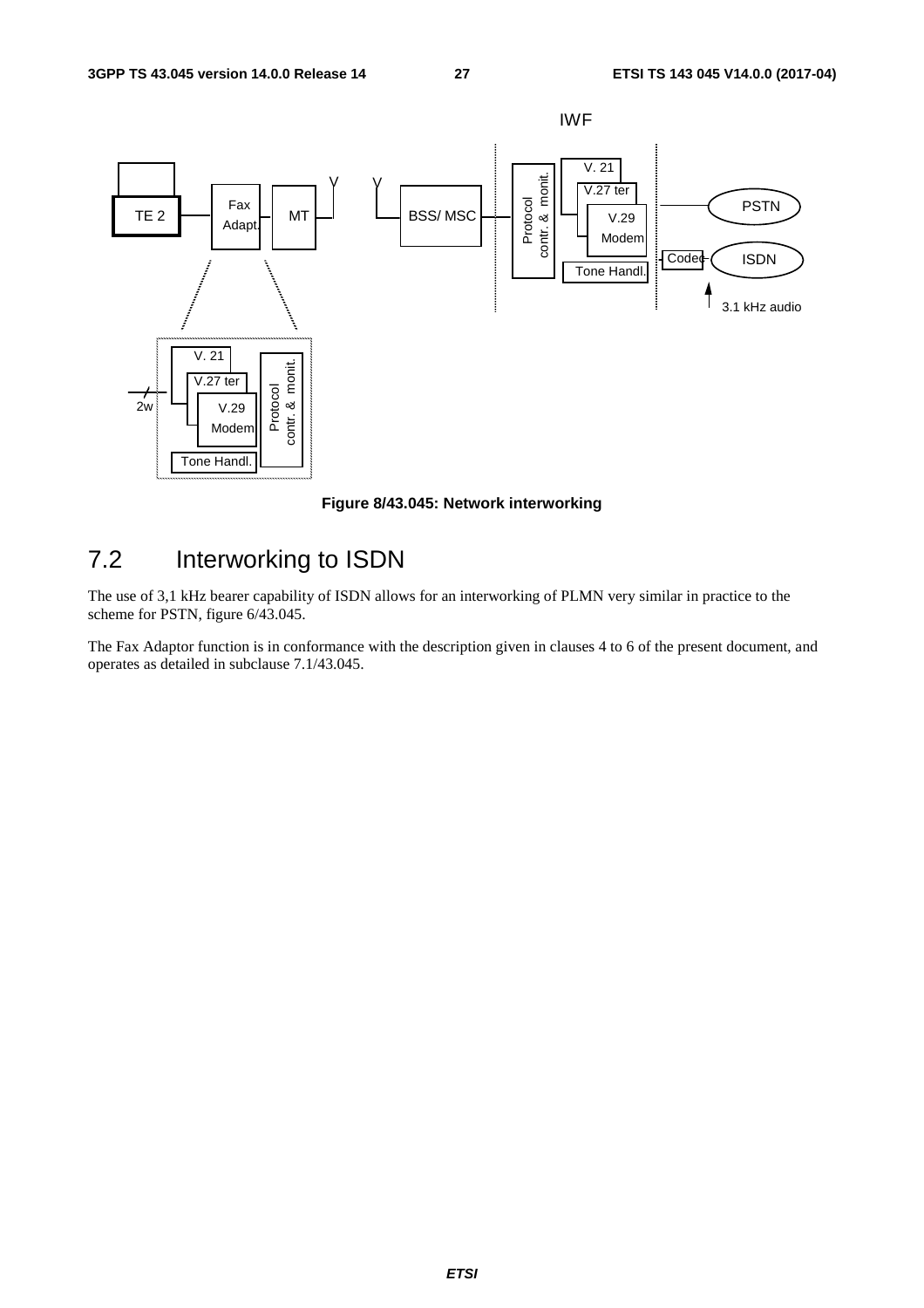## Annex I (informative): Protocol entities from ITU-T T.30 and T.4

List of T.30 signals

| Abbre-     | <b>Function</b>                        | <b>Signal format</b> | T.30 standard   T.30 err.corr. |                         |  |
|------------|----------------------------------------|----------------------|--------------------------------|-------------------------|--|
| viation    |                                        |                      |                                |                         |  |
| <b>CED</b> | Called station identification          | 2100 Hz              | $\mathsf X$                    | X                       |  |
| <b>CFR</b> | Confirmation to receive                | X010 0001            | $\mathsf X$                    | X                       |  |
| <b>CRP</b> | Command repeat                         | X101 1000            | X                              | X                       |  |
| CIG        | Calling subscriber identification      | 1000 1000            | X                              | X                       |  |
| <b>CNG</b> | Calling tone                           | 1100 Hz              | $\mathsf X$                    | X                       |  |
| <b>CSI</b> | Called subscriber identification       | 0000 0010            | X                              | X                       |  |
| <b>CTC</b> | Continue to correct                    | X100 1000            |                                | X                       |  |
| <b>CTR</b> | Response to continue to correct        | X010 0011            |                                | $\sf X$                 |  |
| <b>DCN</b> | Disconnect                             | X101 1111            | $\overline{X}$                 | $\overline{\mathsf{x}}$ |  |
| <b>DCS</b> | Digital command signal                 | X100 0001            | X                              | Χ                       |  |
| <b>DIS</b> | Digital identification signal          | 0000 0001            | X                              | Χ                       |  |
| <b>DTC</b> | Digital transmit command               | 1000 0001            | $\mathsf X$                    | X                       |  |
| <b>EOM</b> | End of message                         | X111 0001            | X                              |                         |  |
| <b>EOP</b> | End of procedure                       | X111 0100            | X                              |                         |  |
| <b>EOR</b> | End of retransmission                  | X111 0011            |                                | X                       |  |
| <b>ERR</b> | Response to end of retransmission      | X011 1000            |                                | X                       |  |
| <b>FCD</b> | Facsimile coded data                   | 0110 0000            |                                | $\overline{\mathsf{x}}$ |  |
| FCF        | Facsimile control field                | ---                  | $\mathsf X$                    | X                       |  |
| <b>FCS</b> | Frame checking sequence                | 16 bits              | $\mathsf X$                    | X                       |  |
| <b>FIF</b> | Facsimile information field            |                      | $\mathsf X$                    | X                       |  |
| <b>FTT</b> | Failure to train                       | X010 0010            | $\mathsf X$                    | X                       |  |
| <b>MCF</b> | Message confirmation                   | X011 0001            | $\overline{\mathsf{x}}$        | $\overline{\mathsf{x}}$ |  |
| <b>MPS</b> | Multi-page signal                      | X111 0010            | $\mathsf X$                    |                         |  |
| <b>NSC</b> | Non-standard facilities command        | 1000 0100            | $\sf X$                        | X                       |  |
| <b>NSF</b> | Non-standard facilities                | 0000 0100            | X                              | X                       |  |
| <b>NSS</b> | Non-standard set-up                    | X100 0100            | $\sf X$                        | X                       |  |
| PIN        | Procedural interrupt negative          | X011 0100            | $\overline{\mathsf{x}}$        | $\overline{\mathsf{x}}$ |  |
| PIP        | Procedural interrupt positive          | X011 0101            | $\sf X$                        | X                       |  |
| <b>PIS</b> | Procedure interrupt signal             | 462 Hz               | X                              | X                       |  |
| <b>PPR</b> | Partial page request                   | X011 1101            |                                | X                       |  |
| <b>PPS</b> | Partial page signal                    | X111 1101            |                                | X                       |  |
| PRI        | Procedure interrupt                    | X111 XXXX            | $\sf X$                        |                         |  |
| <b>RCP</b> | Return to control for partial page     | 0110 0001            |                                | $\overline{\mathsf{X}}$ |  |
| <b>RNR</b> | Receive not ready                      | X011 0111            |                                | Χ                       |  |
| <b>RR</b>  | Receive ready                          | X111 0110            |                                | X                       |  |
| <b>RTN</b> | Retrain negative                       | X011 0010            | $\mathsf X$                    | X                       |  |
| <b>RTP</b> | Retrain positive                       | X011 0011            | $\mathsf X$                    | $\pmb{\mathsf{X}}$      |  |
| <b>TCF</b> | Training check frame                   | 0 1.5s               | $\overline{\mathsf{x}}$        | $\overline{\mathsf{x}}$ |  |
| <b>TSI</b> | Transmitting subscriber identification | X100 0010            | $\sf X$                        | X                       |  |

List of ITU-T T.4 signals

| Abbre-<br>viation | <b>Function</b>   | <b>Signal format</b> |  |  |  |
|-------------------|-------------------|----------------------|--|--|--|
| EOL               | End of line       | 0000 0000 0001       |  |  |  |
| <b>RTC</b>        | Return to control | $16 * EOL$           |  |  |  |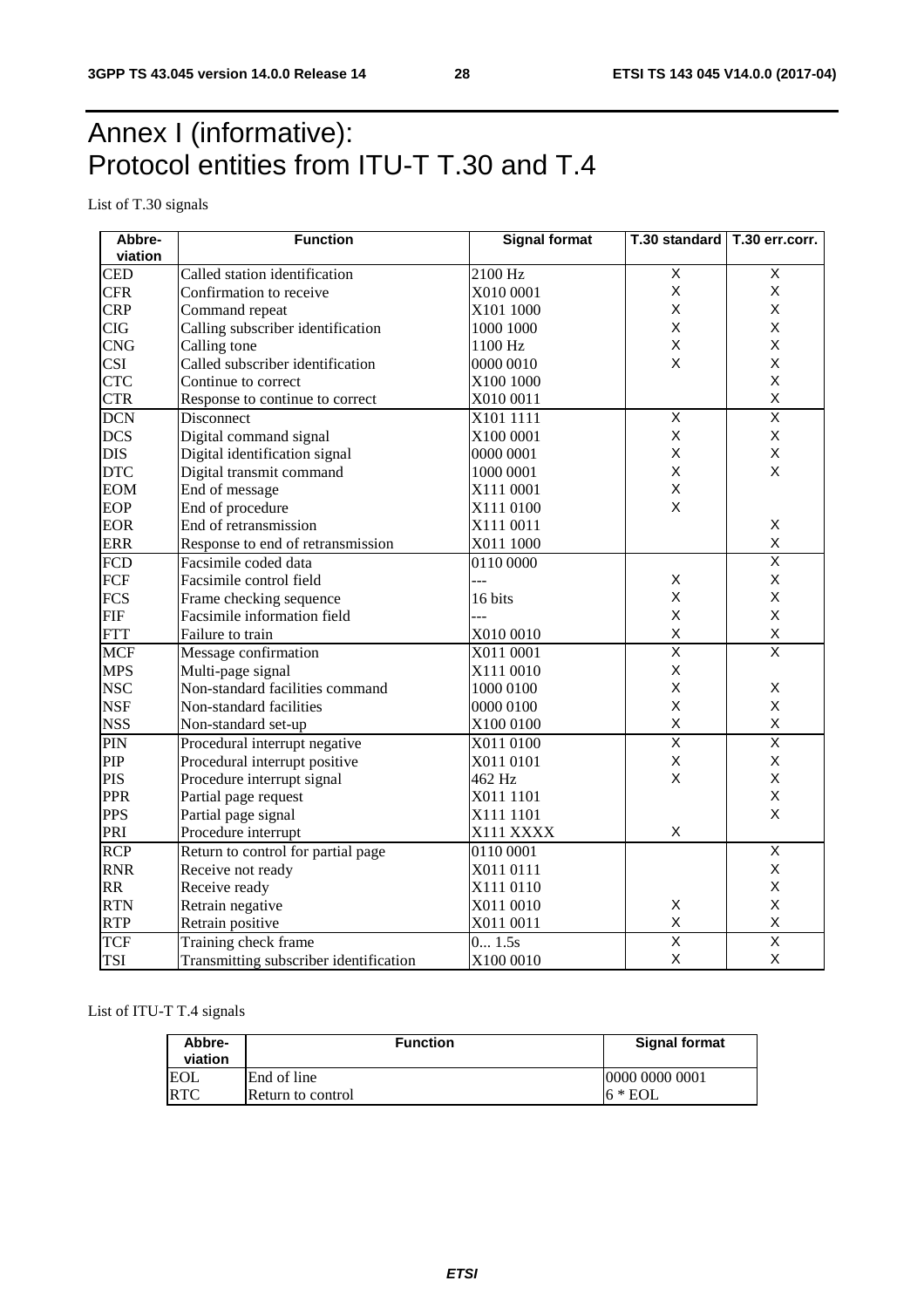#### Annex II (informative): Procedure examples F 115 114 125 115 114 114  $\frac{115}{9}$ <br> $\frac{103}{2}$ <br> $\geq 104$ <br> $\geq 105$ 115 103<br>104  $\frac{1135}{1040}$ P 103 104 103 104 Prot. MT Group 3 S Group 3  $\text{Adapt.}$  Prot. 105 **BSS** Facsimile  $2w$  |  $106$   $106$   $106$   $108$   $108$   $108$   $108$   $100$   $100$   $100$   $100$   $100$   $100$   $100$   $100$   $100$ 108.2 106 T Facsimile 108.2 106 108.2 106  $2w$ N 107 109 MSC / IWF 107 109 107 109  $Fax$  Adaptor **Fax Adaptor** Preamble  $\overline{a}$  $\frac{1}{\sqrt{2}}$   $\frac{1}{\sqrt{2}}$ CT109 ON **SYNC SYNC** (BCS modem) IDLE-SYNC **STATUS** BCS-TRA-I DLE **SYNC STATUS** SYNC **STATUS** BCS-REC BCS-REC BCS frames **STATUS SYNC SYNC** . . **SYNC** CT105 ON . Preamble SYNC (BCS modem) BCS-TRA-**SYNC STATUS** CT109 OFF BCS frames **STATUS** . (BCS modem) **SYNC** . . **SYNC SYNC SYNC SYNC SYNC SYNC** SYNC ய் CT105 OFF I DLE I DLE I DLE I DLE I DLE I DLE I DLE I DLE I DLE I DLE I DLE I DLE I DLE I DLE I DLE I DLE I DLE I DLE I **SYNC SYNC** Щ ă I DLE I NH DLE I DLE (BCS modem) ᆷ **SYNC SYNC** Preamble **SYNC** SYNC CT109 ON SYNC SYNC (BCS modem) **SYNC STATUS SYNC STATUS STATUS SYNC STATUS** BCS-REG BCS-REC **SYNC** Preamble **SYNC** . BCS frames CT<sub>105</sub> ON . **SYNC**  $(BCS \text{ modem})$ <br> $\begin{array}{c} 1 \ 1 \ 1 \ \text{pc} \\ 2 \end{array}$ <br> $\begin{array}{c} 1 \ 1 \ \text{pc} \\ 2 \end{array}$ . **SYNC**  BCS-TRA **STATUS** . BCS frames CT109 OFF **STATUS** . (BCS modem) . **SYNC SYNC SYNC** Щ **SYNC** SYNC ă **SYNC SYNC** CT105 OFF **SYNC SYNC** (BCS modem)  $10LE-$ **SYNC SYNC**

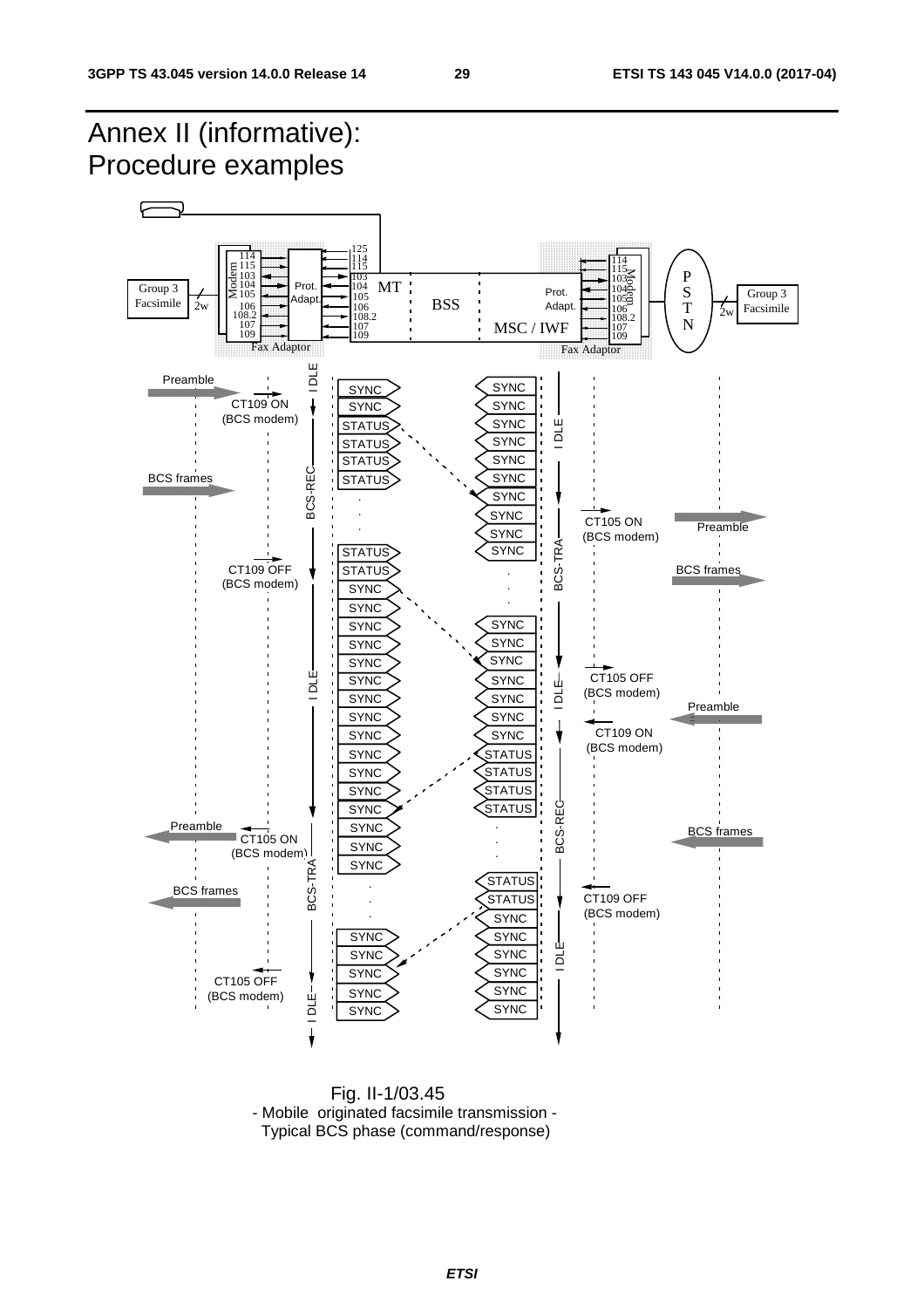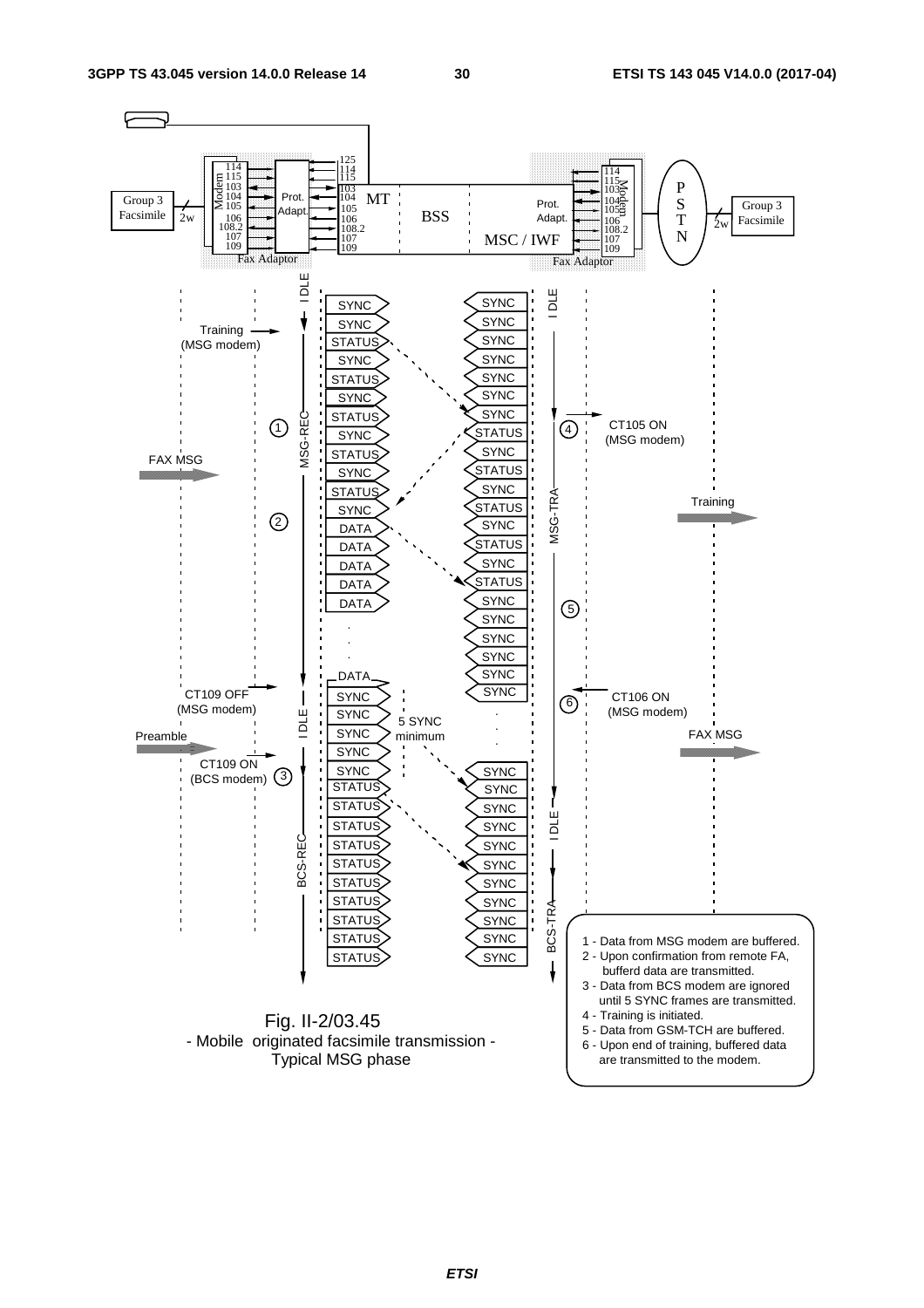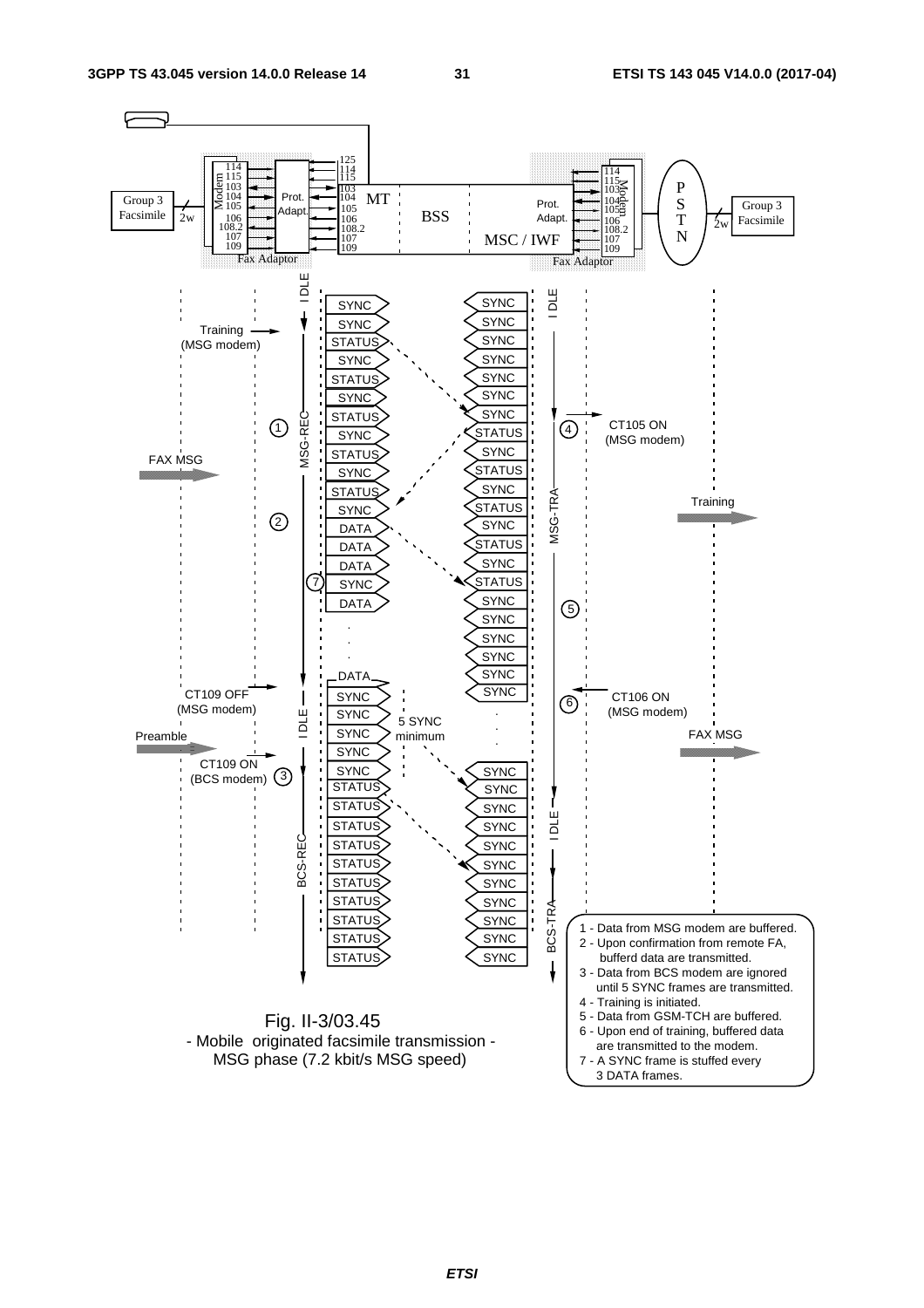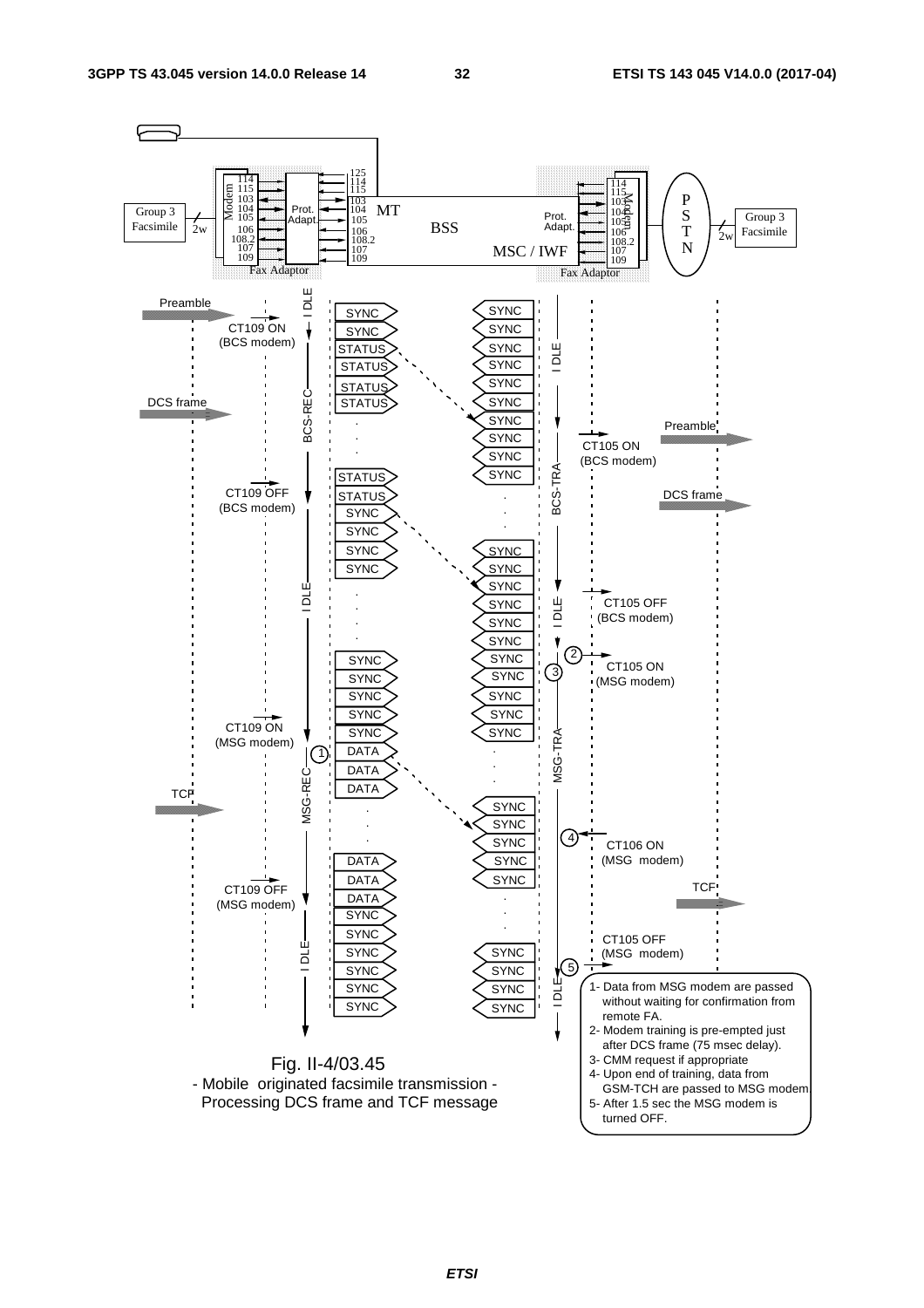

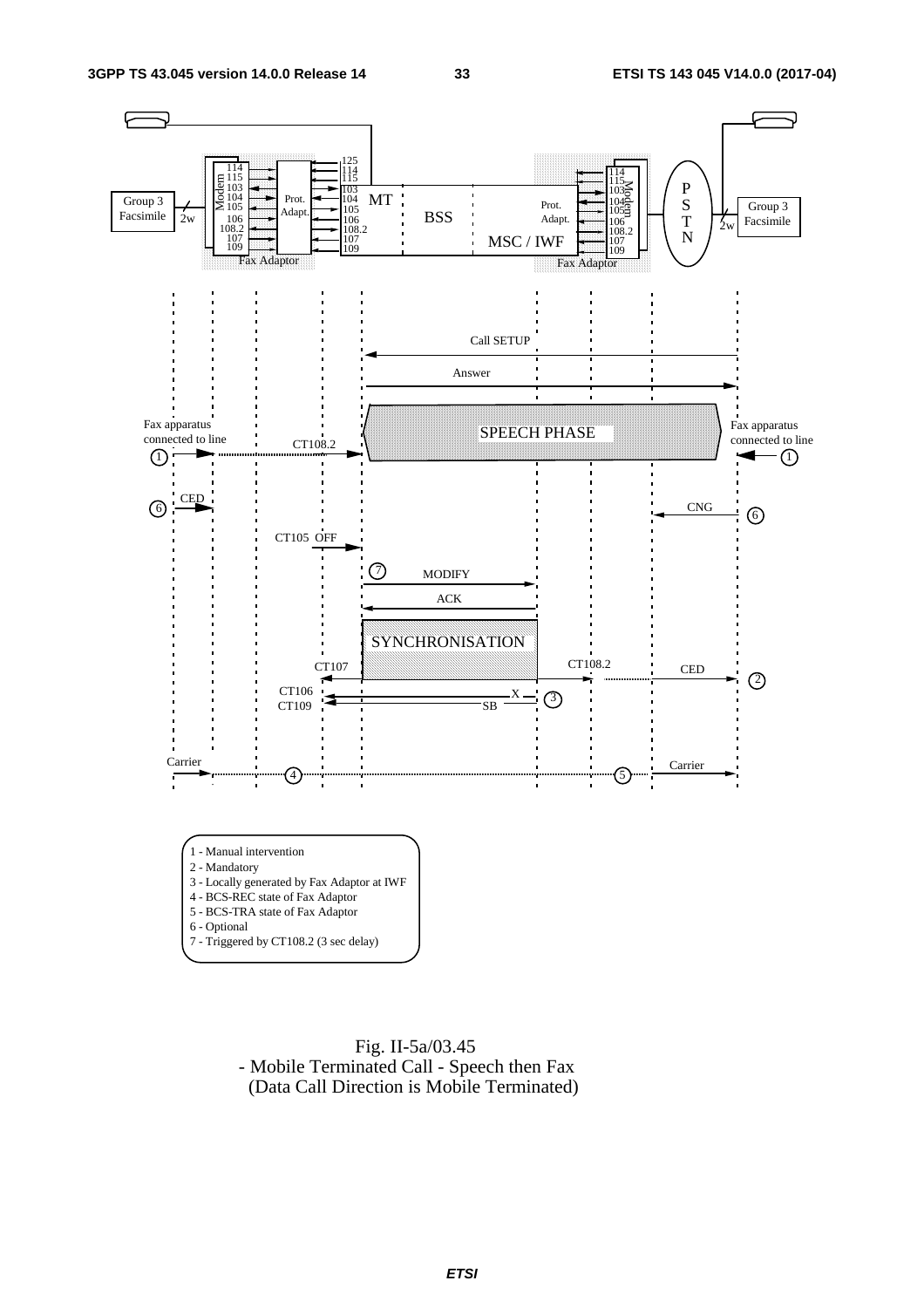

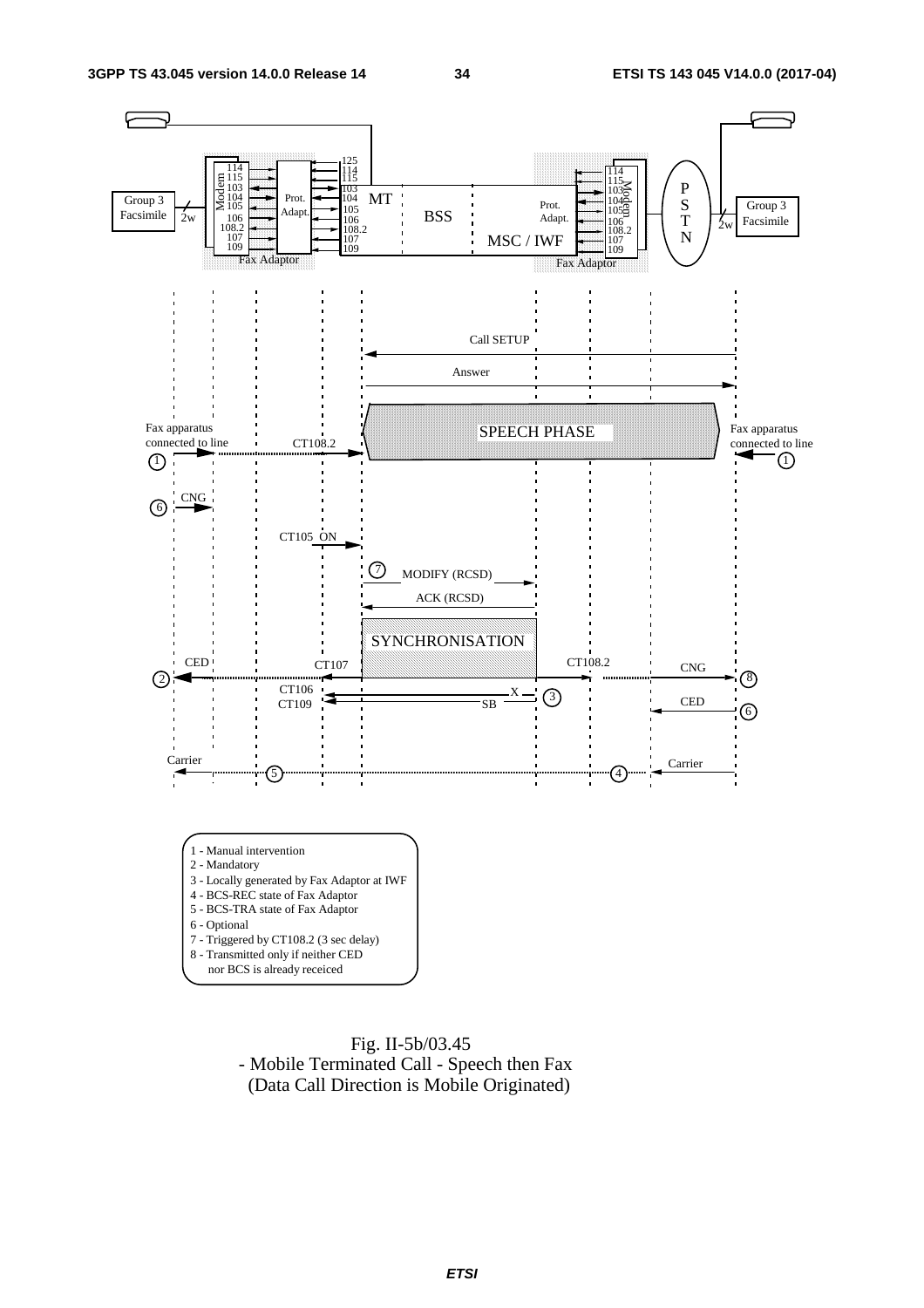

 Fig. II-6/03.45 - Mobile Terminated Call - Auto Answer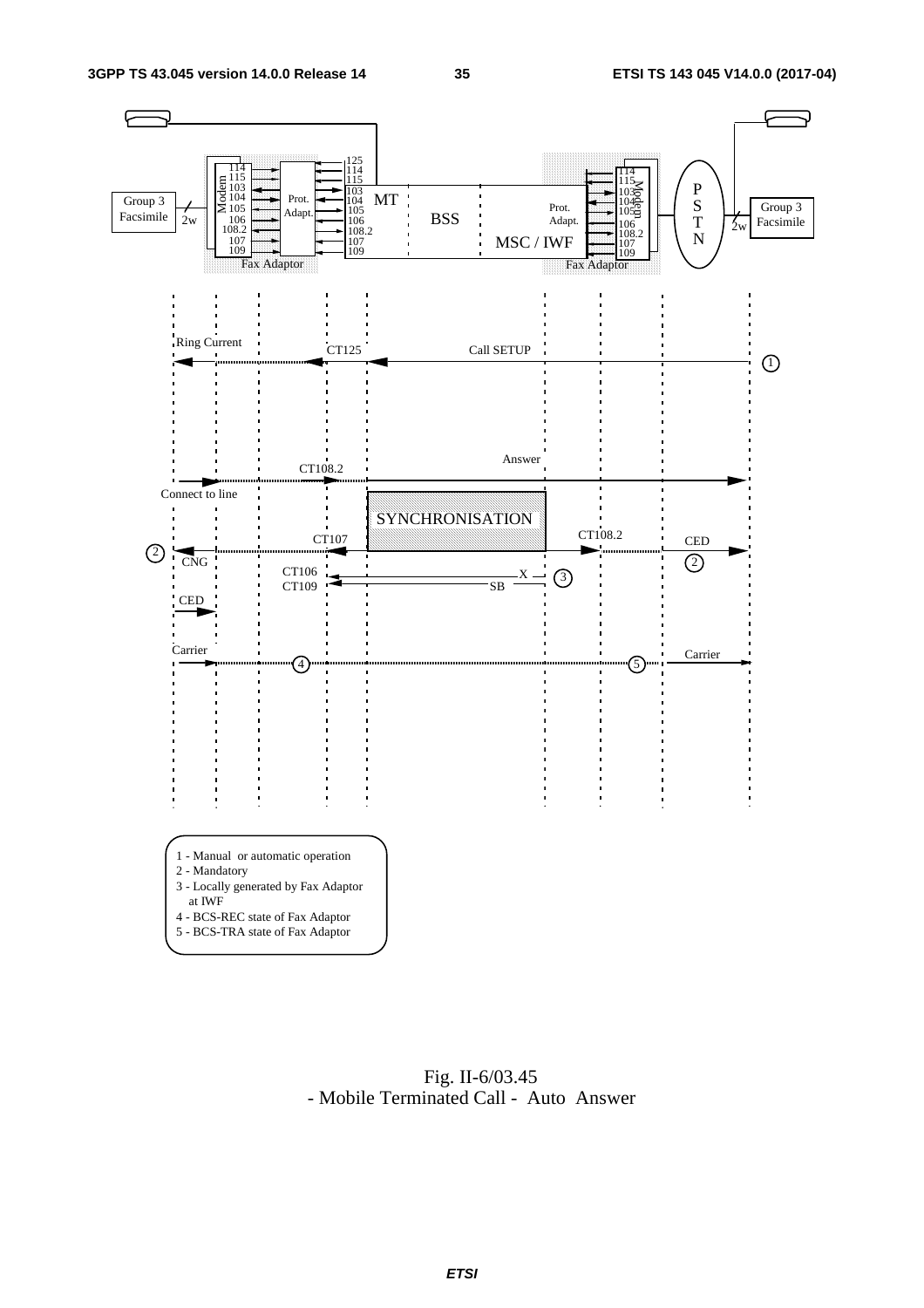

 Fig. II-7a/03.45 - Mobile Originated Call - Speech then Fax (Data Call Direction is Mobile Originated)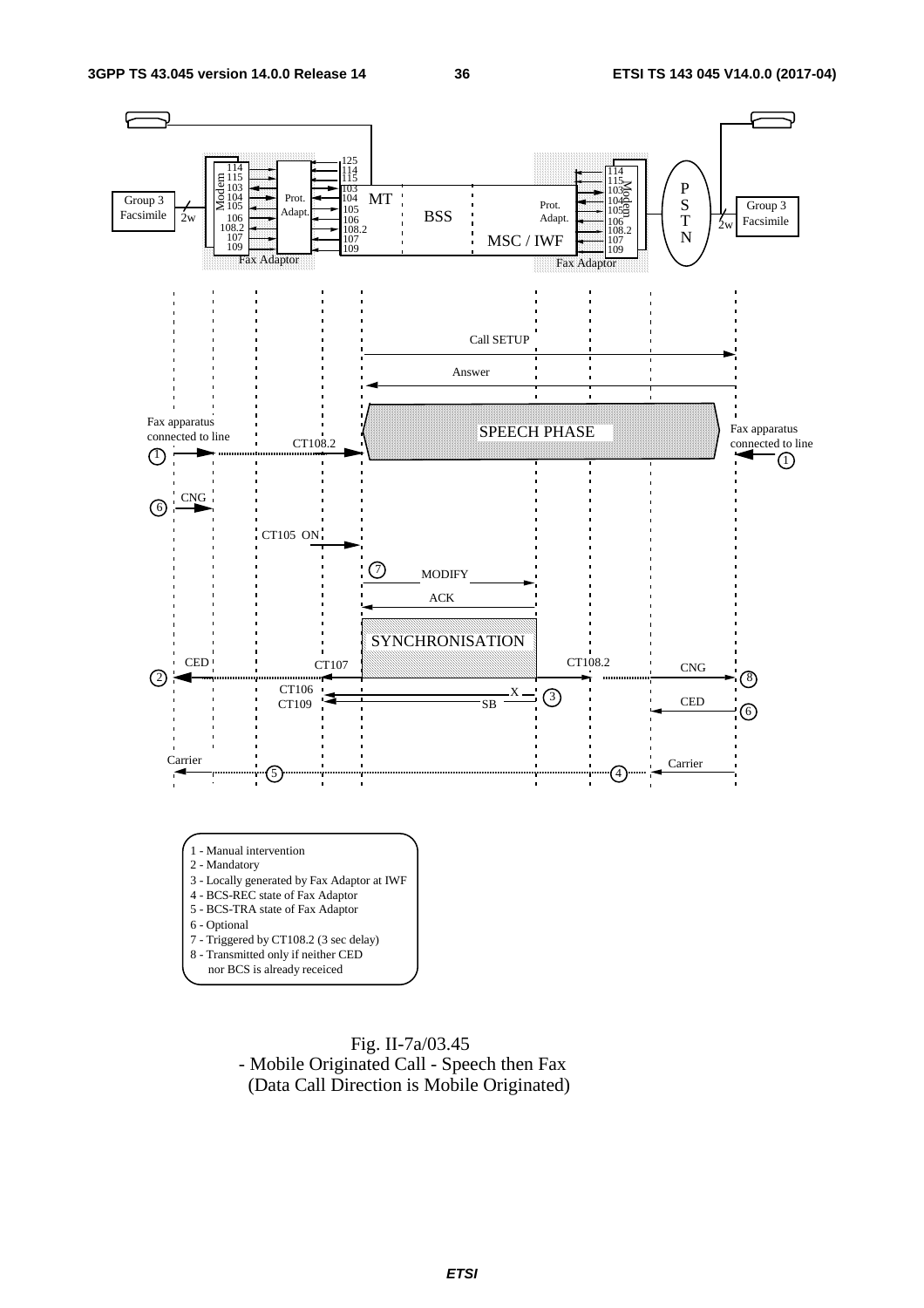

 Fig. II-7b/03.45 - Mobile Originated Call - Speech then Fax (Data Call Direction is Mobile

Terminated)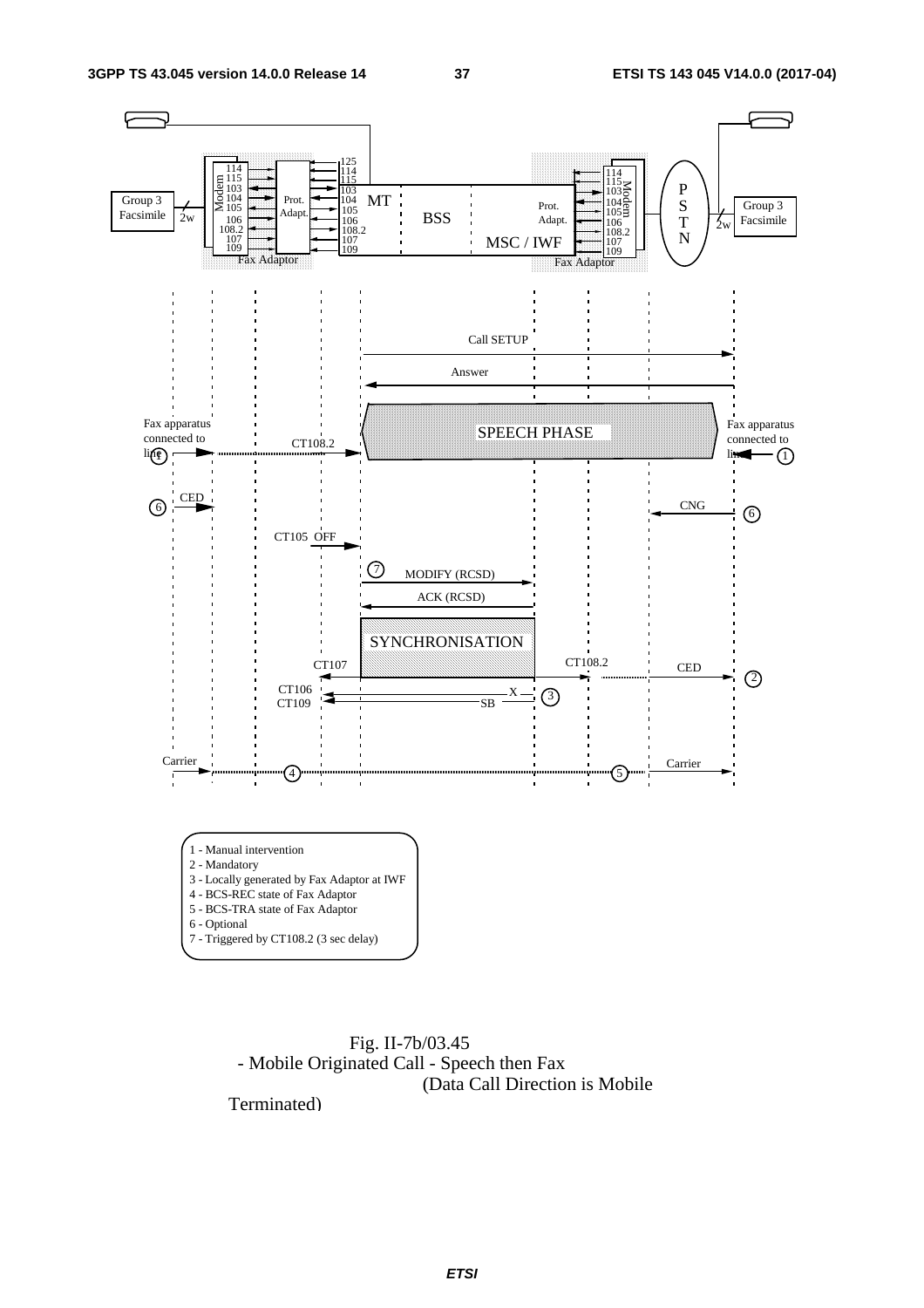

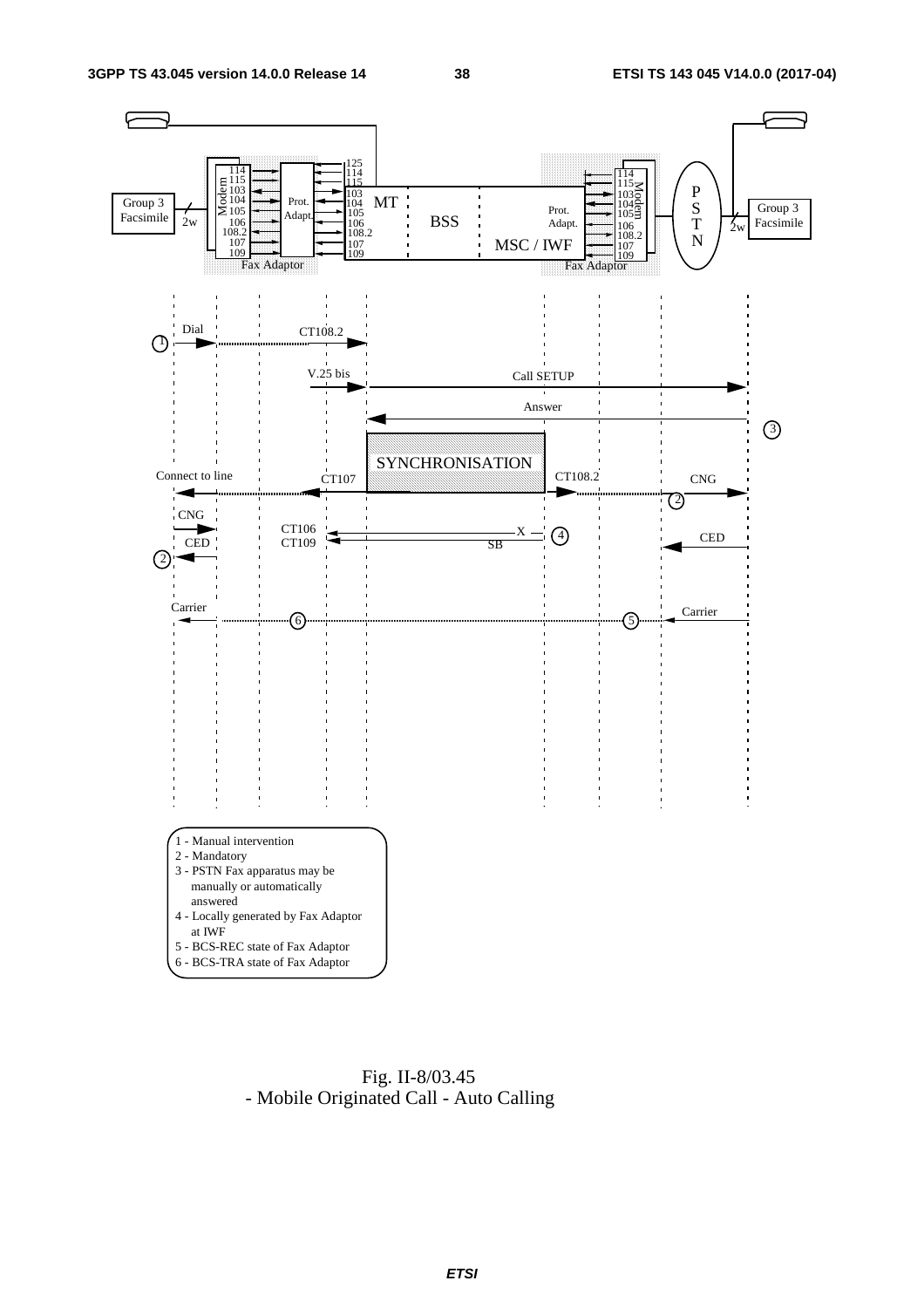

 Fig. II-9/03.45 - Mobile Originated Call - Manual Calling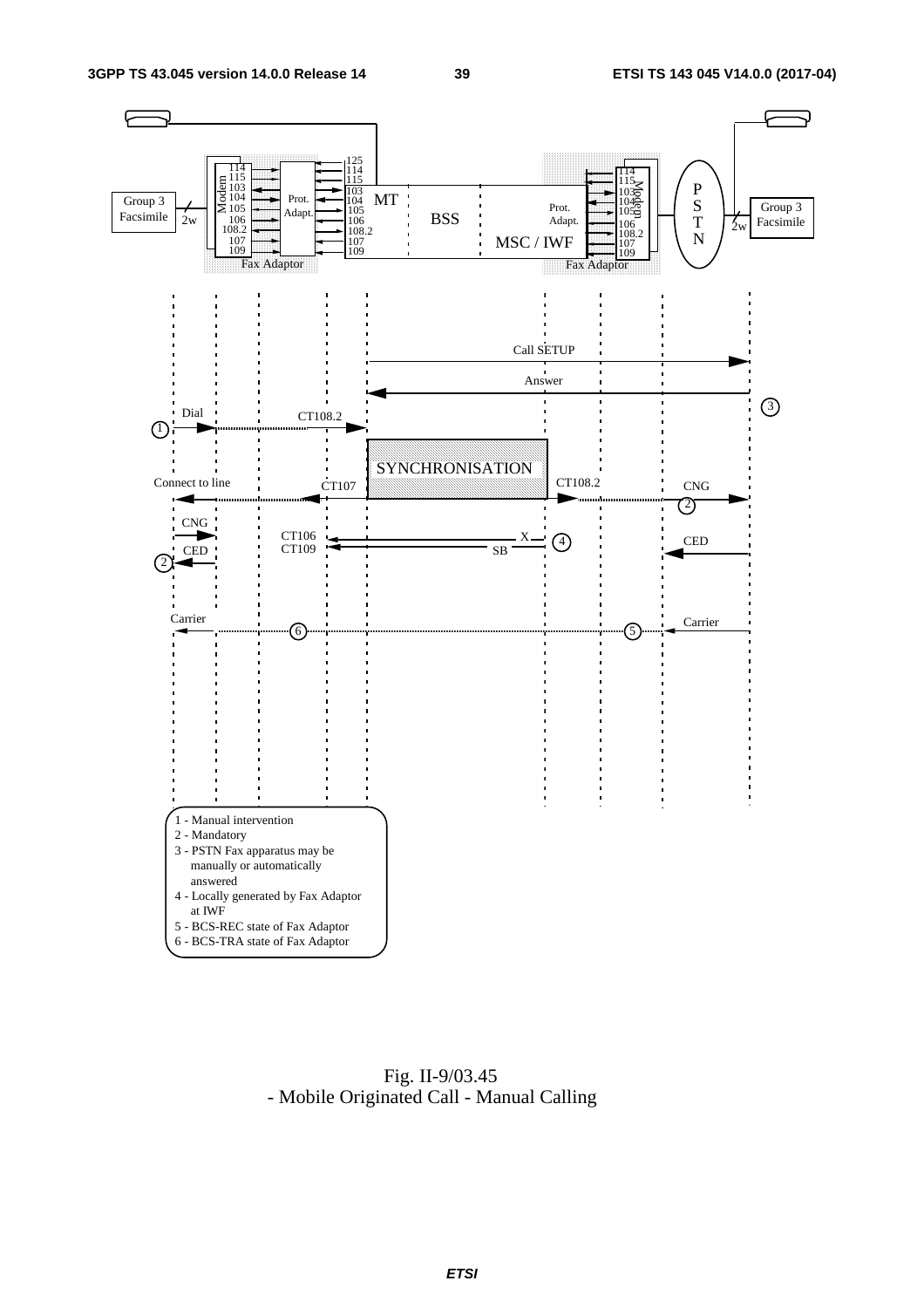

 Fig. II-10/03.45 - Mobile Originated Call - Fax then Speech (Procedure Interrupt requested from PSTN side)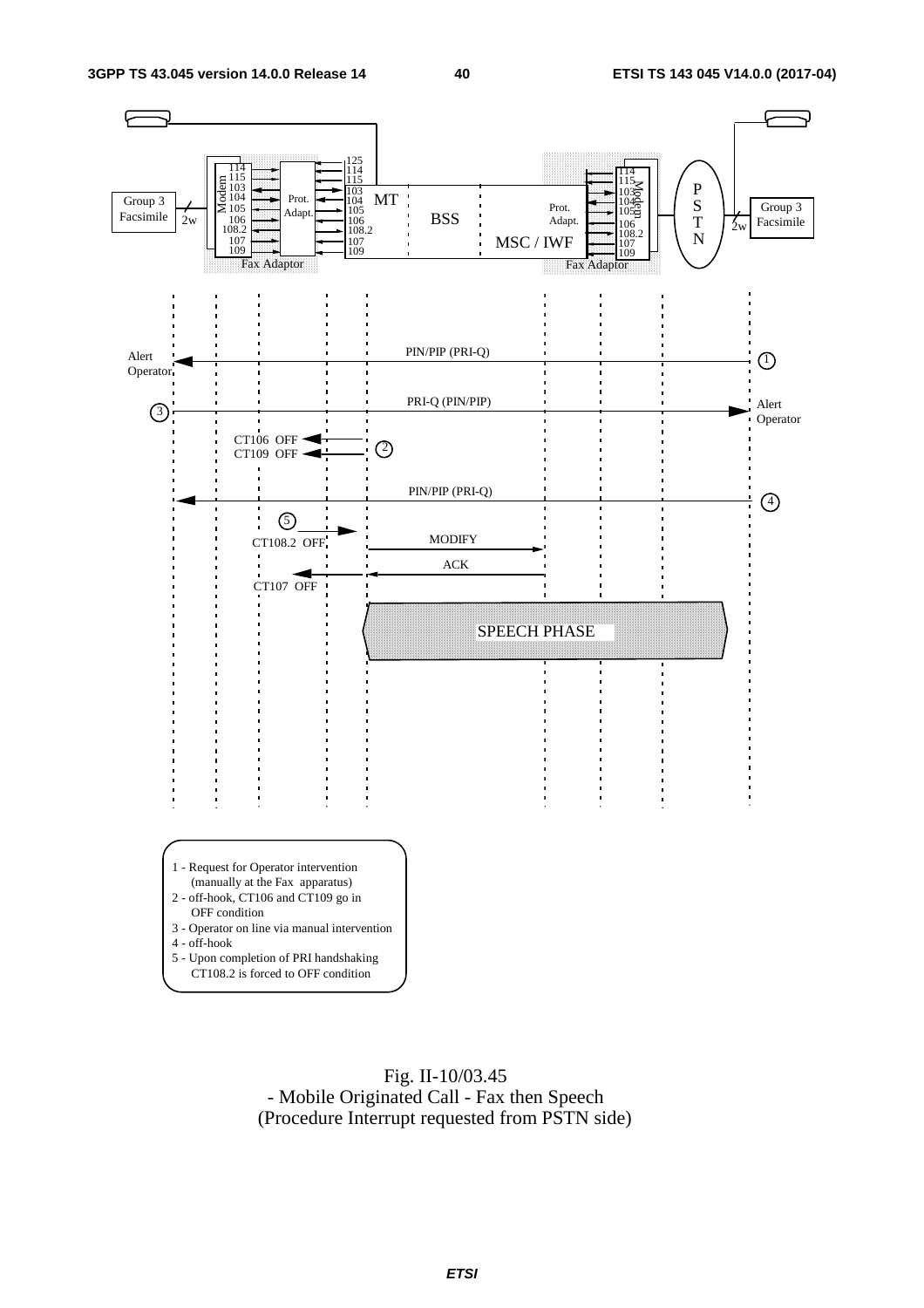

#### Fig. II-11/03.45 - Mobile Originated Call - Fax then Speech (Procedure Interrupt requested from Mobile side)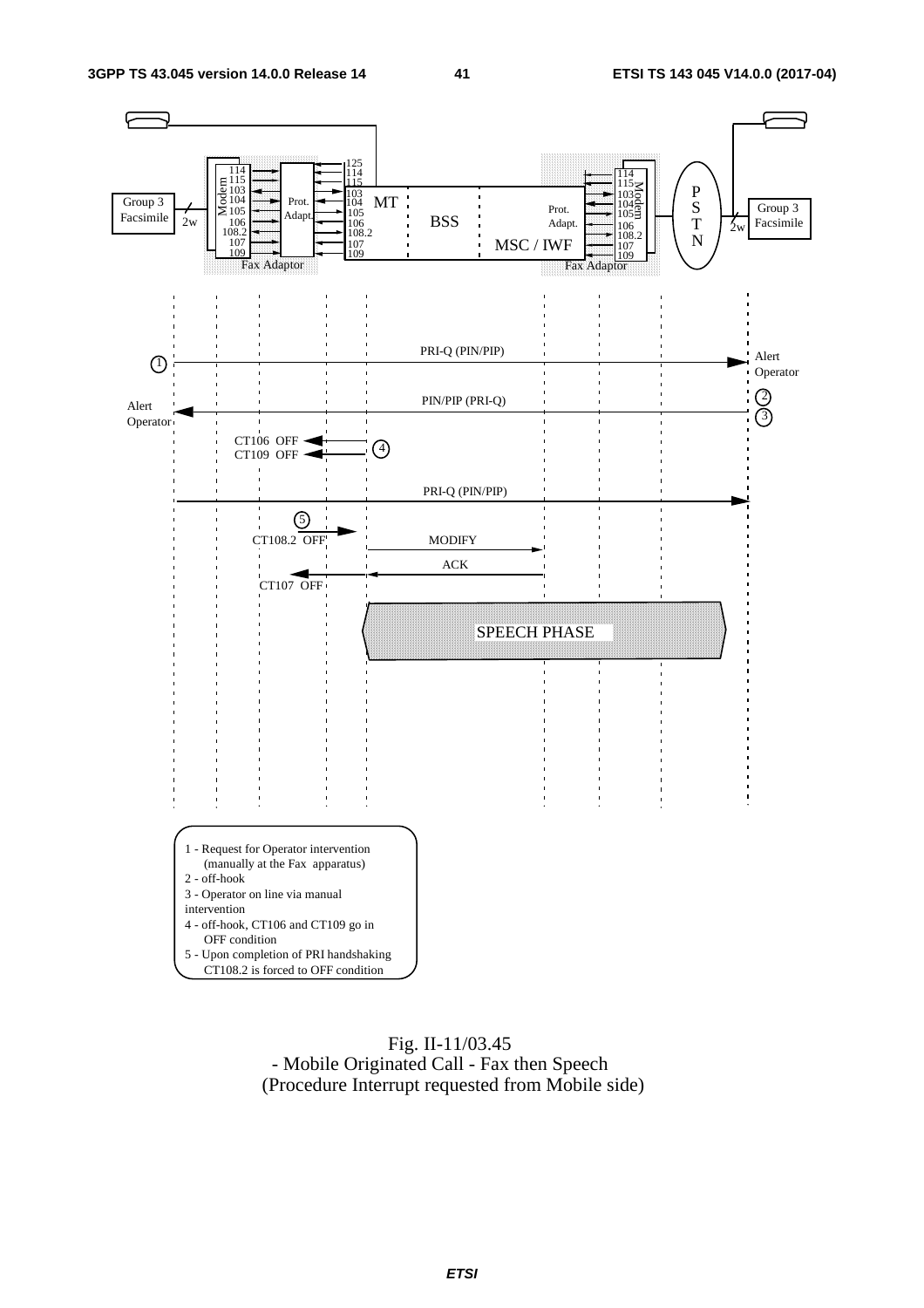## Annex III (informative): Change history

| <b>Change history</b> |               |                 |           |            |                                                        |                                                      |            |            |
|-----------------------|---------------|-----------------|-----------|------------|--------------------------------------------------------|------------------------------------------------------|------------|------------|
| <b>Date</b>           | TSG#          | <b>TSG Doc.</b> | <b>CR</b> | <b>Rev</b> |                                                        | <b>Subject/Comment</b>                               | Old        | <b>New</b> |
|                       | <b>SMG#11</b> |                 |           |            |                                                        | Phase 2 version                                      |            | 4.4.2      |
|                       | <b>SMG#20</b> |                 |           |            | Release 1996 version                                   |                                                      |            | 5.0.0      |
|                       | <b>SMG#20</b> |                 |           |            |                                                        | <b>ETSI</b> version change                           |            | 5.0.1      |
|                       | <b>SMG#21</b> | 055/97          | A002      |            |                                                        | Support of HSCSD                                     |            | 5.1.0      |
|                       | <b>SMG#21</b> |                 |           |            |                                                        | ETSI version change                                  |            | 5.1.1      |
|                       | <b>SMG#22</b> | 412/97          | A004      |            |                                                        | Corrections and Alignments HSCSD                     |            | 5.2.0      |
|                       |               | 460/97          | A003      |            |                                                        | Introduction of 14.4 kbit/s                          |            |            |
|                       | <b>SMG#22</b> |                 |           |            |                                                        | ETSI version change                                  |            | 5.2.1      |
|                       | <b>SMG#27</b> |                 |           |            |                                                        | Release 1997 version                                 |            | 6.0.0      |
|                       | <b>SMG#29</b> |                 |           |            |                                                        | Release 1998 version                                 |            | 7.0.0      |
| 12-1999               | <b>TSG#06</b> |                 |           |            |                                                        | Agreed to be created as a version 8 for Release 1999 |            | 8.0.0      |
| 03-2001               | <b>TSG#11</b> |                 |           |            | Upgraded to Release 4                                  |                                                      | 8.0.0      | 4.0.0      |
| 03-2002               | <b>TSG#15</b> | NP-010085       | 001       |            | Terminology Clarifications as requested by TSG GERAN   |                                                      | 4.0.0      | 5.0.0      |
| 04-2004               | CN#26         |                 |           |            | Upgraded to v6.0.0                                     |                                                      | 5.0.0      | 6.0.0      |
| 06-2006               | CT#36         |                 |           |            | Upgraded to v7.0.0                                     |                                                      | 6.0.0      | 7.0.0      |
| 12-2008               | CT#42         |                 |           |            | Upgraded to v8.0.0                                     |                                                      | 7.0.0      | 8.0.0      |
| 12-2009               | CT#46         |                 |           |            | Automatic upgrade from previous Release                |                                                      | 8.0.0      | 9.0.0      |
| 03-2011               | CT#51         |                 |           |            | Automatic upgrade from previous Release version 9.0.0  |                                                      | 9.0.0      | 10.0.0     |
| 03-2011               | CT#51         |                 |           |            | Correction of heading and numbering made by MCC        |                                                      | 10.0.0     | 10.0.1     |
| 09-2012               | CT#57         |                 |           |            | Automatic upgrade from previous Release version 10.0.1 |                                                      | 10.0.1     | 11.0.0     |
| 2014-10               |               |                 |           |            |                                                        | Automatic upgrade from previous Release              | 11.0.0     | 12.0.0     |
| 2015-12               |               |                 |           |            |                                                        | Automatic upgrade from previous Release              | 12.0.0     | 13.0.0     |
|                       |               |                 |           |            |                                                        | <b>Change history</b>                                |            |            |
| <b>Date</b>           | TSG#          | <b>TSG Doc.</b> | <b>CR</b> | Rev        | Cat                                                    | Subject/Comment                                      | <b>New</b> |            |
| 2017-03               | CT#75         |                 |           |            | Automatic upgrade from previous Release                |                                                      |            | 14.0.0     |